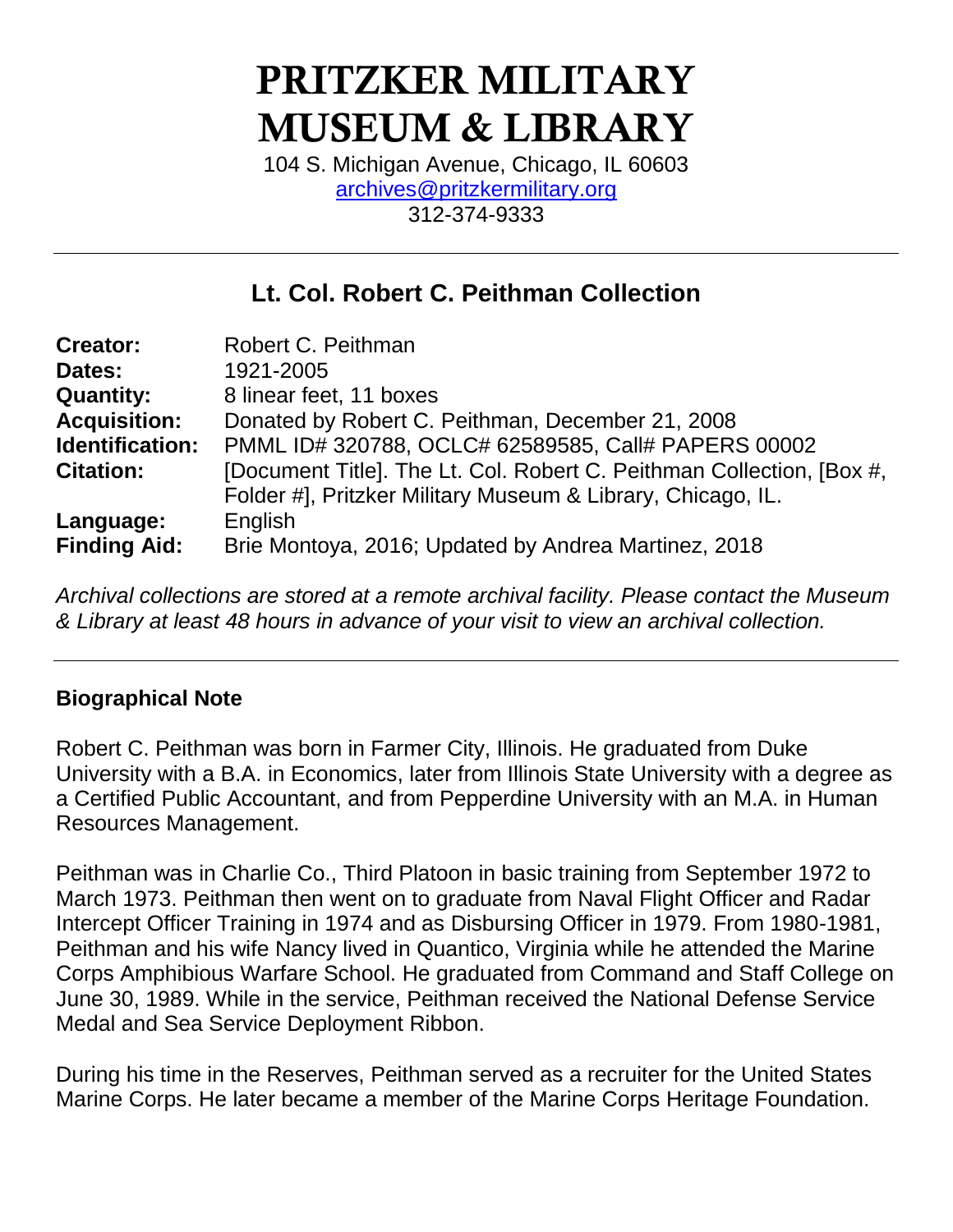#### **Scope and Content of the Collection**

The Lt. Col. Robert C. Peithman Collection contains correspondence, publications, photographs, articles, handbooks and manuals, pamphlets, invitations, calendars, invoices and booklists, ephemera, and other materials. The vast majority of this collection pertains to the United States Marine Corps, a small portion pertains to the other branch of the United States military, and a few items are non-military related. Included with Peithman's donation were over 1,500 books, which have been separated from the collection, cataloged, and incorporated into PMML's library holdings.

## **Arrangement**

The collection arrived in no discernible order and has been arranged by staff. The collection consists of six series:

#### **Series One: Biographical Materials**

This series contains items that give information on Peithman's military career and various works authored by him. Peithman's Command and Staff College coursework and questionnaire are included in this series. Directories and assignments tell us where Peithman lived at various points in his career. Invitations and dinner programs have been included in this series to also highlight events Peithman attended throughout his military career. Besides being an avid book collector, Peithman wrote reviews for books he read. Those reviews and materials pertaining to them are included in this series.

#### **Series Two: Military-Issued Documents**

This series contains training manuals, handbooks, tactical guides, briefs, memorandums, information packets, strategic plans, and other materials produced or distributed by the United States military. This series is arranged by the original date of publication. Because the documents are lengthy, most have been given their own folder. Based on information found in his Biographical Materials, it can be determined that some of these documents came from trainings Peithman attended. United States Marine Corps and Marine Corps Reserve materials, such as pamphlets, booklets, and mailers, have been arranged as a subseries.

#### **Series Three: Books Sellers**

For about 30 years, Peithman bought, sold, and traded various books and items relating to the United States Marine Corps. The majority of this series consists of catalogs and lists from book vendors and individual collectors with whom Peithman did business. For the arrangement of this series, vendors and individuals Peithman did frequent business with have their own folders. Catalogs and lists that only appeared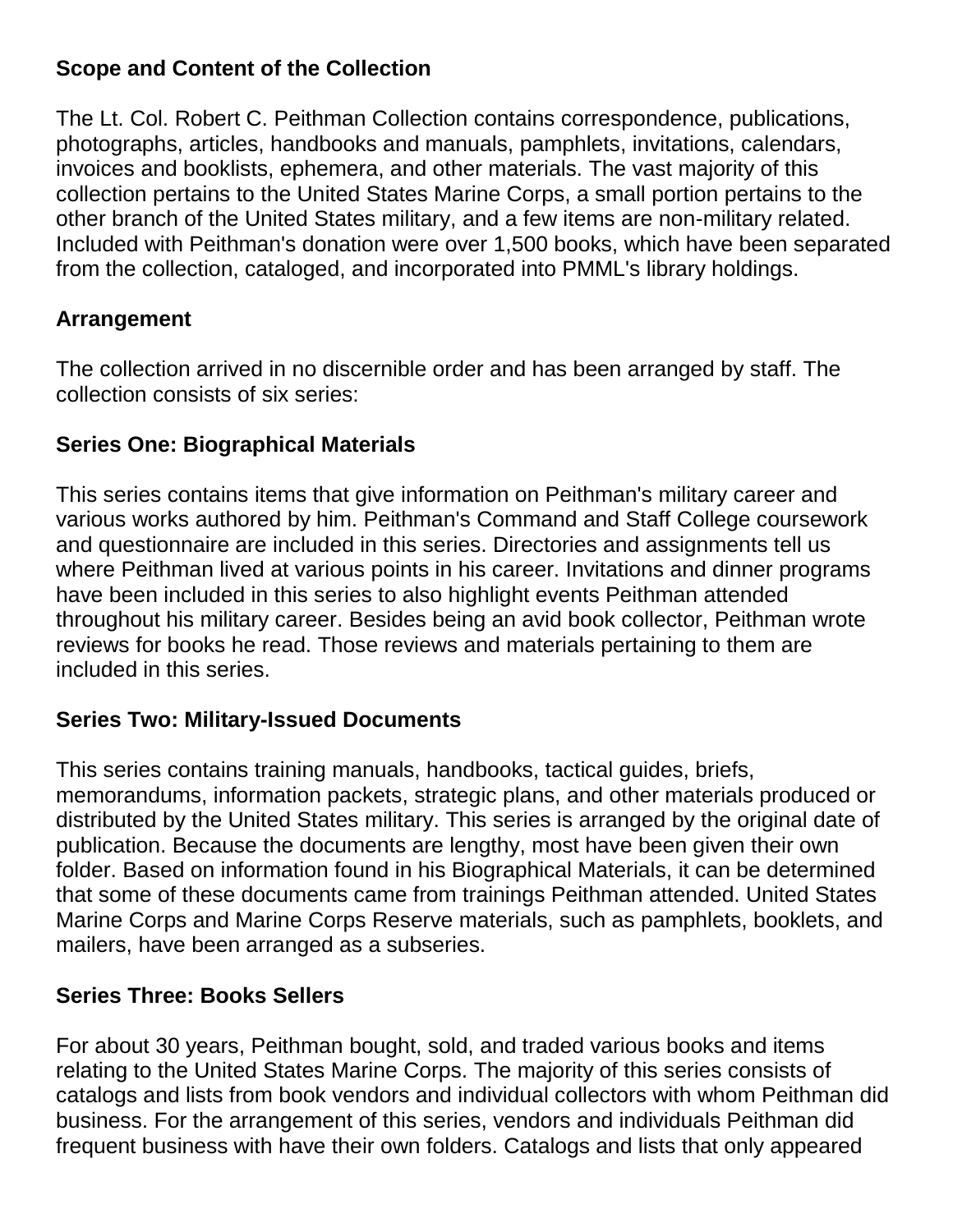once have been arranged in alphabetical order in the Miscellaneous Book Sellers folder. Beginning in the late-1990s, Peithman began to research and order items from online retailers. All internet print-outs are contained within their respective folders. This series also contains correspondence, invoices, and receipts pertaining to books Peithman acquired for his collection.

### **Series Four: USMC and Military History**

This series holds many items pertaining to the history of the United States Marine Corps that Peithman collected. Topics that have a fair amount of information have been arranged within their own folders. Miscellaneous subjects have been arranged into the subseries Military Articles by date. Newspaper and magazine clippings, photocopied and printed articles, and photocopied book excerpts focused on Marine Corps history have been arranged by order of the article's original date.

#### **Series Five: Ephemera**

The items in this series pertain to Peithman's time as a USMC recruiter. Items include bumper stickers, t-shirt decals, and appointment books. A sizable collection of USMC calendars is also included. Miscellaneous ephemeral items include flyers, a cocktail napkin, postcards, and materials not related to the military.

#### **Series Six: Oversized Materials**

The items in this series would have otherwise been arranged with USMC and Military History as it contains various newspaper articles, pamphlets, and booklets. The NATOPS Documents would have been arranged with the Military-Issued Documents. These particular documents were removed from a three-ring metal binder. The Servicing Checklist was held together by four metal rings and clamped into the large three-ring binder.

## **Rights**

Copyrights held by Robert C. Peithman were transferred to the Pritzker Military Museum & Library. All other rights are held by the author or publisher. Users assume responsibility for following copyright laws as established by US Code Title 17.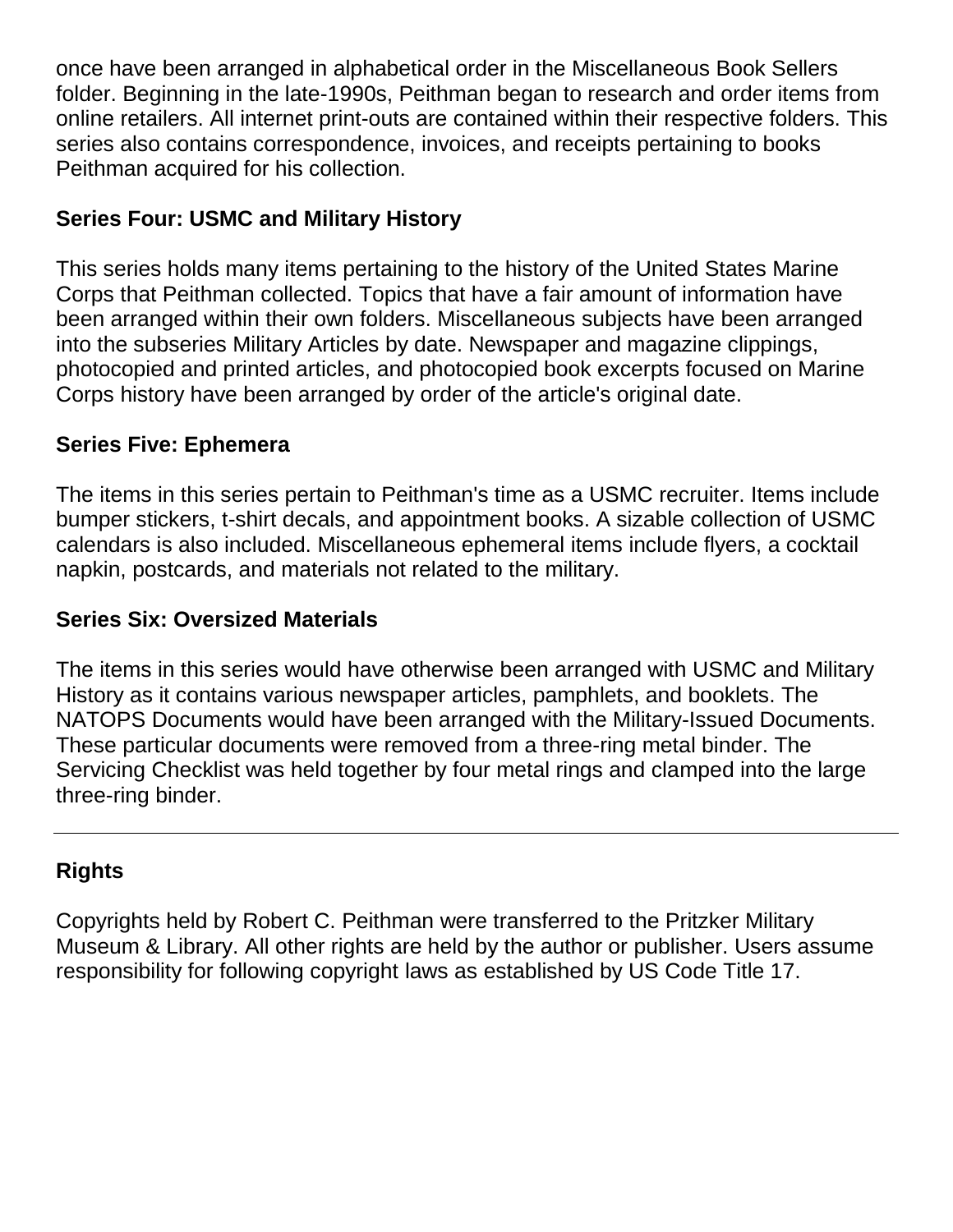#### **Separations**

| <b>Item ID</b> | Call<br><b>Number</b> | <b>Description</b>                                                                               | Location       |
|----------------|-----------------------|--------------------------------------------------------------------------------------------------|----------------|
| 320788986      |                       | Poster - "The Marine Corps 1775-1975";<br>shows postcards that are included in the<br>collection | <b>Posters</b> |

### **Key Subjects**

This collection is indexed under the following headings in the Library's online catalog. Researchers interested in materials about related topics, persons, or places should search the catalog using these subject headings.

#### **Subjects**

Thomason, John W. -- (John William), -- 1893-1944. United States. -- Marine Corps. United States. -- Marine Corps -- Handbooks, manuals, etc. United States. -- Marine Corps Reserve. World War, 1939-1945 -- Campaigns -- Papua New Guinea -- Bougainville Island.

## **Container List**

| <b>Box Folder</b> | Item ID#  | <b>Title</b>                                                                                                                                        | <b>Dates</b>         |
|-------------------|-----------|-----------------------------------------------------------------------------------------------------------------------------------------------------|----------------------|
|                   |           | Series 1: Biographical Materials, 1966-<br>2001, n.d.                                                                                               |                      |
| 1                 |           | <b>Biographical Materials</b>                                                                                                                       | 1972-2001,<br>n.d.   |
|                   | 320788001 | Charlie Co. Cruise book for Basic Class 3-<br>73                                                                                                    | $9/1972 -$<br>3/1973 |
|                   | 320788002 | The Marine Corps Amphibious Warfare<br>School Directory - Peithman and his wife,<br>Nancy, are pictured on page 127; with<br>receipt from 7/13/2005 | 1980-1981            |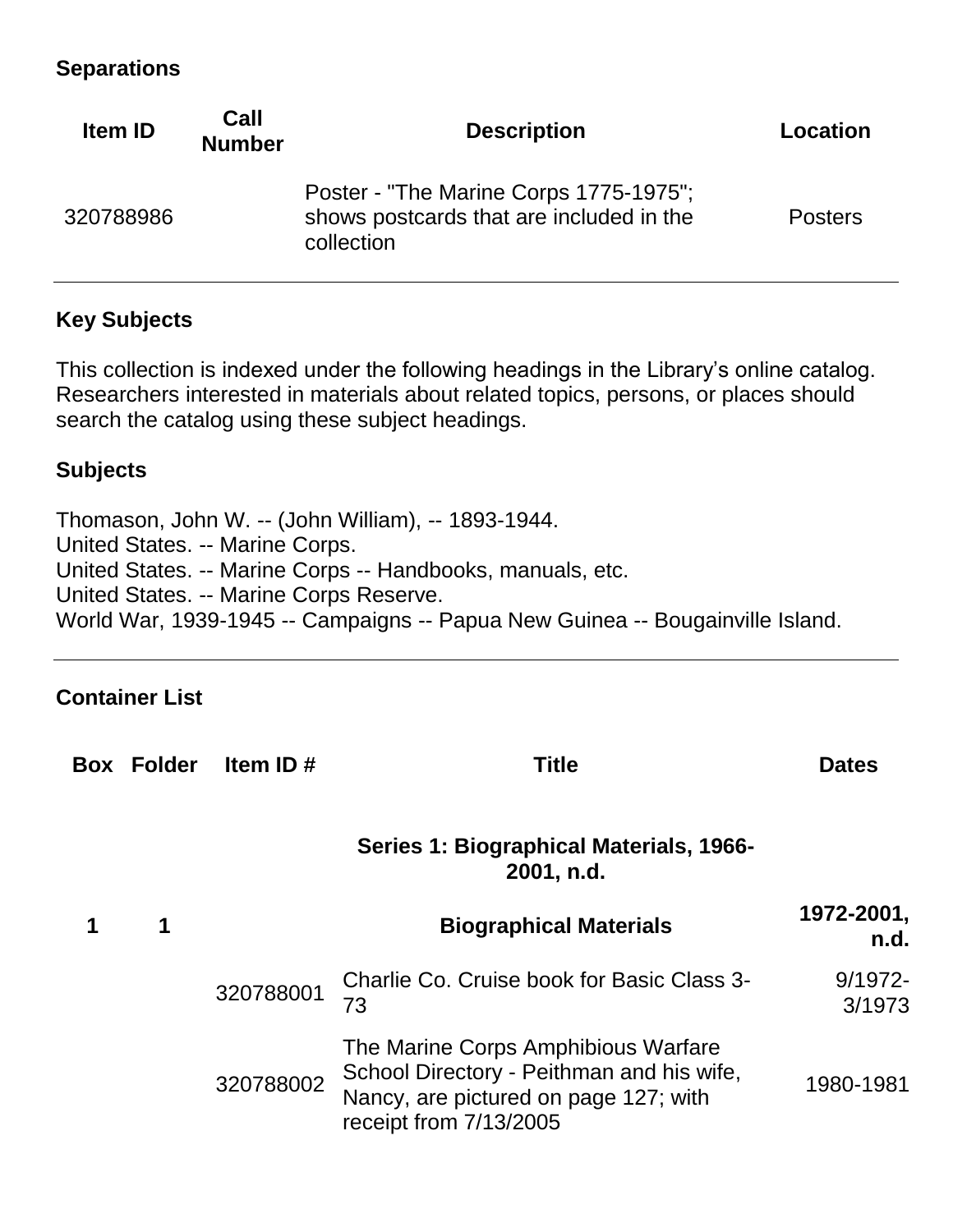|   |              | 320788003 | Marine Corps Heritage Foundation<br>Membership Directory 2001 with receipt<br>from 7/13/2005                                   | 2001       |
|---|--------------|-----------|--------------------------------------------------------------------------------------------------------------------------------|------------|
|   |              |           | 320788004 Captain Peithman nameplate                                                                                           | n.d.       |
|   |              | 320788005 | Next Duty Assignments - Peithman to MC<br><b>Finance Center, KSC</b>                                                           | n.d.       |
| 1 | $\mathbf{2}$ |           | <b>Command and Staff College</b>                                                                                               | 1988, n.d. |
|   |              | 320788006 | Response to question on information<br>collection assets of the Fleet Marine Force                                             | 4/18/1988  |
|   |              | 320788007 | Response to question on fundamentals of<br>amphibious planning                                                                 | n.d.       |
|   |              | 320788008 | Response to question on phases of<br>offensive combat                                                                          | n.d.       |
|   |              | 320788009 | Response to question on leading and<br>managing as a Marine officer                                                            | n.d.       |
|   |              | 320788010 | <b>Course Evaluation Questionnaire</b>                                                                                         | n.d.       |
| 1 | 3            |           | <b>Invitations and Programs</b>                                                                                                | 1966-1985  |
|   |              |           | 320788011 Marine Barracks Friday Evening Parade                                                                                | 6/10/1966  |
|   |              |           | 320788012 The Evening Parade                                                                                                   | 7/13/1972  |
|   |              | 320788013 | 199th Anniversary Ball, Marine Corps Air<br>Station, Yuma, Arizona                                                             | 11/9/1974  |
|   |              |           | Change of Command Ceremony, Marine<br>320788014 Aircraft Group 11, Third Marine Aircraft<br>Wing, Fleet Marine Force, Pacific  | 6/20/1975  |
|   |              | 320788015 | Change of Command Ceremony, VMFA-<br>323, Marine Aircraft Group 11, Third Marine<br>Aircraft Wing, Fleet Marine Force, Pacific | 7/3/1975   |
|   |              |           | <b>Marine Corps Aviation Association Fourth</b>                                                                                | 8/21/1975- |

320788016 Marine Corps Aviation Association Fourth Annual Convention booklet

8/24/1975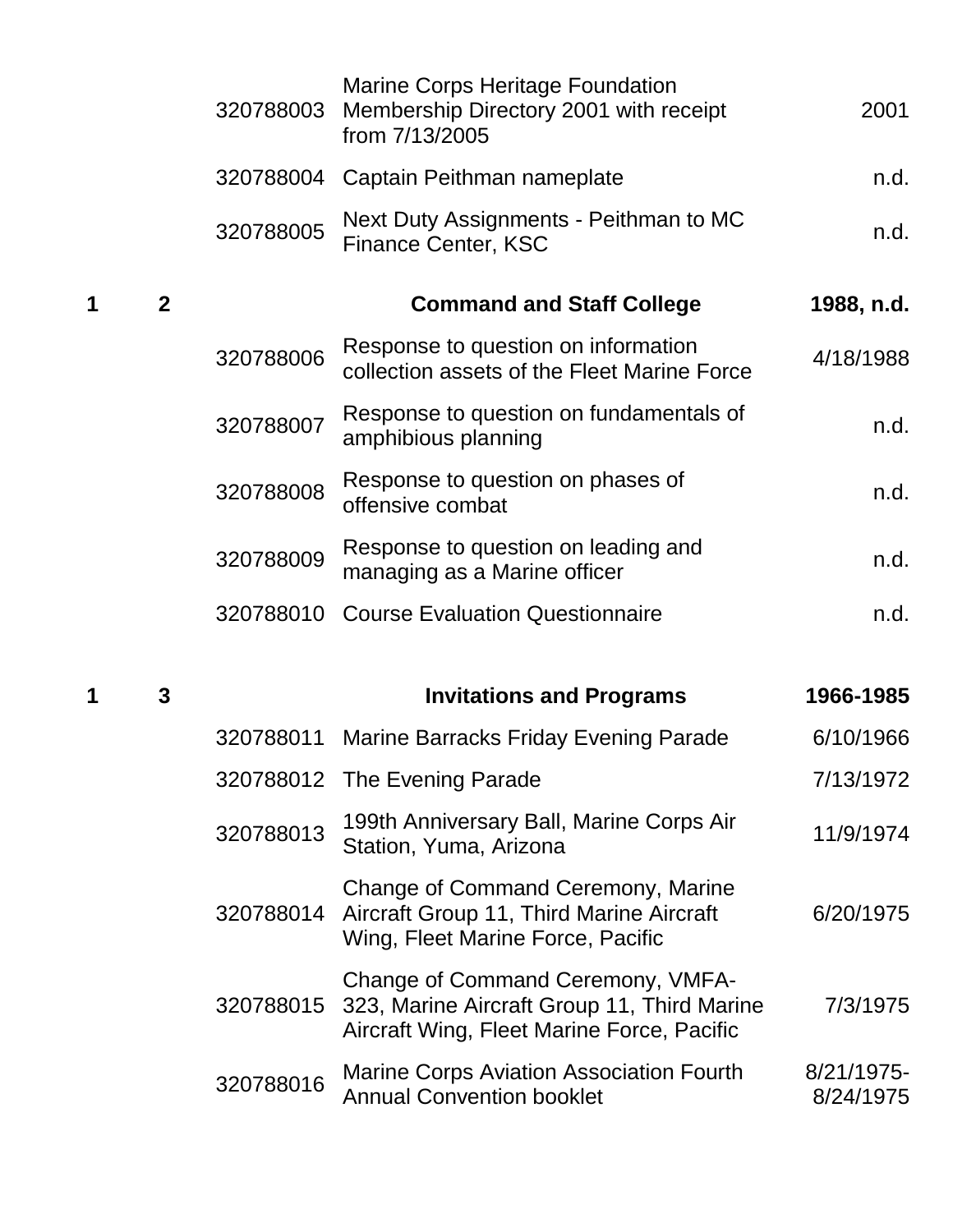| 320788017 | Marine Corps Birthday Ball, 201st<br>Anniversary 1775-1976, MCAS, Iwakuni,<br>Japan                                                                            | 1976       |
|-----------|----------------------------------------------------------------------------------------------------------------------------------------------------------------|------------|
| 320788018 | Change of Command Ceremony,<br>Headquarters & Maintenance Squadron 15<br>"Hamsters"                                                                            | 6/14/1976  |
| 320788019 | Change of Command Ceremony, Marine<br>Aircraft Group 15, Iwakuni, Japan                                                                                        | 7/26/1976  |
| 320788020 | <b>Change of Command, Sharpshooters</b><br><b>VMFAT-101, Marine Fighter Attack Training</b><br>Squadron 101, MCAS, Yuma, Arizona                               | 7/6/1978   |
| 320788021 | <b>MCDEC Briefing Team FMF Presentation</b><br>booklet                                                                                                         | 5/1979     |
| 320788022 | Dining In, Marine Corps Air Station                                                                                                                            | 2/29/1980  |
| 320788023 | <b>Opening Exercises Amphibious Warfare</b><br>School, AWC-81, Geiger Hall, Education<br>Center, Quantico, Virginia                                            | 9/2/1980   |
| 320788024 | <b>United States Marine Barracks</b>                                                                                                                           | 9/5/1980   |
| 320788025 | 1980 Marine Corps Birthday Pageant,<br>Butler Stadium, Quantico, Virginia                                                                                      | 11/7/1980  |
| 320788026 | Invitation to the Graduation Exercises of<br>AWC-81                                                                                                            | 5/22/1981  |
| 320788027 | Graduation Exercises for the Marine Corps<br>Amphibious Warfare School of the<br><b>Education Center Marine Corps</b><br>Development and Education Command     | 5/22/1981  |
| 320788028 | Birthday Message from the Secretary of the<br>Navy John Lehman                                                                                                 | c. 1982    |
| 320788029 | 207th Birthday Ball, United States Marine<br>Corps, Kansas City, Missouri; includes<br>program, place setting nametag, four<br>cocktail napkins and invitation | 11/10/1982 |
| 320788030 | Staff NCO Mess Night, Marine Corps<br><b>Finance Center</b>                                                                                                    | 3/24/1983  |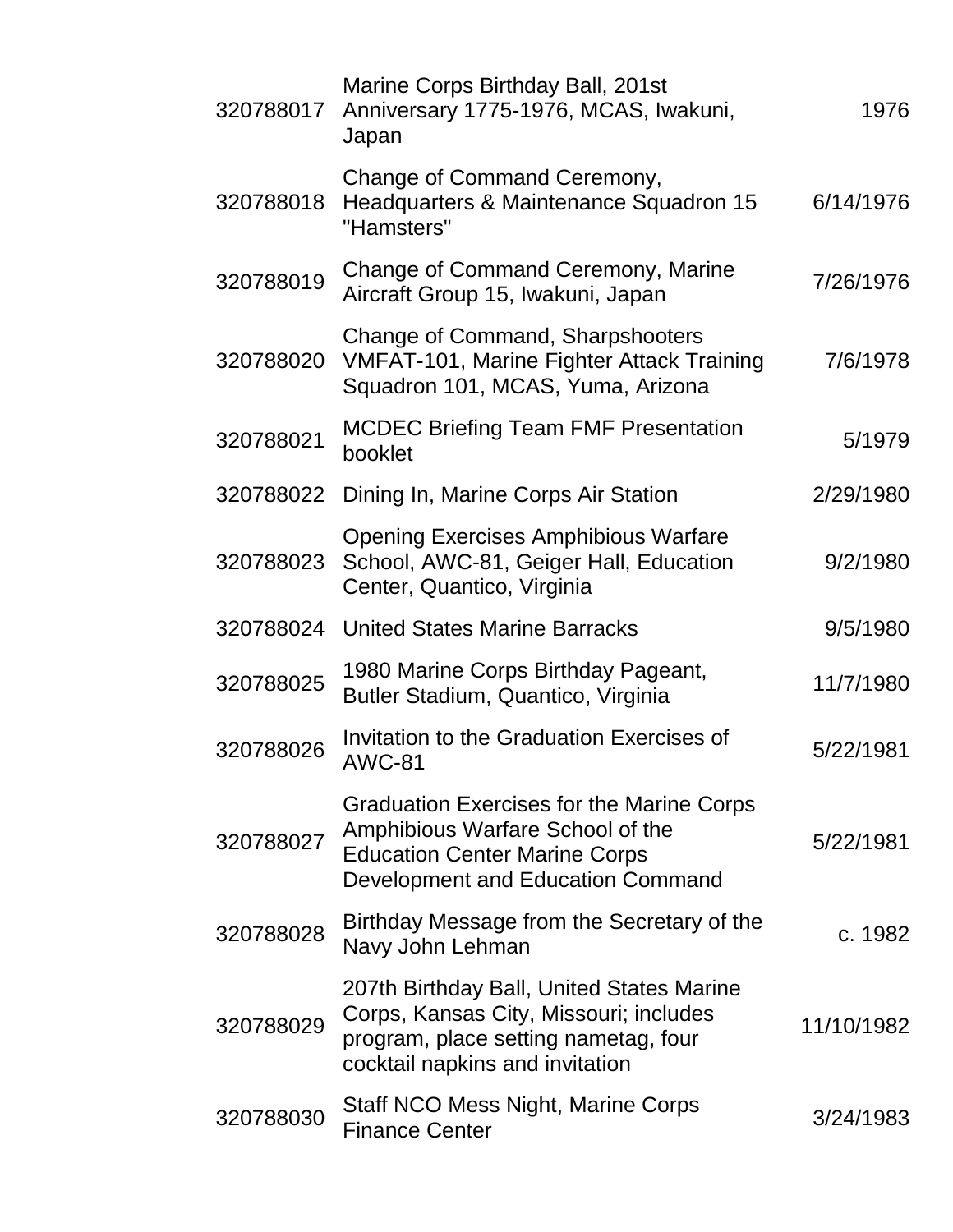|   |   | 320788031 | Change of Command and Retirement<br>Ceremony, Marine Corps Finance Center,<br>Kansas City, Missouri                                                                                           | 3/31/1983          |
|---|---|-----------|-----------------------------------------------------------------------------------------------------------------------------------------------------------------------------------------------|--------------------|
|   |   | 320788032 | 208th Birthday Ball, Kansas City, Missouri                                                                                                                                                    | 11/5/1983          |
|   |   | 320788033 | Duplicate program for the 208th Birthday<br>Ball, Kansas City, Missouri                                                                                                                       | 11/5/1983          |
|   |   | 320788034 | United States Marine Corps 210th Birthday<br>Ball; includes program and cocktail napkin                                                                                                       | 11/2/1985          |
| 1 | 4 |           | <b>Invitations and Programs</b>                                                                                                                                                               | 1986-2001,<br>n.d. |
|   |   | 320788035 | United States Marine Corps 211th Birthday<br>Ball, 24th Marine, Kansas City, Missouri                                                                                                         | 11/8/1986          |
|   |   | 320788036 | Change of Command, U.S. Marine Corps<br><b>Recruiting Station, Kansas City</b>                                                                                                                | 6/5/1987           |
|   |   | 320788037 | 212th Anniversary of the United States<br><b>Marine Corps</b>                                                                                                                                 | 11/7/1987          |
|   |   | 320788038 | United States Marine Corps 213th<br>Anniversary Ceremony, Kansas City,<br><b>Missouri</b>                                                                                                     | 11/12/1988         |
|   |   |           | <b>Graduation Exercises, Command and Staff</b><br>College Reserve Course, Marine Air-<br>320788039 Ground Training and Education Center,<br><b>Marine Corps Combat Development</b><br>Command | 6/30/1989          |
|   |   | 320788040 | United States Marine Corps 24th<br><b>Anniversary Ceremony</b>                                                                                                                                | 11/4/1989          |
|   |   |           | 320788041 24th Marines Regimental Dining In                                                                                                                                                   | 5/19/1990          |
|   |   | 320788042 | Change of Command, Twenty-Fourth<br>Marines, Fourth Marine Division (REIN),<br>Kansas City, Kansas                                                                                            | 6/3/1990           |
|   |   |           | 320788043 217th Birthday U.S. Marine Corps                                                                                                                                                    | 11/7/1992          |
|   |   |           | 320788044 218th Birthday U.S. Marine Corps                                                                                                                                                    | 11/6/1993          |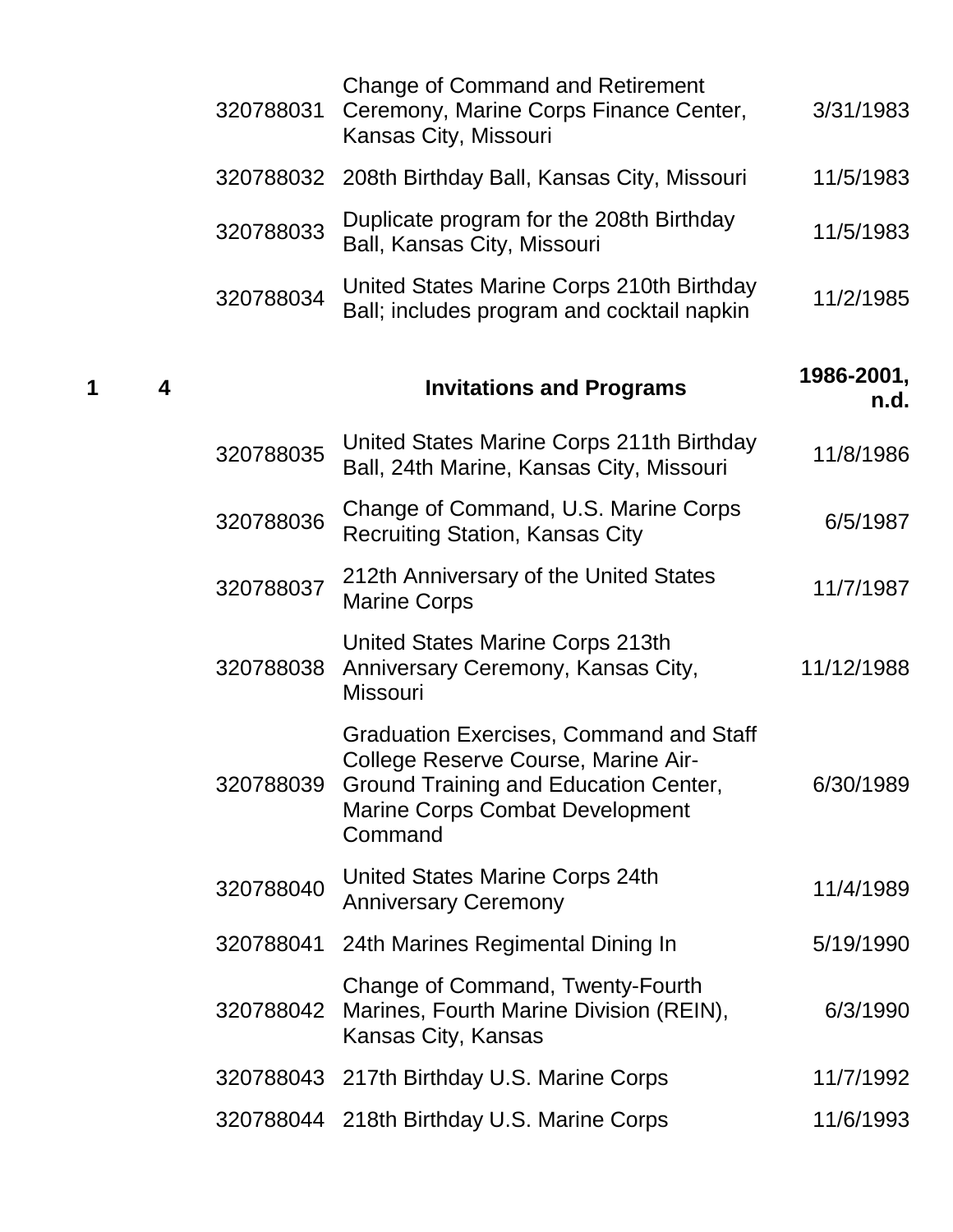| 320788045 | Marine Corps Scholarship Foundation Ball,<br>Chicago, Illinois                                                                                                                         | 4/13/1996  |
|-----------|----------------------------------------------------------------------------------------------------------------------------------------------------------------------------------------|------------|
| 320788046 | The Nineteenth Annual Marine Scholarship<br><b>Ball</b>                                                                                                                                | 4/13/1996  |
| 320788047 | The Nineteenth Annual Marine Scholarship<br>Ball program                                                                                                                               | 4/13/1996  |
| 320788048 | Evening Parade booklet and welcome card                                                                                                                                                | 5/10/1996  |
| 320788049 | The 221st Marine Corps Birthday Ball<br>hosted by Marine Air Control Group 48,<br>Chicago, Illinois                                                                                    | 11/10/1996 |
| 320788050 | United States Marine Corps Birthday Ball<br>1775-2001                                                                                                                                  | 11/10/2001 |
| 320788051 | <b>United States Marine Corps Service</b><br>Company (-) Headquarters and Service<br>Battalion, 4th Forces Service Support<br>Group FMF, USMCR Mess Night                              | n.d.       |
| 320788052 | Duplicate program - United States Marine<br>Corps Service Company (-) Headquarters<br>and Service Battalion, 4th Forces Service<br>Support Group FMF, USMCR Mess Night                 | n.d.       |
| 320788053 | Headquarters and Service Battalion, 4th<br>Force Service Support group, Fleet Marine<br>Force, U. S. Marine Corps Reserve Mess<br><b>Night</b>                                         | n.d.       |
| 320788054 | <b>United States Marine Corps Service</b><br>Company (-) Headquarters and Service<br>Battalion, 4th Forces Service Support<br>Group FMF, USMCR Mess Night, Richards<br>Gebaur A. F. B. | n.d.       |
| 320788055 | 1st Battalion, 3D Marines Change of<br>Command                                                                                                                                         | n.d.       |
| 320788056 | Amphibious Warfare Presentation Team,<br>Marine Corps Development and Education<br>Command, Marine Corps Base, Quantico,<br>Virginia                                                   | n.d.       |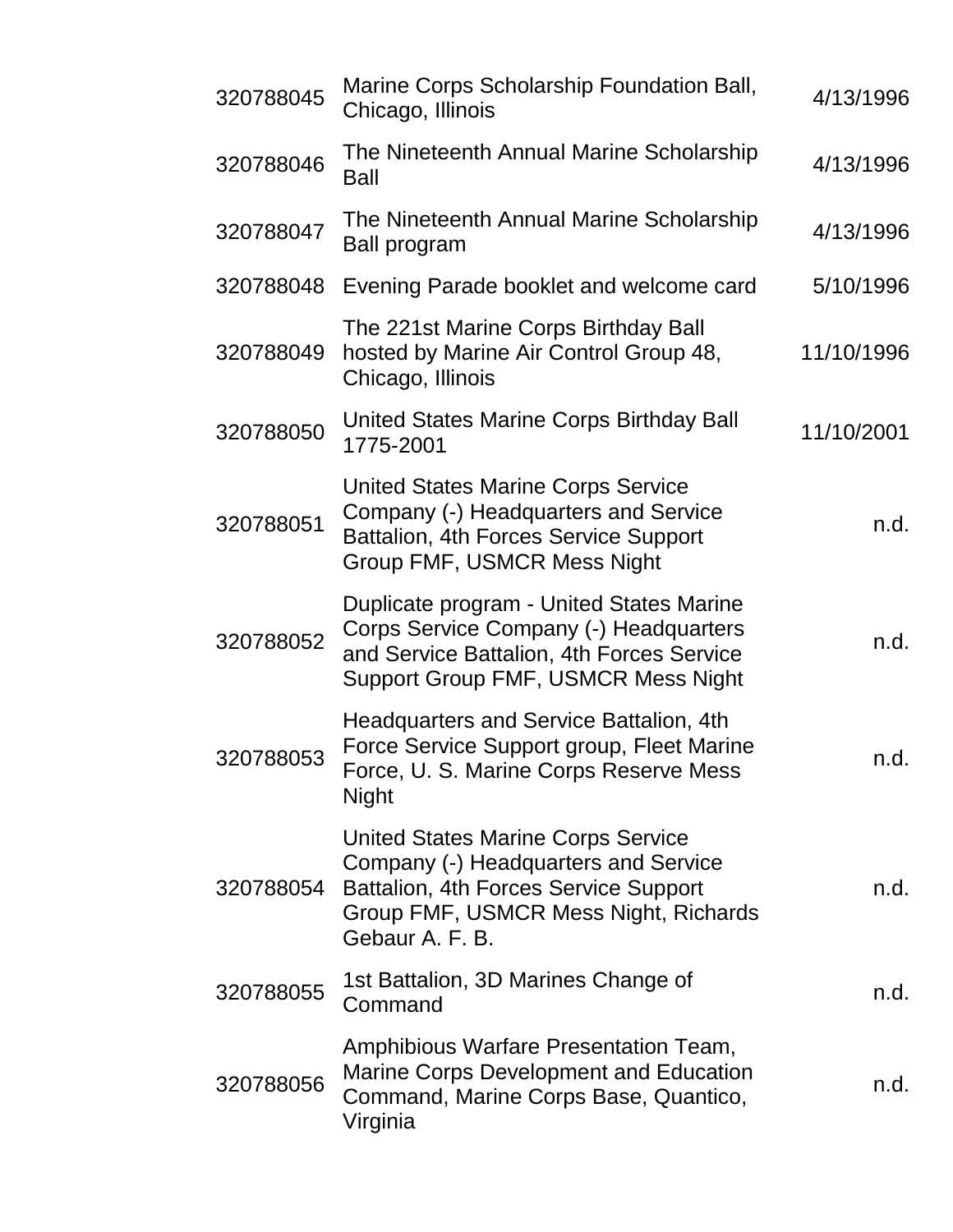| 1 | 5 |           | <b>Book Reviews by Peithman</b>                                                                                                                                                                                                                                                                                                                                                                    | n.d.               |
|---|---|-----------|----------------------------------------------------------------------------------------------------------------------------------------------------------------------------------------------------------------------------------------------------------------------------------------------------------------------------------------------------------------------------------------------------|--------------------|
|   |   | 320788057 | Review of Combat Fleets of the World<br>1980-1981: The Ships, Aircraft, and<br>Armament edited by Jean Labayle Couhat,<br>Jane's Fighting Ships, 1981-1982 edited by<br>Capt. John Moore, RN, The Ships and<br>Aircraft of the U.S. Fleet: 12th Edition, 1981<br>by Norman Polmar, and Weyer's<br>Flottentaschenbuch Warships of the World<br>55. Jahrgang 1979-81 compiled by Gerhard<br>Albrecht | n.d.               |
|   |   | 320788058 | Review of Forged in Fire: Strategy and<br>Decisions in the Air War over Europe 1940-<br>1945 by DeWitt S. Copp                                                                                                                                                                                                                                                                                     | n.d.               |
|   |   | 320788059 | Review of The Miracle of Dunkirk by Walter<br>Lord                                                                                                                                                                                                                                                                                                                                                 | n.d.               |
|   |   | 320788060 | Review of Semper Fi, Mac: Living Memories<br>of the U.S. Marines in World War II by<br>Henry Berry                                                                                                                                                                                                                                                                                                 | n.d.               |
|   |   | 320788061 | Review of The Wildcat in WWII by Barrett<br>Tillman                                                                                                                                                                                                                                                                                                                                                | n.d.               |
|   |   |           | 320788062 Hand-written notes on an unnamed book                                                                                                                                                                                                                                                                                                                                                    | n.d.               |
| 1 | 6 |           | <b>Marine Corps Gazette</b>                                                                                                                                                                                                                                                                                                                                                                        | 1982-1983,<br>n.d. |
|   |   | 320788063 | Marine Corps Gazette, January 1982 -<br>Peithman's book review is on pages 69-70                                                                                                                                                                                                                                                                                                                   | 1/1982             |
|   |   | 320788064 | Letter from the Marine Corps Gazette to<br>Peithman regarding book reviews                                                                                                                                                                                                                                                                                                                         | 2/8/1983           |
|   |   | 320788065 | Marine Corps Gazette, June 1983 -<br>Peithman's book review is on page 76                                                                                                                                                                                                                                                                                                                          | 6/1983             |
|   |   | 320788066 | Letter from the <i>Marine Corps Gazette</i> to<br>Peithman regarding a book review                                                                                                                                                                                                                                                                                                                 | 9/12/1983          |

320788067 *Marine Corps Gazette* Writers' Guide with insert on book reviews and notes by Peithman n.d.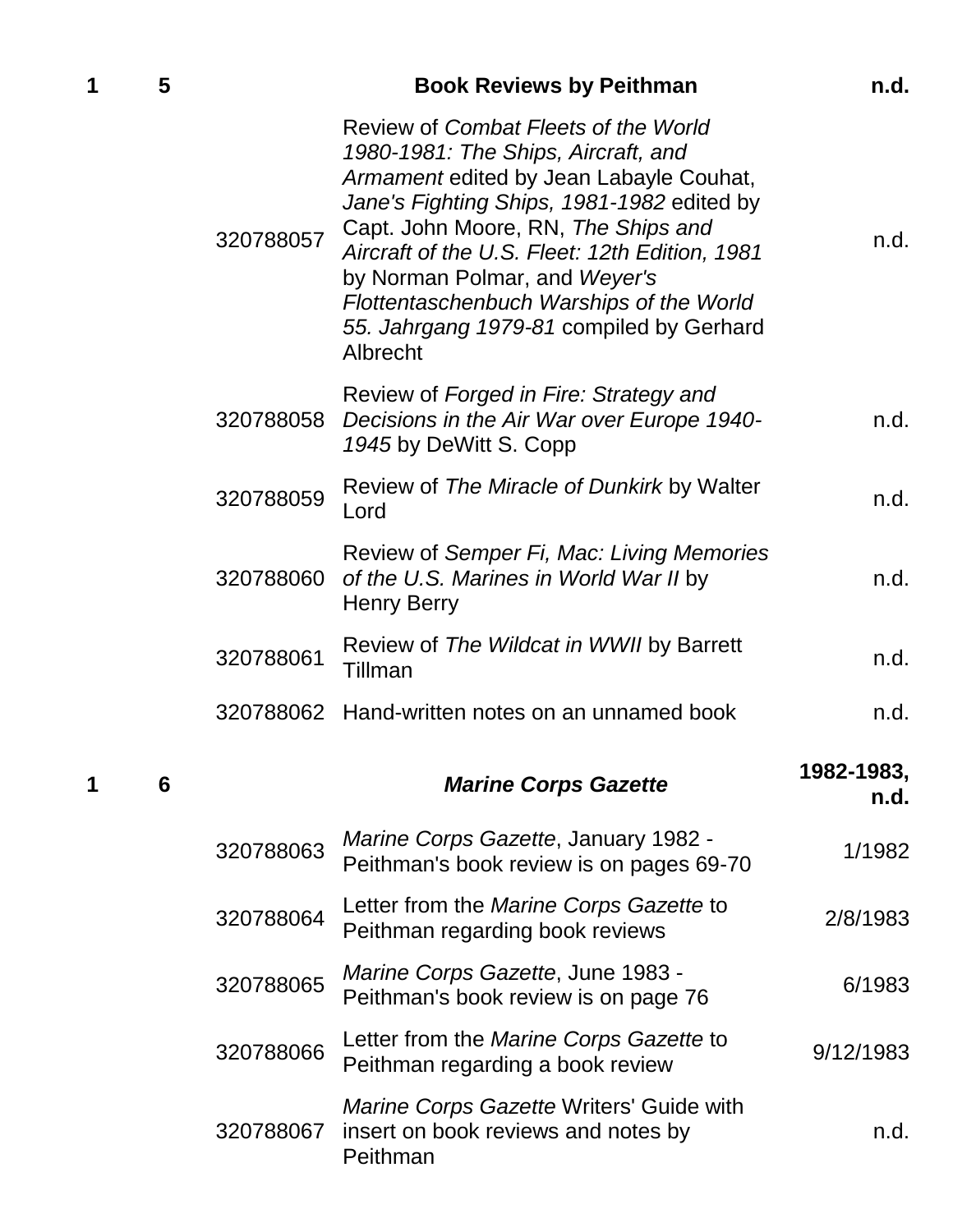#### **Series 2: Military-Issued Documents, 1962-2008, n.d.**

| 1 | 7 |           | <b>Manuals and Reports</b>                                                                                                                                | 1962, n.d.              |
|---|---|-----------|-----------------------------------------------------------------------------------------------------------------------------------------------------------|-------------------------|
|   |   | 320788068 | Photocopy of H&R Reising Submachine<br><b>Gun and Semi-Automatic Rifle Manual;</b><br>originally released 8/22/1942                                       | n.d.                    |
|   |   | 320788069 | 1st Aerospace Control Squadron's semi-<br>monthly Satellite Situation Report                                                                              | 8/31/1962               |
|   | 8 |           | <b>Marine Corps Historical Reference</b><br><b>Pamphlet</b>                                                                                               | 1970-2008,<br>n.d.      |
|   |   | 320788070 | "A Chronology of the United States Marine<br>Corps 1775-1934, Volume 1"                                                                                   | c. 1970                 |
|   |   | 320788071 | Print-outs for a search of "A chronology of<br>the United States Marine Corps." Originally<br>tucked under the front cover of the<br>pamphlet             | 12/10/2005-<br>1/9/2008 |
|   |   | 320788072 | Receipt for the pamphlet; originally tucked<br>under the front cover of the pamphlet                                                                      | n.d                     |
|   |   | 320788073 | Temporary receipt of membership<br>application to the Veterans of Foreign Wars<br>of the U.S.; originally tucked under the front<br>cover of the pamphlet | n.d                     |
|   | 9 |           | <b>Booklets</b>                                                                                                                                           | 1973, 1978              |
|   |   | 320788074 | Booklet by the U.S. Marine Corps - "How to<br>Respect and Display Our Flag"                                                                               | 1973                    |
|   |   | 320788075 | Duplicate booklet by the U.S. Marine Corps<br>- "How to Respect and Display Our Flag"                                                                     | 1973                    |
|   |   | 320788076 | Booklet by the U.S. Marine Corps - "How to<br>Respect & Display Our Flag"                                                                                 | 1978                    |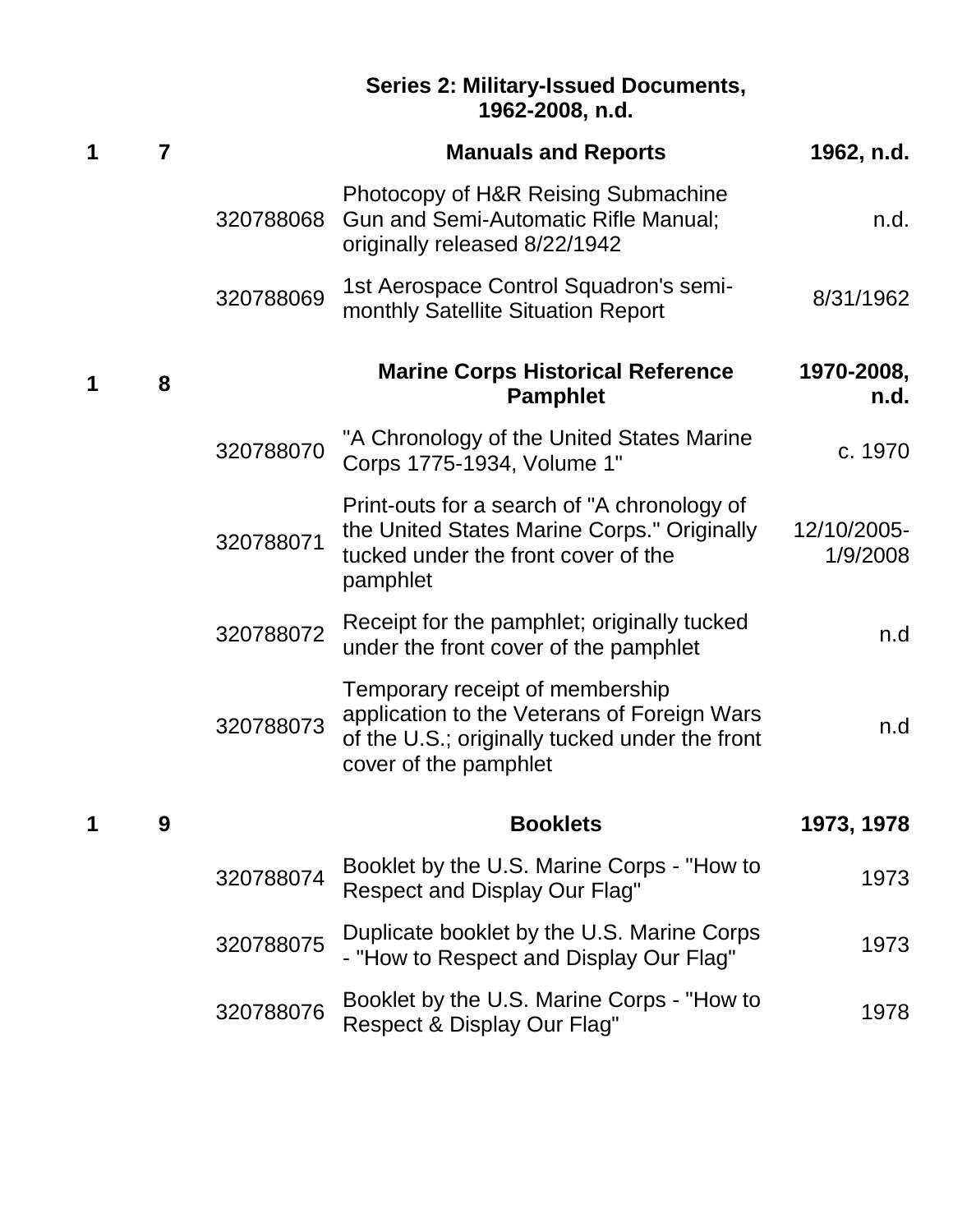| 1                | 10           |           | David's Legacy, Goliath's Curse                                                                                                                                                                  | 1981         |
|------------------|--------------|-----------|--------------------------------------------------------------------------------------------------------------------------------------------------------------------------------------------------|--------------|
|                  |              | 320788077 | "An Anthology of Studies of the Application<br>of the Art of War wherein Small Forces<br>Defeated Big Forces" by The Amphibious<br>Warfare School Small Forces vs. Big<br><b>Forces Elective</b> | c. 4/16/1981 |
| 1                | 11           |           | <b>Amphibious Warfare School Booklet</b>                                                                                                                                                         | 1981         |
|                  |              | 320788078 | The History of the U.S. Marine Corps<br><b>Amphibious Warfare School</b>                                                                                                                         | 4/24/1981    |
| 1                | 12           |           | <b>Report of the DOD Commission on</b><br><b>Beirut International Terrorist Act,</b><br><b>October 23, 1983</b>                                                                                  | 1983         |
|                  |              |           | 320788079 Report booklet                                                                                                                                                                         | 12/20/1983   |
| $\mathbf{2}$     | 1            |           | "What's Next? A Guide to Family<br><b>Readiness"</b>                                                                                                                                             | 1986         |
|                  |              |           | 320788080 Guide booklet                                                                                                                                                                          | c. 1986      |
| $\mathbf{2}$     | $\mathbf{2}$ |           | <b>FMF Refresher HB 1-1</b>                                                                                                                                                                      | 1987, 2006   |
|                  |              | 320788081 | HB 1-1 - Basic Principles, Fundamentals,<br>and Concepts: Command and Staff Action                                                                                                               | 1987         |
|                  |              |           | 320788082 Receipt for the handbook                                                                                                                                                               | 2/1/2006     |
| $\boldsymbol{2}$ | 3            |           | <b>FMF Refresher HB 1-2</b>                                                                                                                                                                      | 1987, 2005   |
|                  |              | 320788083 | HB 1-2 - Basic Principles, Fundamentals,<br>and Concepts: Intelligence                                                                                                                           | 1987         |
|                  |              |           | 320788084 Receipt for the handbook                                                                                                                                                               | 7/13/2005    |
| $\mathbf{2}$     | 4            |           | <b>FMF Refresher HB 1-4</b>                                                                                                                                                                      | 1987, 2005   |
|                  |              | 320788085 | HB 1-4 - Basic Principles, Fundamentals,<br>and Concepts: Operations, Tactics, and<br>Trainings                                                                                                  | 1987         |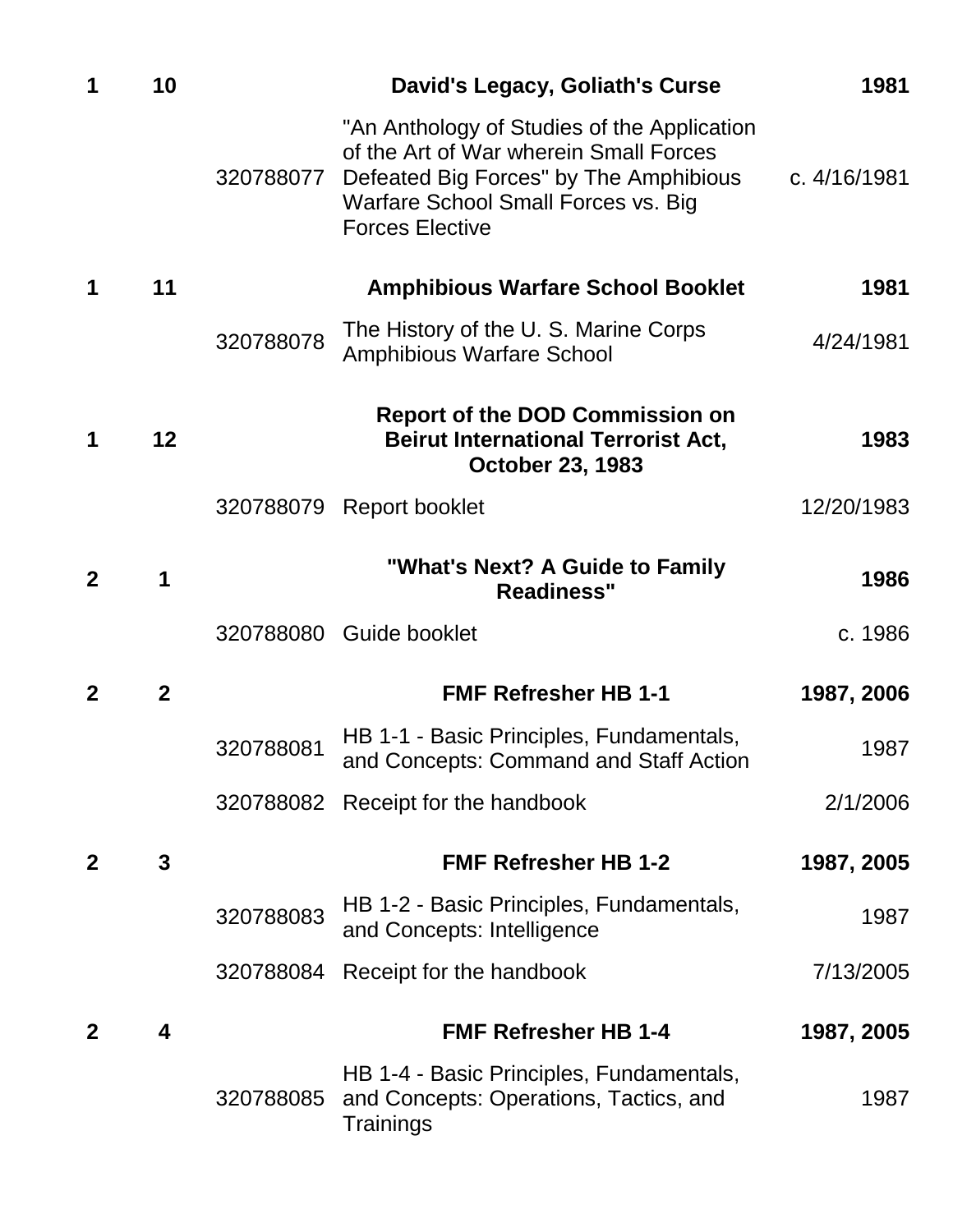|                |    |           | 320788086 Receipt for the handbook                                                  | 7/13/2005  |
|----------------|----|-----------|-------------------------------------------------------------------------------------|------------|
| $\overline{2}$ | 5  |           | <b>FMF Refresher HB 1-5</b>                                                         | 1987, 2005 |
|                |    | 320788087 | HB 1-5 - Basic Principles, Fundamentals,<br>and Concepts: Material Management       | 1987       |
|                |    | 320788088 | Receipt for the handbook                                                            | 7/13/2005  |
| $\overline{2}$ | 6  |           | <b>FMF Refresher HB 1-6</b>                                                         | 1987, 2005 |
|                |    | 320788089 | HB 1-6 - Basic Principles, Fundamentals,<br>and Concepts: Communications            | 1987       |
|                |    | 320788090 | Receipt for the handbook                                                            | 7/13/2005  |
| $\mathbf 2$    | 7  |           | <b>FMF Refresher HB 1-7</b>                                                         | 1987, 2005 |
|                |    | 320788091 | HB 1-7 - Basic Principles, Fundamentals,<br>and Concepts: Supporting Arms           | 1987       |
|                |    | 320788092 | Receipt for the handbook                                                            | 7/13/2005  |
|                |    |           |                                                                                     |            |
| $\mathbf 2$    | 8  |           | <b>Command &amp; Staff College Packets</b>                                          | 1988-1989  |
|                |    | 320788093 | 1988 Reserve Course Leadership Program<br><b>Advance Sheets and Annexes Phase I</b> | 1988       |
|                |    | 320788094 | 1989 Reserve Course Leadership Program<br>Advance Sheets and Annexes, Phase II      | 1989       |
| $\mathbf 2$    | 9  |           | <b>Combat Service Support</b>                                                       | 1989       |
|                |    | 320788095 | <b>Cold Weather Combat Service Support</b><br>booklet                               | 1/1989     |
| $\mathbf{2}$   | 10 |           | <b>Valiant Knight Readings</b>                                                      | 1990       |
|                |    |           | 320788096 Booklet for the Academic Year 1990-91                                     | c. 1990    |
| $\mathbf 2$    | 11 |           | <b>Staff Planning School Booklet</b>                                                | 1990       |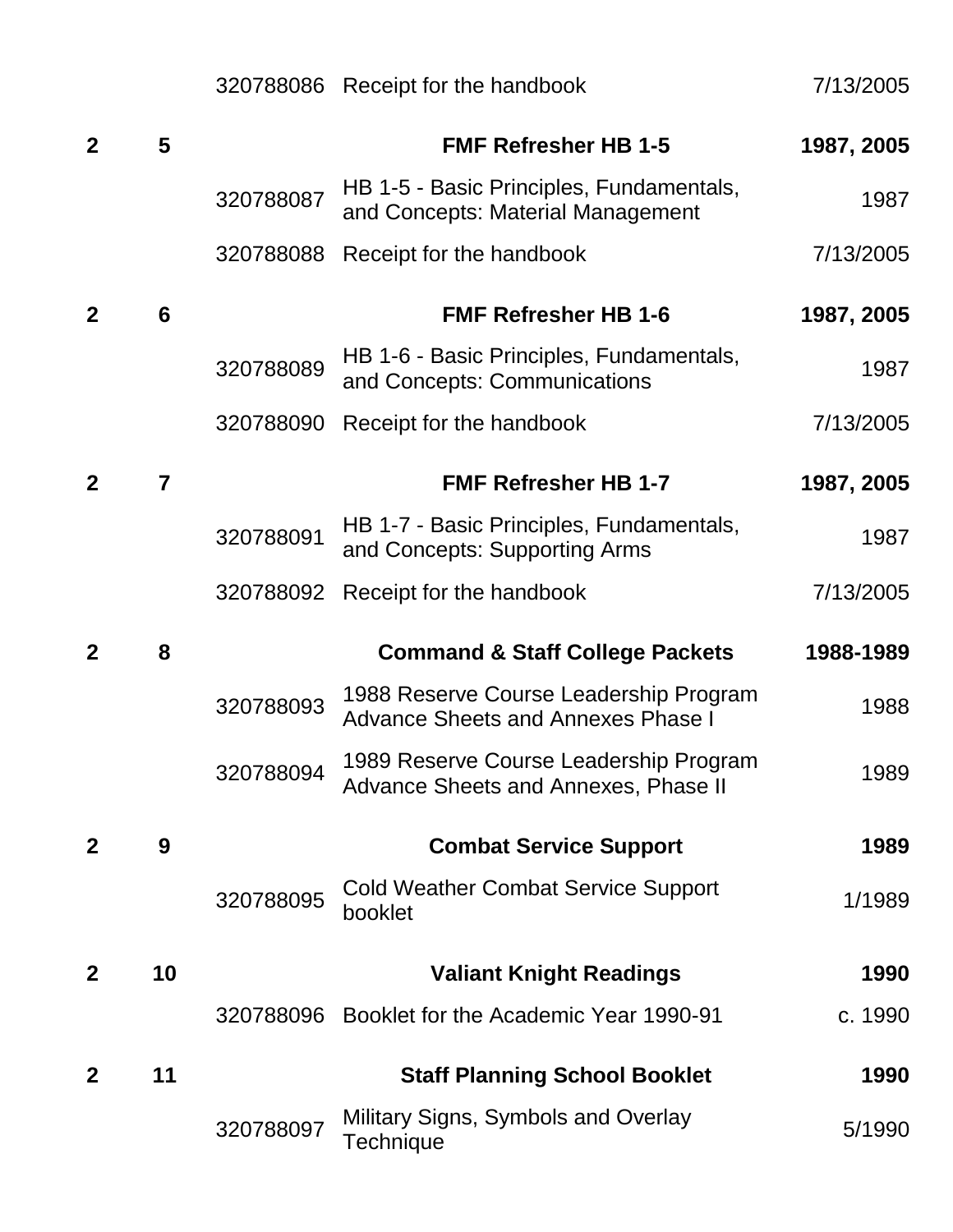| $\mathbf 2$    | 12             |           | <b>Supporting Arms in Amphibious</b><br><b>Operations</b>                                                           | 1990, 2005           |
|----------------|----------------|-----------|---------------------------------------------------------------------------------------------------------------------|----------------------|
|                |                |           | 320788098 Receipt of the document                                                                                   | 7/13/2005            |
|                |                | 320788099 | Document titled "Supporting Arms in<br>Amphibious Operations NWP 22-2 (Rev. B)<br><b>FMFM 1-7"</b>                  | c. 6/1990            |
| $\mathbf 2$    | 13             |           | <b>Landing Force Staff Planning</b>                                                                                 | 1992                 |
|                |                | 320788100 | Large booklet with handouts on various<br>topics                                                                    | $3/1992 -$<br>6/1992 |
| $\overline{2}$ | 14             |           | <b>Documents</b>                                                                                                    | 1992                 |
|                |                | 320788101 | <b>Staff Planning School handout titled</b><br>"Intelligence Preparation of the Battlefield"                        | 10/1992              |
|                |                | 320788102 | An examination of USMC coordination<br>structures for Military Support to Civilian<br>Authorities (MSCA) operations | 7/29/1994            |
| 3              | 1              |           | <b>Documents</b>                                                                                                    | 1994                 |
|                |                | 320788103 | Booklet titled "North Korean Military<br>Assessment Special Intelligence Report -<br>August 1994"                   | 8/1994               |
|                |                |           | 320788104 Intel Update from Division G-2                                                                            | 9/1/1994             |
| 3              | $\overline{2}$ |           | Strategic Plan 1995-1997                                                                                            | n.d.                 |
|                |                | 320788105 | "Shaping U.S. Central Command for the<br>21st Century"                                                              | n.d.                 |
| 3              | 3              |           | <b>Marine Corps Mid-Range Threat Estimate</b><br>$(1995 - 2005)$                                                    | n.d.                 |
|                |                |           | 320788106 Pre-Publication Draft                                                                                     | n.d.                 |
|                |                |           |                                                                                                                     |                      |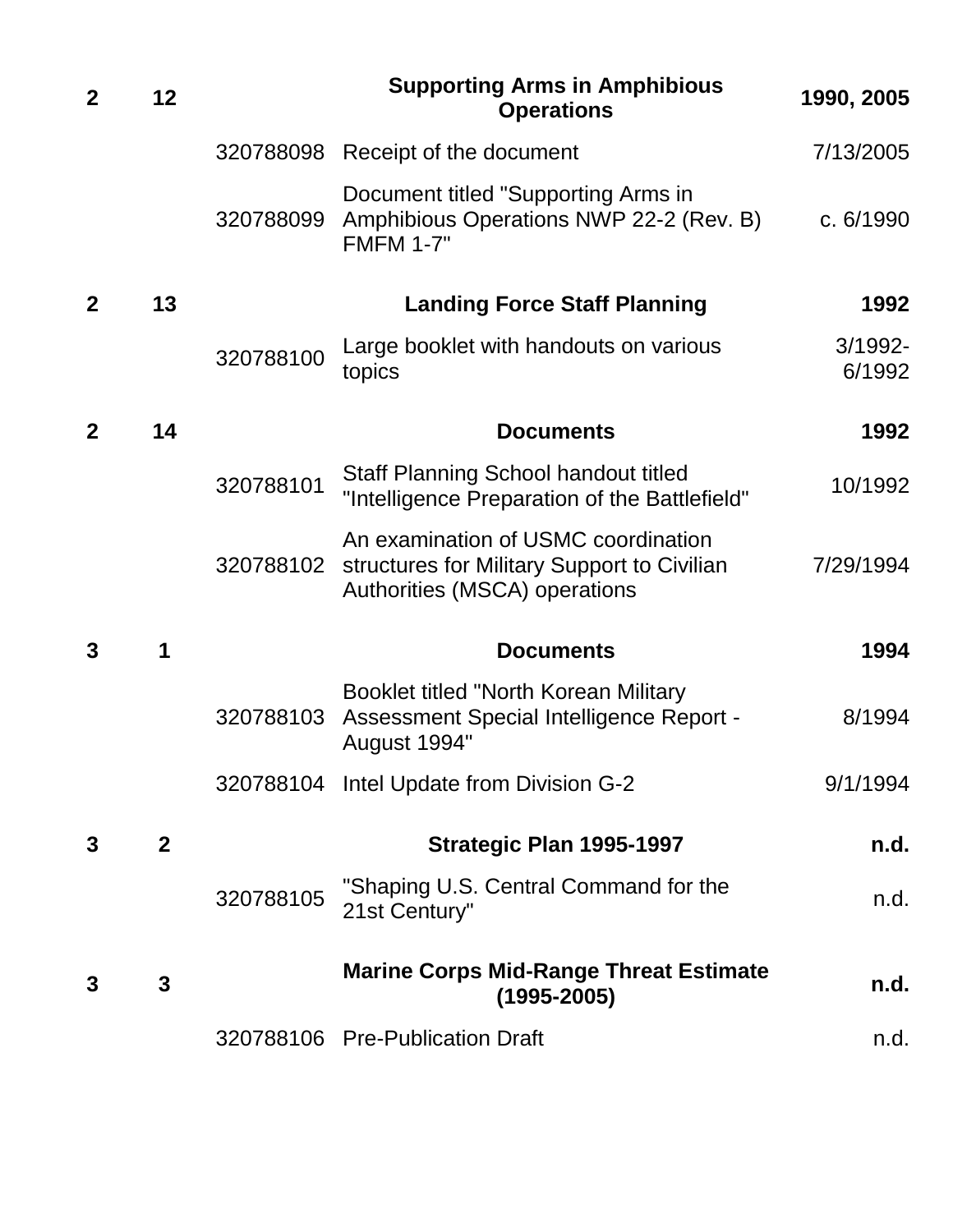| $\mathbf{3}$ | 4 |           | <b>Documents</b>                                                                                                                                              | 1995-1998  |
|--------------|---|-----------|---------------------------------------------------------------------------------------------------------------------------------------------------------------|------------|
|              |   | 320788107 | The Chemical/Biological Incident Response<br>Force booklet                                                                                                    | 7/1/1995   |
|              |   | 320788108 | The 31st Commandant's Planning<br>Guidance                                                                                                                    | 8/1995     |
|              |   | 320788109 | U.S. Marine Corps Systems Acquisition<br>booklet                                                                                                              | 7/1996     |
|              |   | 320788110 | A set of documents printed on $3/26/1998$ -<br>includes "Doctrine Notes, Vol. II, No. 3",<br>"Ship-to-Objective Maneuver" and<br>"Publications & Regulations" | c. 7/1997  |
|              |   | 320788111 | Joint Concept for Non-Lethal Weapons                                                                                                                          | 1/5/1998   |
| $\mathbf{3}$ | 5 |           | <b>Urban Warrior</b>                                                                                                                                          | 1998       |
|              |   | 320788112 | Marine Corps Warfighting Lab's Urban<br><b>Warrior information packet</b>                                                                                     | 1/7/1998   |
| 3            | 6 |           | <b>Documents</b>                                                                                                                                              | 1998       |
|              |   |           | 320788113 U.S. Marine Forces Pacific Command Brief                                                                                                            | 2/27/1998  |
|              |   |           | 320788114 SGTMAJMARCOR Memorandum 19-98                                                                                                                       | 3/11/1998  |
|              |   |           | 320788115 Duplicate of SGTMAJMARCOR<br>Memorandum 19-98                                                                                                       | 3/11/1998  |
| 3            | 7 |           | <b>MCWL X-File 3-35.1</b>                                                                                                                                     | 1998       |
|              |   | 320788116 | Urban Attacks Tactics, Techniques and<br>Procedures (TTPs) packet                                                                                             | 11/30/1998 |
| 3            | 8 |           | <b>MCWL X-File 3-35.2</b>                                                                                                                                     | 1998       |
|              |   | 320788117 | <b>Combat Squad Leader Decision Making</b><br>packet                                                                                                          | 11/30/1998 |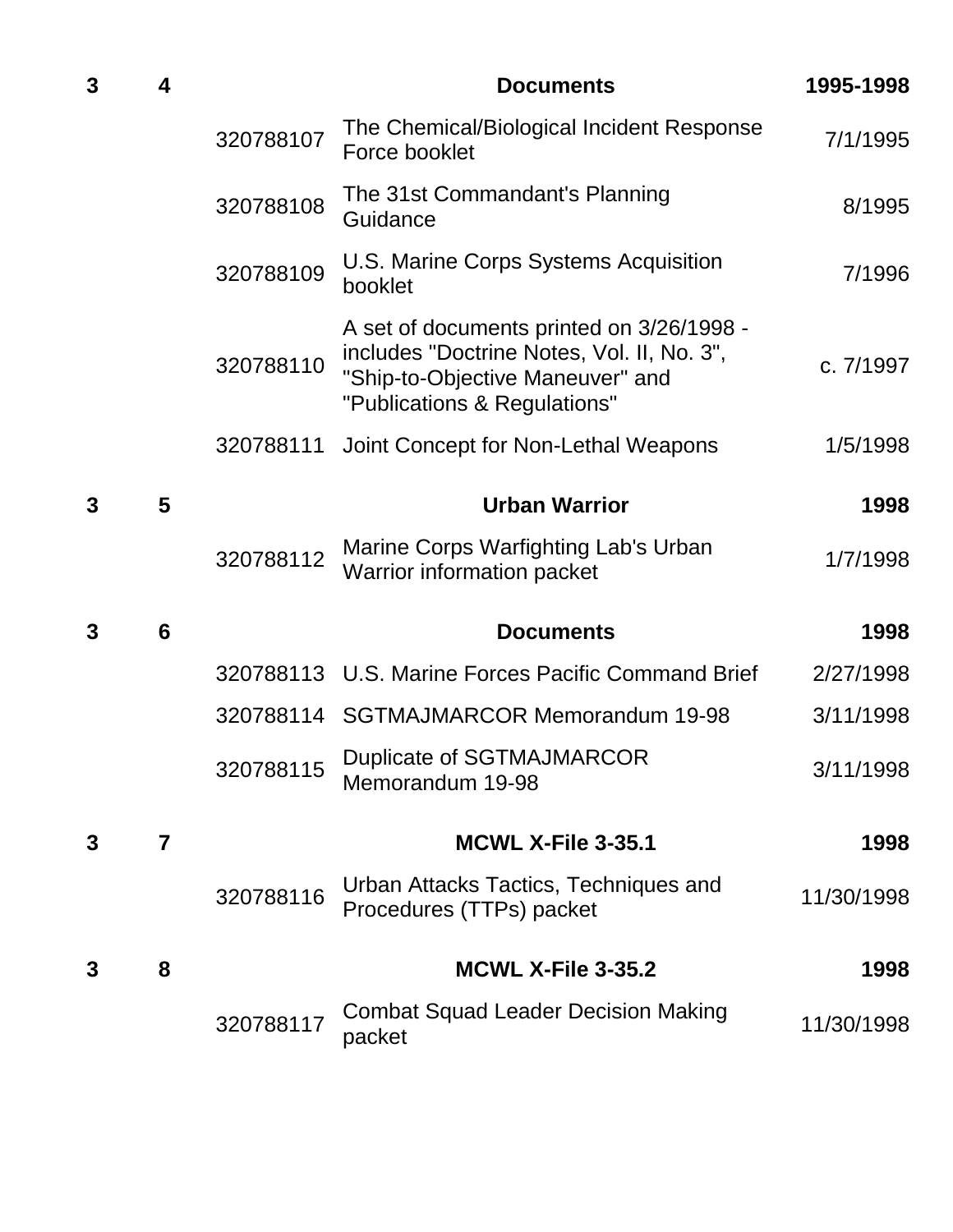| $\mathbf{3}$ | 9  |           | <b>MCWL X-File 3-35.5</b>                                             | 1998       |
|--------------|----|-----------|-----------------------------------------------------------------------|------------|
|              |    | 320788118 | Urban Defense Tactics, Techniques and<br>Procedures (TTPs)            | 12/31/1998 |
| 3            | 10 |           | <b>MCWL X-File 3-35.6</b>                                             | 1998       |
|              |    | 320788119 | Urban Defense Tactics, Techniques and<br>Procedures (TTPs)            | 12/31/1998 |
| 3            | 11 |           | <b>MCWL X-File 3-35.11</b>                                            | 1999       |
|              |    | 320788120 | Humanitarian Assistance and Disaster<br><b>Relief</b>                 | 1/29/1999  |
| $\mathbf{3}$ | 12 |           | <b>MAGTF Aviation and Operational</b><br><b>Maneuver from the Sea</b> | 1999       |
|              |    |           | 320788121 U.S. Marine Corps packet                                    | 1/29/1999  |
| $\mathbf{3}$ | 13 |           | <b>Sustaining the Transformation</b>                                  | 1999       |
|              |    | 320788122 | Document MCRP 6-11D, Sustaining the<br><b>Transformation</b>          | 6/28/1999  |
| 3            | 14 |           | <b>MCWL X-File 3-35.7</b>                                             | 1999       |
|              |    |           | 320788123 Security Operations                                         | 8/16/1999  |
| 3            | 15 |           | <b>MCWL X-File 3-35.8</b>                                             | 1999       |
|              |    |           | 320788124 Combined Arms                                               | 11/9/1999  |
| 3            | 16 |           | <b>Booklets</b>                                                       | n.d.       |
|              |    | 320788125 | Guide Book to Recreation Aboard Camp<br>Lejeune, N.C.                 | n.d.       |
|              |    |           | 320788126 How to Respect and Display Our Flag                         | n.d.       |
| 3            | 17 |           | <b>Guide for the Preparation of Overlays</b>                          | n.d.       |
|              |    |           | 320788127 Guidebook                                                   | n.d.       |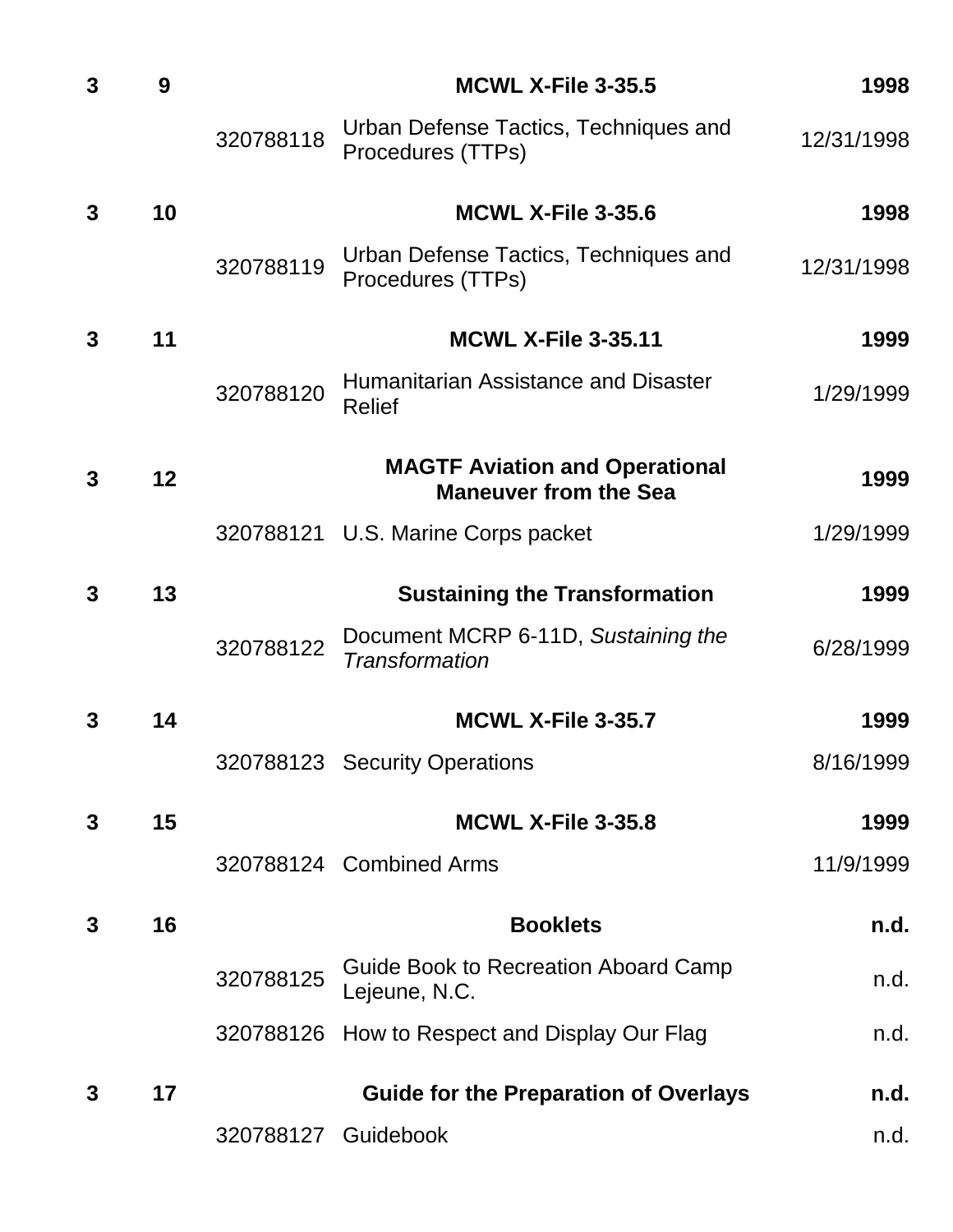| $\mathbf{3}$<br>18 |    |           | <b>Operational Maneuver from the Sea</b>                                                              | n.d.               |
|--------------------|----|-----------|-------------------------------------------------------------------------------------------------------|--------------------|
|                    |    | 320788128 | Packet subtitled "A Concept for the<br>Protection of Naval Power Ashore"                              | n.d.               |
| 3                  | 19 |           | <b>Recognition Manual</b>                                                                             | n.d.               |
|                    |    | 320788129 | Manual for recognition of foreign aircraft,<br>ships, and submarines                                  | n.d.               |
| $\boldsymbol{4}$   | 1  |           | <b>USMC and MCR Materials</b>                                                                         | 1964-1993,<br>n.d. |
|                    |    | 320788130 | Pamphlet - "The Marine Corps Builds Men.<br>Body - Mind - Spirit"                                     | 1964               |
|                    |    | 320788131 | Pamphlet - "The Marine Aviator"                                                                       | 1966               |
|                    |    | 320788132 | Pamphlet - "You and a busy career in<br><b>Marine Aviation"</b>                                       | 1967               |
|                    |    | 320788133 | Booklet - "Facts your parents should know<br>about the United States Marine Corps"                    | 1968               |
|                    |    | 320788134 | Large postcard - "Times are changing"                                                                 | 1975               |
|                    |    | 320788135 | Booklet - "Special duty for special Marines"<br>from Marine Corps Recruiting                          | 6/1975             |
|                    |    | 320788136 | Booklet - "As an Officer of Marines"                                                                  | 1976               |
|                    |    |           | 320788137 Pay scale booklet                                                                           | 10/1/1978          |
|                    |    |           | 320788138 Marine Reserve Monthly Drill Pay Rates                                                      | 1/1/1985           |
|                    |    |           | 320788139 Booklet - "Training to Protect"                                                             | 1993               |
|                    |    | 320788140 | Booklet - "The D.I.: Backbone of the Corps"                                                           | n.d.               |
|                    |    |           | 320788141 Pamphlet - "You're Someone Special"                                                         | n.d.               |
|                    |    | 320788142 | Booklet - "What a new Marine should know"                                                             | n.d.               |
|                    |    |           | 320788143 Pamphlet - "Marine"                                                                         | n.d.               |
|                    |    | 320788144 | Booklet - "A Woman Marine: Facts about<br>her training and her opportunities for a<br>bright future." | n.d.               |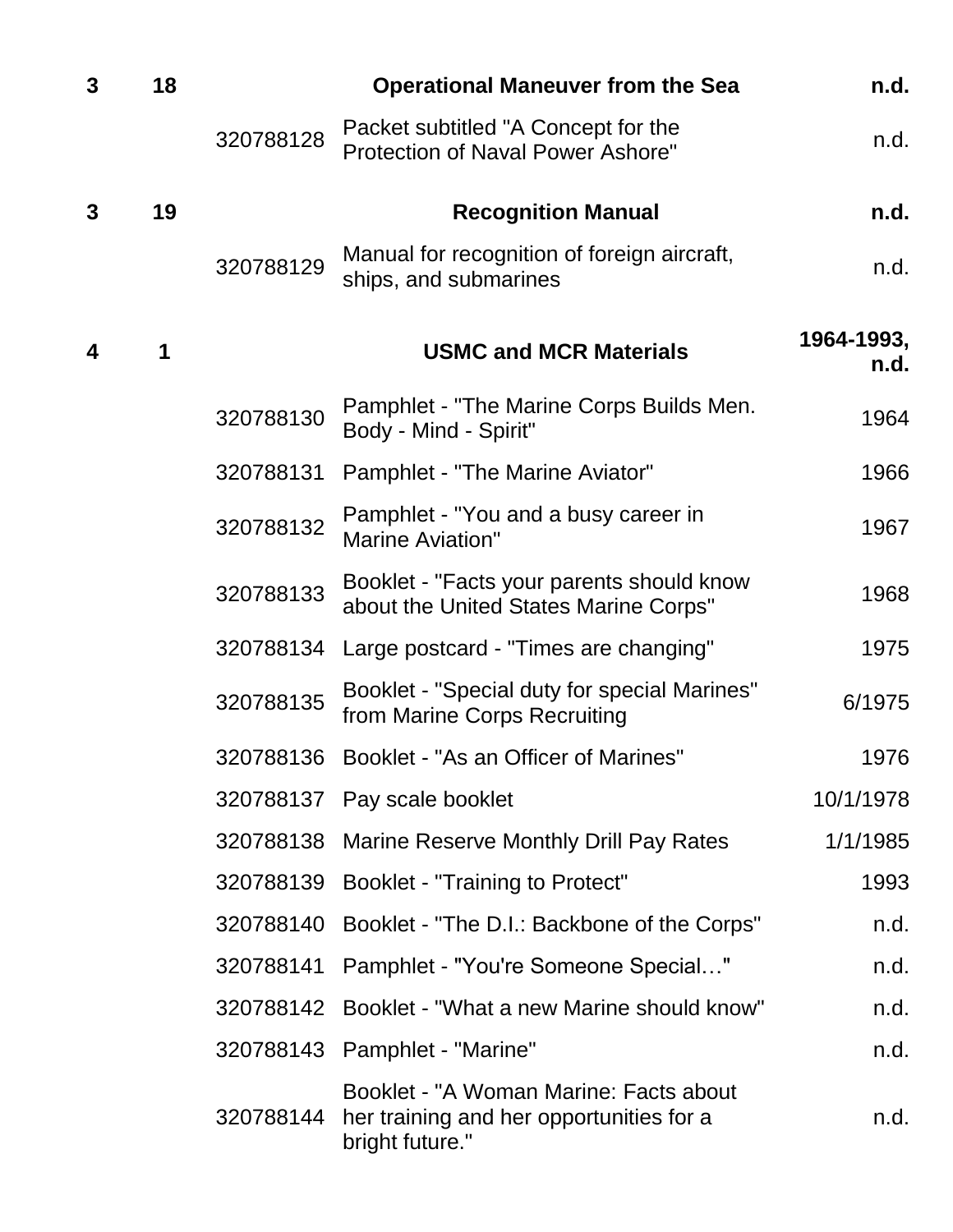| 320788145 | <b>Pamphlet - Marine Corps Reserve Officers</b><br><b>Association Foundation</b>                                                                               | n.d. |
|-----------|----------------------------------------------------------------------------------------------------------------------------------------------------------------|------|
| 320788146 | Pamphlet - "All About the Marine Reserve"                                                                                                                      | n.d. |
| 320788147 | Pamphlet - Kansas City Marines;<br>information on the Marine Corps Reserve                                                                                     | n.d. |
| 320788148 | Duplicate of previous pamphlet - Kansas<br>City Marines; information on the Marine<br><b>Corps Reserve</b>                                                     | n.d. |
| 320788149 | Flyer - "8 good reasons to get out"                                                                                                                            | n.d. |
| 320788150 | Duplicate flyer - "8 good reasons to get out"                                                                                                                  | n.d. |
| 320788151 | Pamphlet - "The Marine Life. A Family<br>Affair"; reenlistment brochure                                                                                        | n.d. |
| 320788152 | <b>Pamphlet - "Selective Reenlistment Bonus</b><br>Program"                                                                                                    | n.d. |
| 320788153 | Pamphlet - "The Evening Parade"                                                                                                                                | n.d. |
| 320788154 | <b>Pamphlet - "Marine Forces Pacific"</b>                                                                                                                      | n.d. |
| 320788155 | Duplicate of previous pamphlet - "Marine<br><b>Forces Pacific"</b>                                                                                             | n.d. |
| 320788156 | Booklet - "All about the Marine Reserve."                                                                                                                      | n.d. |
| 320788157 | Booklet - "Retraining in Marine Aviation"                                                                                                                      | n.d. |
| 320788158 | Booklet - "Special Foreign Duty for Special<br>Marines"                                                                                                        | n.d. |
| 320788159 | Booklet - "What every Marine should know<br>about the Corps"                                                                                                   | n.d. |
| 320788160 | <b>Pamphlet - United States Marine Corps</b><br><b>Reserve Toys for Tots</b>                                                                                   | n.d. |
| 320788161 | Pamphlet - "The Marine Corps Historical<br><b>Foundation Needs You"</b>                                                                                        | n.d. |
| 320788162 | Information on "The Marine Corps Historical<br>Program Research Grant Fund" - green<br>flyer with sketch of a Marine flyer, South<br>Pacific, 1943 on the back | n.d. |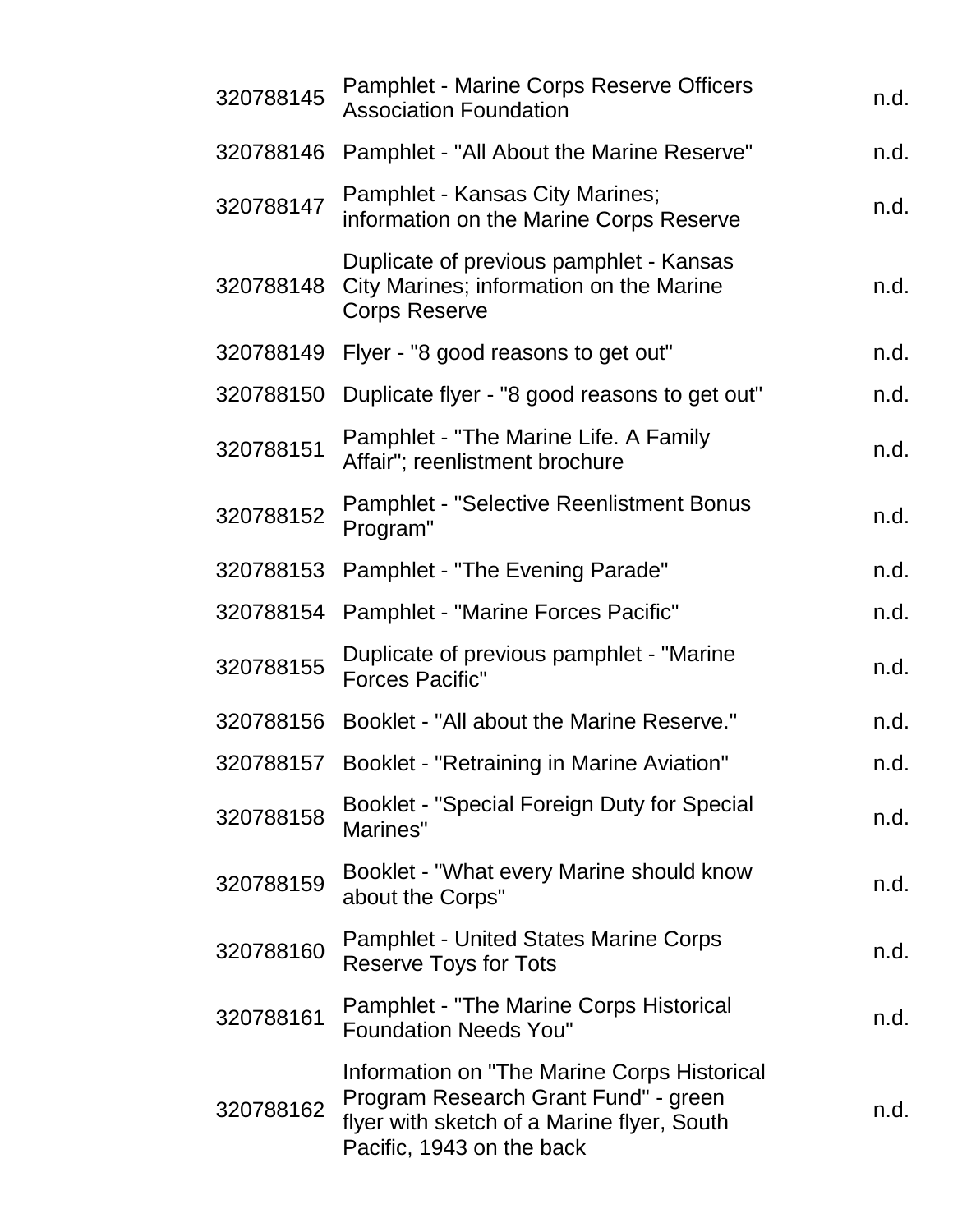|                  |                | 320788163 | Information on "The Marine Corps Historical<br>Program Research Grant Fund" - blue flyer<br>with sketch of a United States Marine Corps<br>Women's Reserve member on the back | n.d.       |
|------------------|----------------|-----------|-------------------------------------------------------------------------------------------------------------------------------------------------------------------------------|------------|
|                  |                | 320788164 | Information on "The Marine Corps Historical<br>Program Research Grant Fund" - yellow<br>flyer with sketch of a Marine astronaut,<br>1974 on the back                          | n.d.       |
| $\boldsymbol{4}$ | $\overline{2}$ |           | <b>Marine Corps Exchange Catalogs</b>                                                                                                                                         | 1984, n.d. |
|                  |                | 320788165 | Mail Order Catalog for Commercial<br>Uniforms with Price List                                                                                                                 | 1/1984     |
|                  |                | 320788166 | Duplicate of the previous Mail Order<br><b>Catalog for Commercial Uniforms with Price</b><br>List                                                                             | 1/1984     |
|                  |                | 320788167 | Mail Order Catalog for Commercial<br><b>Uniforms with Price List</b>                                                                                                          | n.d.       |
|                  |                |           | Series 3: Book Sellers, 1979-1963-2005,<br>n.d.                                                                                                                               |            |
|                  |                |           |                                                                                                                                                                               |            |
| 4                | 3              |           | Amazon.com                                                                                                                                                                    | 1998-2003  |
|                  |                | 320788180 | Print out of the page on the book<br>"Masculine Marine: Homoeroticism in the<br>U.S. Marine Corps"                                                                            | 1/17/1998  |
|                  |                | 320788181 | Amazon search results for "Marine Corps"                                                                                                                                      | 2/5/1998   |
|                  |                | 320788182 | Amazon search results (continued) for<br>"Marine Corps"                                                                                                                       | 2/5/1998   |
|                  |                | 320788183 | Amazon search results (continued) for<br>"Marine Corps"                                                                                                                       | 2/5/1998   |
|                  |                | 320788184 | Print out of the page on the book "The<br>Cadillac of Six-By's"                                                                                                               | 2/7/1998   |
|                  |                | 320788185 | Details on books                                                                                                                                                              | 11/30/1998 |
|                  |                | 320788186 | Details on "With Flying Colors"                                                                                                                                               | 9/17/2001  |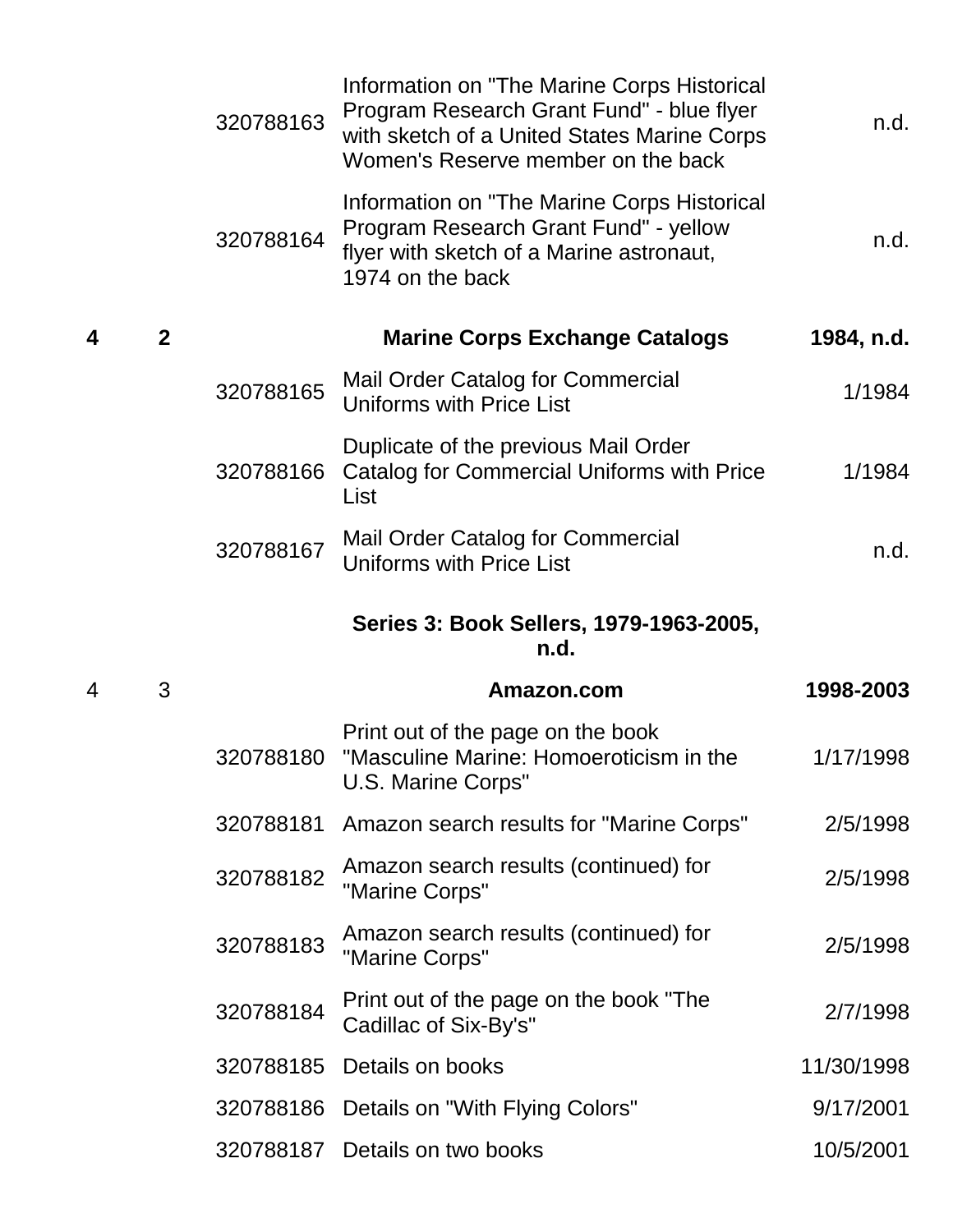|   |   | 320788188            | Details on "This Is Guadalcanal: The<br>Original Combat Photography"         | 10/6/2001          |
|---|---|----------------------|------------------------------------------------------------------------------|--------------------|
|   |   | 320788189            | Details on "The Gentle Warrior: General<br><b>Oliver Prince Smith, USMC"</b> | 10/7/2001          |
|   |   | 320788190            | Details on "Foxtrot Ridge: A Battle<br>Remembered"                           | 2/20/2003          |
| 4 | 4 |                      | <b>Anthony Maita</b>                                                         | 1980-1995,<br>n.d. |
|   |   |                      | 320788168 USMS List III                                                      | 9/1980             |
|   |   | 320788169 List 5-81  |                                                                              | c. 1981            |
|   |   | 320788170 List 10-82 |                                                                              | c. 1982            |
|   |   | 320788171 List 9-83  |                                                                              | c. 1983            |
|   |   | 320788172            | List 10-83 with cover page showcasing A<br>Hillbilly Marine by S.G. Silcox   | 10/8/1983          |
|   |   | 320788173 List 11-83 |                                                                              | c. 1983            |
|   |   | 320788174 List 1-84  |                                                                              | c. 1984            |
|   |   | 320788175 List 2-84  |                                                                              | 2/6/1984           |
|   |   | 320788176 List 3-84  |                                                                              | c. 1984            |
|   |   | 320788177 List 4-84  |                                                                              | c. 1984            |
|   |   | 320788178 List 3-95  |                                                                              | c. 1995            |
|   |   |                      | 320788179 Blank order form with instructions                                 | n.d.               |
| 4 | 5 |                      | <b>Articles of War, Ltd.</b>                                                 | 1984, n.d.         |
|   |   | 320788191            | List $#18$                                                                   | n.d.               |
|   |   | 320788192 List #23   |                                                                              | n.d.               |
|   |   | 320788193 List #26   |                                                                              | n.d.               |
|   |   | 320788194 List #27   |                                                                              | n.d.               |
|   |   |                      |                                                                              |                    |

List #29 n.d.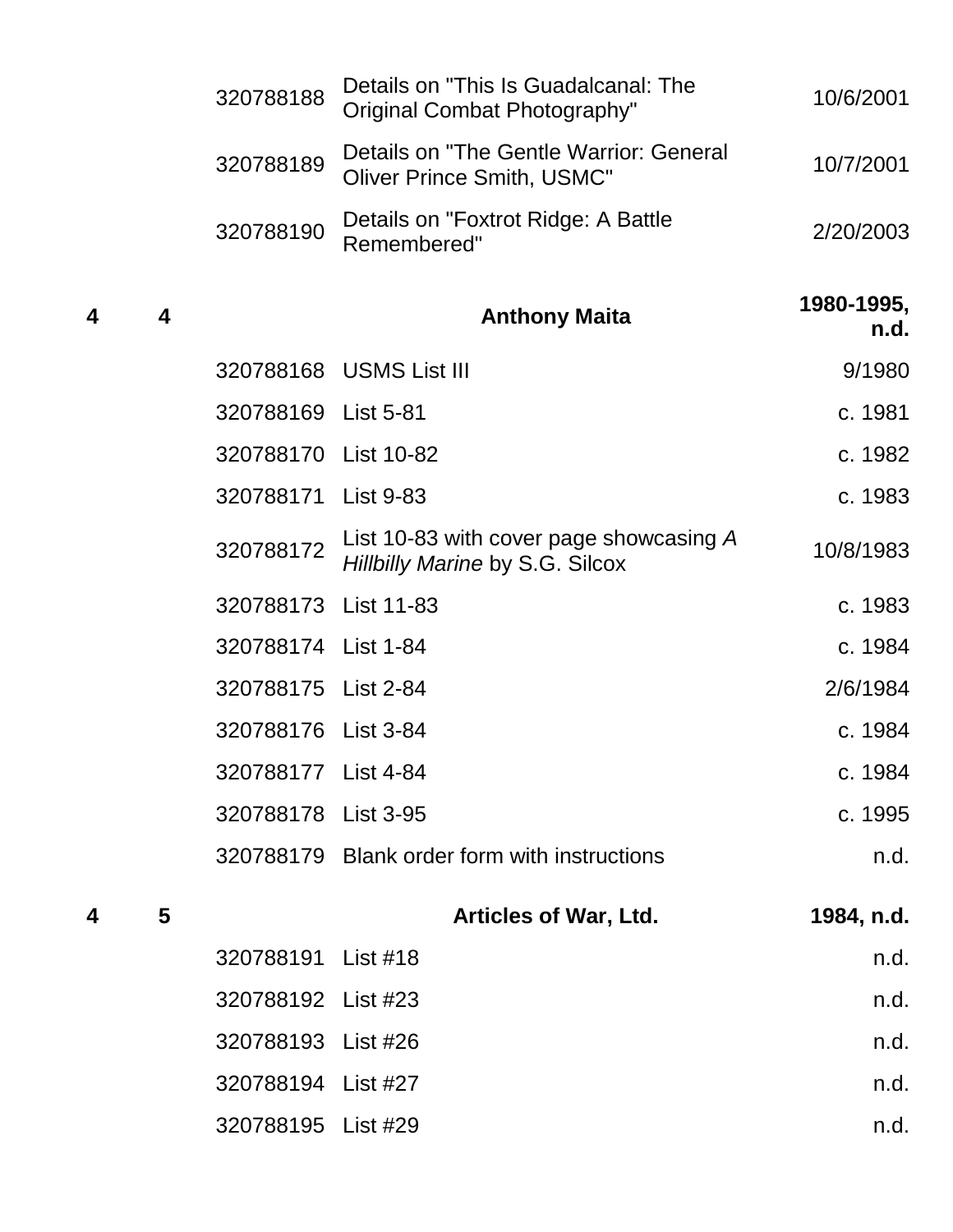|   |   | 320788196           | List #30                                                                                                   | n.d.       |
|---|---|---------------------|------------------------------------------------------------------------------------------------------------|------------|
|   |   | 320788197           | List #32                                                                                                   | n.d.       |
|   |   | 320788198 List #33  |                                                                                                            | n.d.       |
|   |   | 320788199           | List #34                                                                                                   | n.d.       |
|   |   | 320788200           | List $#36$                                                                                                 | 3/20/1984  |
|   |   | 320788201           | List $#37$                                                                                                 | 4/20/1984  |
| 4 | 6 |                     | <b>Atlantic Book Service</b>                                                                               | 1980-1981  |
|   |   | 320788202           | U.S.M.C. and Related Items List No. 8-18-<br>80                                                            | 8/18/1980  |
|   |   | 320788203           | Quote for The Island War and Red Pants<br>and Other Stories                                                | 8/18/1980  |
|   |   | 320788204           | Quote for Retreat, Hell                                                                                    | 8/20/1980  |
|   |   | 320788205           | Quote for multiple books                                                                                   | 8/23/1980  |
|   |   | 320788206           | Order shipment notice                                                                                      | 8/29/1980  |
|   |   | 320788207           | Quote for The Assault on Peleliu; This is<br>War! A Photo Narrative; and Danger,<br><b>Marines at Work</b> | 3/16/1981  |
| 4 | 7 |                     | <b>Barnes &amp; Noble</b>                                                                                  | 2001-2002  |
|   |   |                     | 320788208 Details on three books                                                                           | 8/12/2001  |
|   |   | 320788209 Wish list |                                                                                                            | 9/4/2001   |
|   |   |                     | 320788210 Details on a book                                                                                | 10/7/2001  |
|   |   | 320788211           | Details on two books                                                                                       | 3/16/2002  |
| 4 | 8 |                     | <b>Bartlett Gould</b>                                                                                      | 1981, n.d. |
|   |   | 320788212           | <b>Postcard from Bartlett Gould to Peithman</b><br>regarding his wants list                                | 6/1/1981   |
|   |   | 320788213           | <b>Out-of-Print Aviation and Space Books</b><br>Catalogue No. 4                                            | n.d.       |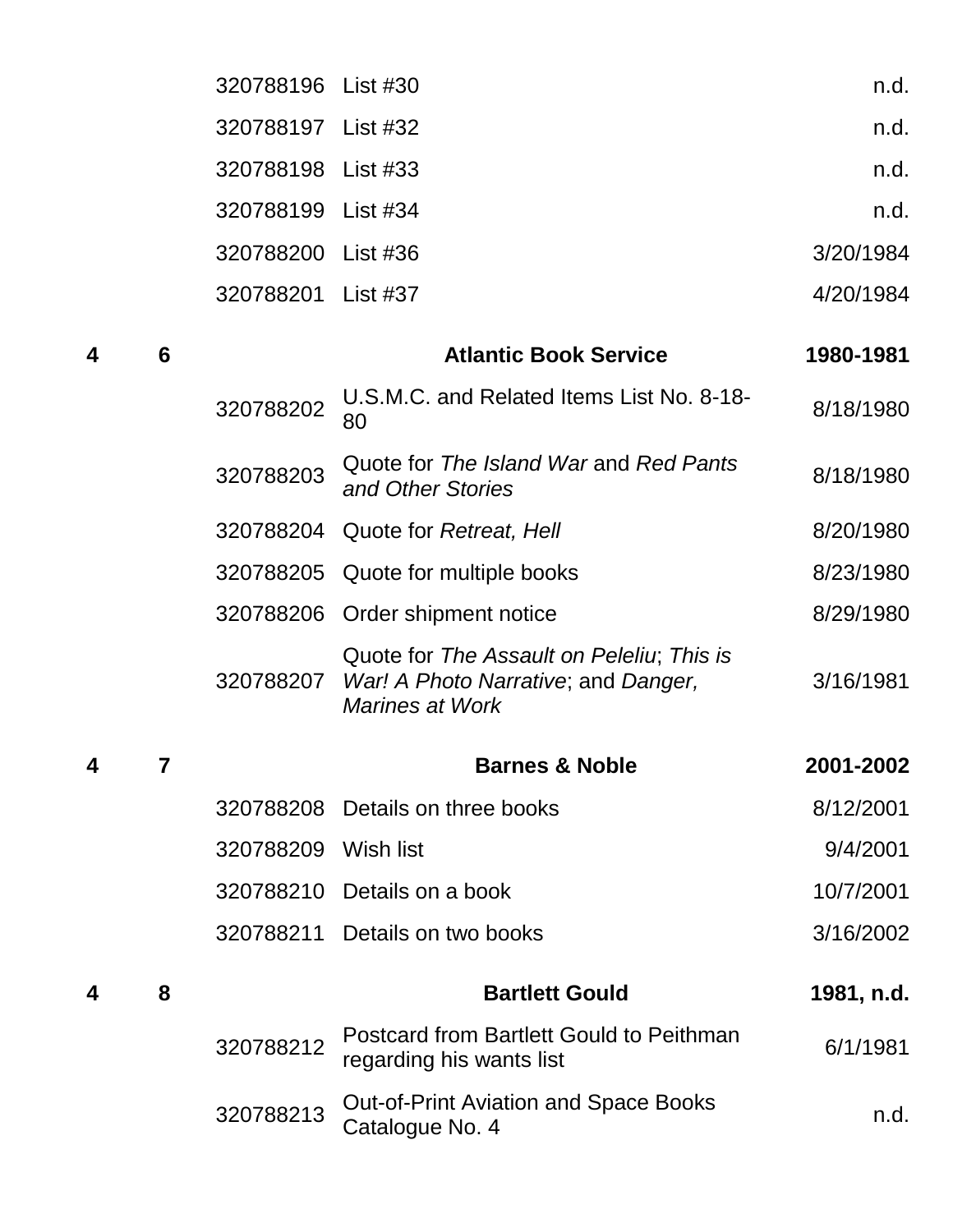| 4 | 9  |           | The Battery Press, Inc.                                                                       | 1981-1984,<br>n.d. |
|---|----|-----------|-----------------------------------------------------------------------------------------------|--------------------|
|   |    |           | 320788214 Military Book List #13                                                              | 2/1981             |
|   |    |           | 320788215 Invoice for Body Count                                                              | 3/20/1981          |
|   |    |           | 320788216 Military Book List #15                                                              | 9/1981             |
|   |    | 320788217 | Note from The Battery Book Shop and<br>Press to Peithman on availability of wish list<br>item | 9/4/1981           |
|   |    |           | 320788218 Invoice for two books                                                               | 10/20/1981         |
|   |    |           | 320788219 Booklist and blank order form                                                       | n.d.               |
| 4 | 10 |           | <b>Beachcomber Book Shop</b>                                                                  | 1980-1981,<br>n.d. |
|   |    | 320788220 | Invoice                                                                                       | 7/17/1980          |
|   |    | 320788221 | Letter from Jim Thorvardson to Peithman<br>regarding want list items                          | 5/1/1981           |
|   |    | 320788222 | Catalog                                                                                       | n.d.               |
| 4 | 11 |           | <b>Book Center</b>                                                                            | 1979-1980          |
|   |    |           | 320788223 List: Military History - October 31, 1979                                           | 10/31/1979         |
|   |    |           | 320788224 Military History - June, 1980                                                       | 6/1980             |
| 4 | 13 |           | <b>The Book Habit</b>                                                                         | 1980-1981          |
|   |    | 320788225 | Postcard from The Book Habit to Peithman<br>regarding his wish list                           | 11/7/1980          |
|   |    | 320788226 | Postcard from The Book Habit to Peithman<br>regarding a want list book                        | 3/2/1981           |
|   |    | 320788227 | Postcard from The Book Habit to Peithman<br>regarding a want list book                        | 4/17/1981          |
| 4 | 14 |           | <b>The Brass-Hat</b>                                                                          | 1979-1989          |
|   |    | 320788228 | List #1                                                                                       | 5/1979             |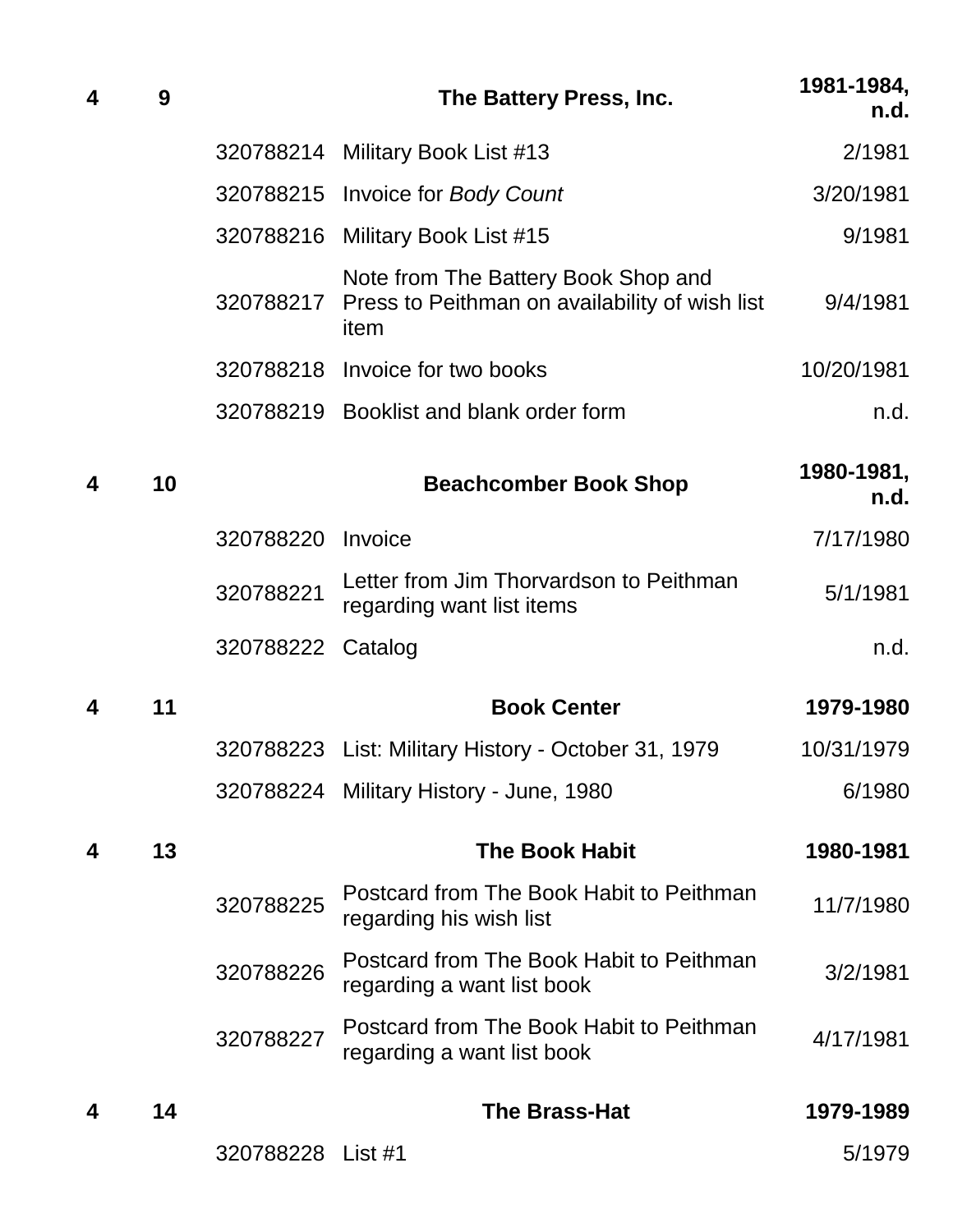|                     | 320788229 List: January 1980                                    | 1/3/1980         |
|---------------------|-----------------------------------------------------------------|------------------|
|                     | 320788230 List #3/1980                                          | c. 6/1980        |
| 320788231 List 4/80 |                                                                 | n.d.             |
| 320788232 List 5/80 |                                                                 | 11/26/1980       |
| 320788233 List 1/81 |                                                                 | 4/27/1981        |
| 320788234 List 3/81 |                                                                 | 12/9/1981        |
| 320788235 List 1/82 |                                                                 | 2/8/1982         |
| 320788236 List 2/82 |                                                                 | 4/8/1982         |
| 320788237 List 3/82 |                                                                 | 5/14/1982        |
| 320788238 List 4/82 |                                                                 | 11/2/1982        |
| 320788239           | List # 1/1983                                                   | 5/23/1983        |
| 320788240 List 3/85 |                                                                 | 11/26/1985       |
| 320788241           | List 1/86                                                       | c. 4/18/1986     |
| 320788242           | List One (New Style), with an attached copy<br>of ordered items | C.<br>10/22/1986 |
|                     | 320788243 List Second/86                                        | 11/25/1986       |
|                     | 320788244 List ONE/1987                                         | 2/7/1987         |
|                     | 320788245 List Second/87                                        | 3/28/1987        |
|                     | 320788246 List Third/87                                         | 8/22/1987        |
| 320788247           | Untitled, unnumbered list                                       | 11/2/1987        |
| 320788248           | Untitled, unnumbered list                                       | 2/8/1988         |
| 320788249           | <b>USMC</b> list April                                          | 4/2/1988         |
| 320788250           | List 1/89                                                       | 2/17/1989        |
| 320788251           | <b>List 2/89</b>                                                | 4/4/1989         |

 **<sup>15</sup> The Brass-Hat (continued) 1989-2001 n.d.** List 3/85 6/15/1989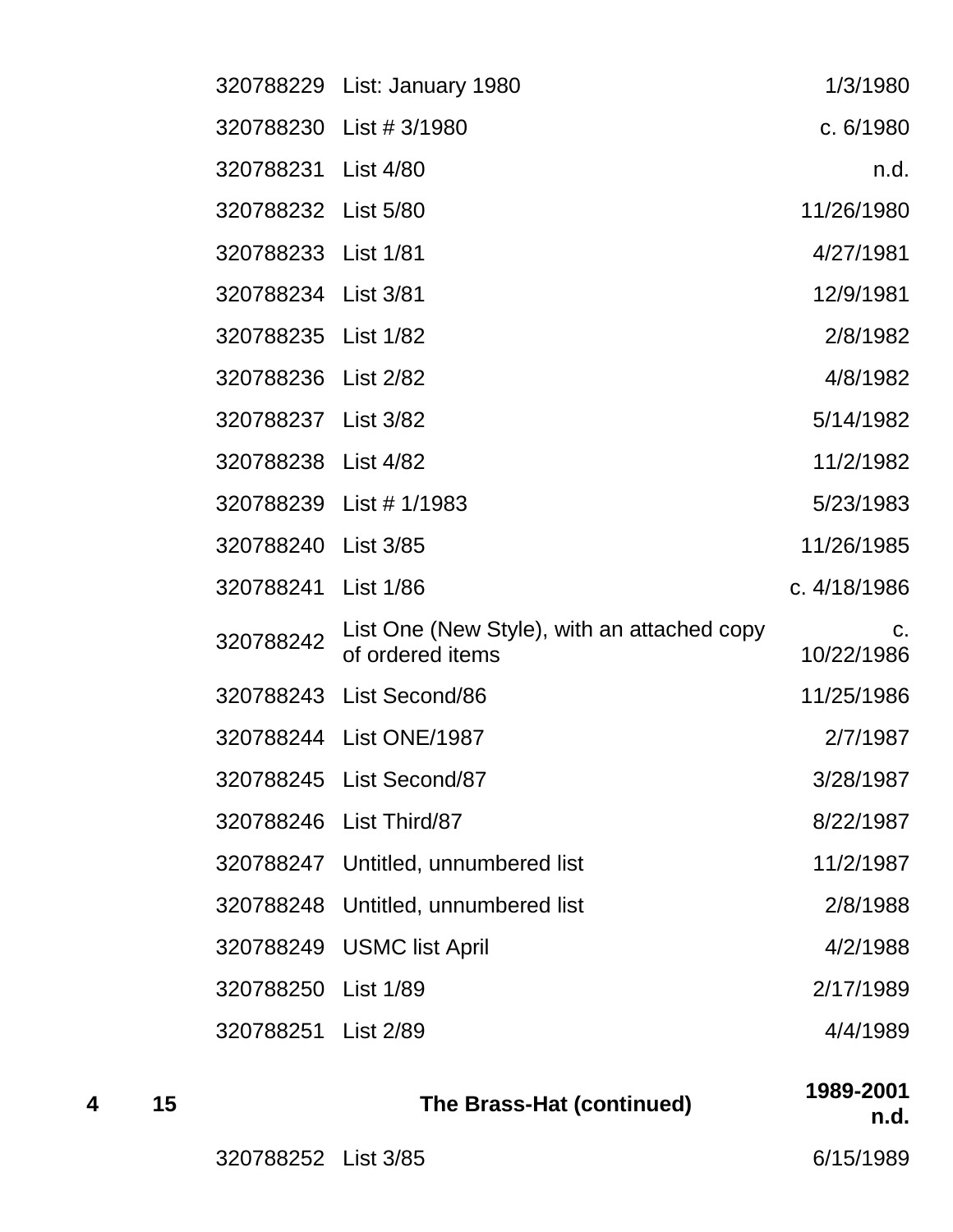| 320788253 List 4/89   |                                       | 10/11/1989 |
|-----------------------|---------------------------------------|------------|
| 320788254 List 1/90   |                                       | 1/10/1990  |
|                       | 320788255 List Two/90                 | 3/10/1990  |
| 320788256             | <b>List 3/90</b>                      | 5/10/1990  |
| 320788257             | <b>List 4/90</b>                      | 9/7/1990   |
| 320788258             | <b>List 1/91</b>                      | 1/9/1991   |
| 320788259             | <b>List 2/91</b>                      | 4/19/1991  |
| 320788260             | List three/1991                       | 8/23/1991  |
| 320788261             | <b>List 4/91</b>                      | 11/3/1991  |
| 320788262             | List one/1992                         | 2/13/1992  |
| 320788263             | List Two/1992                         | 4/10/1992  |
| 320788264             | Letter announcing special order books | 7/11/1992  |
| 320788265             | Untitled, unnumbered list             | 8/19/1992  |
| 320788266             | Untitled, unnumbered list             | 12/29/1992 |
| 320788267             | List 2/1993                           | 3/29/1993  |
| 320788268             | List 1/1994                           | 4/29/1994  |
| 320788269 List 2/1994 |                                       | 9/4/1994   |
| 320788270             | <b>List 3/94</b>                      | 11/1/1994  |

 **<sup>1</sup> The Brass-Hat (continued) 1989-2001 n.d.**

| c. 1995   | 320788271 List 1/95 |
|-----------|---------------------|
| 4/3/1995  | 320788272 List 2/95 |
| 5/30/1995 | 320788273 List 3/95 |
| 9/6/1995  | 320788274 List 4/95 |
| c. 1995   | 320788275 List 5/95 |
| c. 1996   | 320788276 List 1/96 |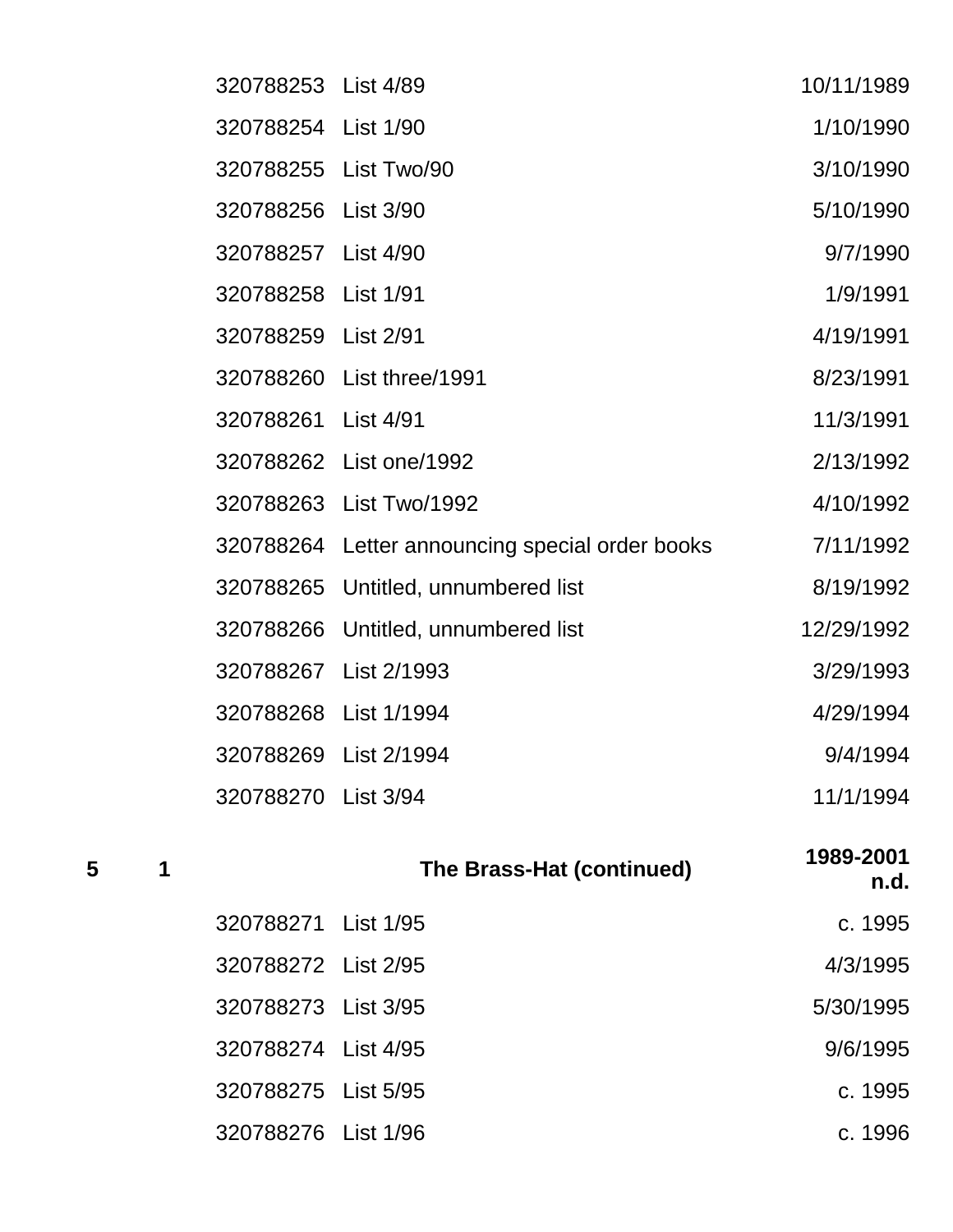| 320788277 List 2/96 |                                                                               | c. 1996      |
|---------------------|-------------------------------------------------------------------------------|--------------|
| 320788278 List 3/96 |                                                                               | c. 1996      |
| 320788279 List 4/96 |                                                                               | c. 1996      |
| 320788280 List 1/97 |                                                                               | c. 1997      |
|                     | 320788281 Catalog 1/98                                                        | 5/16/1998    |
|                     | 320788282 Untitled, unnumbered list                                           | 5/15/2000    |
| 320788283           | Notice on the availability of books, including<br>one written by George Clark | c. 2/22/2001 |
| 320788284           | The Brass-Hat list - unknown number                                           | n.d.         |
|                     | 320788285 List titled "Junque (They ain't, really)"                           | n.d.         |
| 320788286           | Letter titled "Some Good news, Some Bad<br>news"                              | n.d.         |

| 2 |           | The Brass-Hat Correspondence                                                                           | 1980-2003,<br>n.d. |
|---|-----------|--------------------------------------------------------------------------------------------------------|--------------------|
|   | 320788287 | Copy of letter from Peithman to Mr. Clark at<br>The Brass-Hat with questions on refunds                | 4/28/1980          |
|   | 320788288 | Peithman's want list with handwritten notes                                                            | 4/26/1981          |
|   | 320788289 | Short note from George at The Brass-Hat to<br>Peithman discussing books                                | 7/21/1981          |
|   | 320788290 | Letter from George at The Brass-Hat to<br>Peithman regarding a book titled<br>"Guadalcanal Remembered" | 8/17/1982          |
|   | 320788291 | Hand-written letter from George at The<br>Brass-Hat to Peithman discussing various<br>book             | n.d.               |
|   | 320788292 | Letter from George at The Brass-Hat to<br>Peithman regarding two wish list books                       | n.d.               |
|   | 320788293 | Letter from George at The Brass-Hat to<br>Peithman regarding another customer and<br>book trade        | n.d.               |
|   |           |                                                                                                        |                    |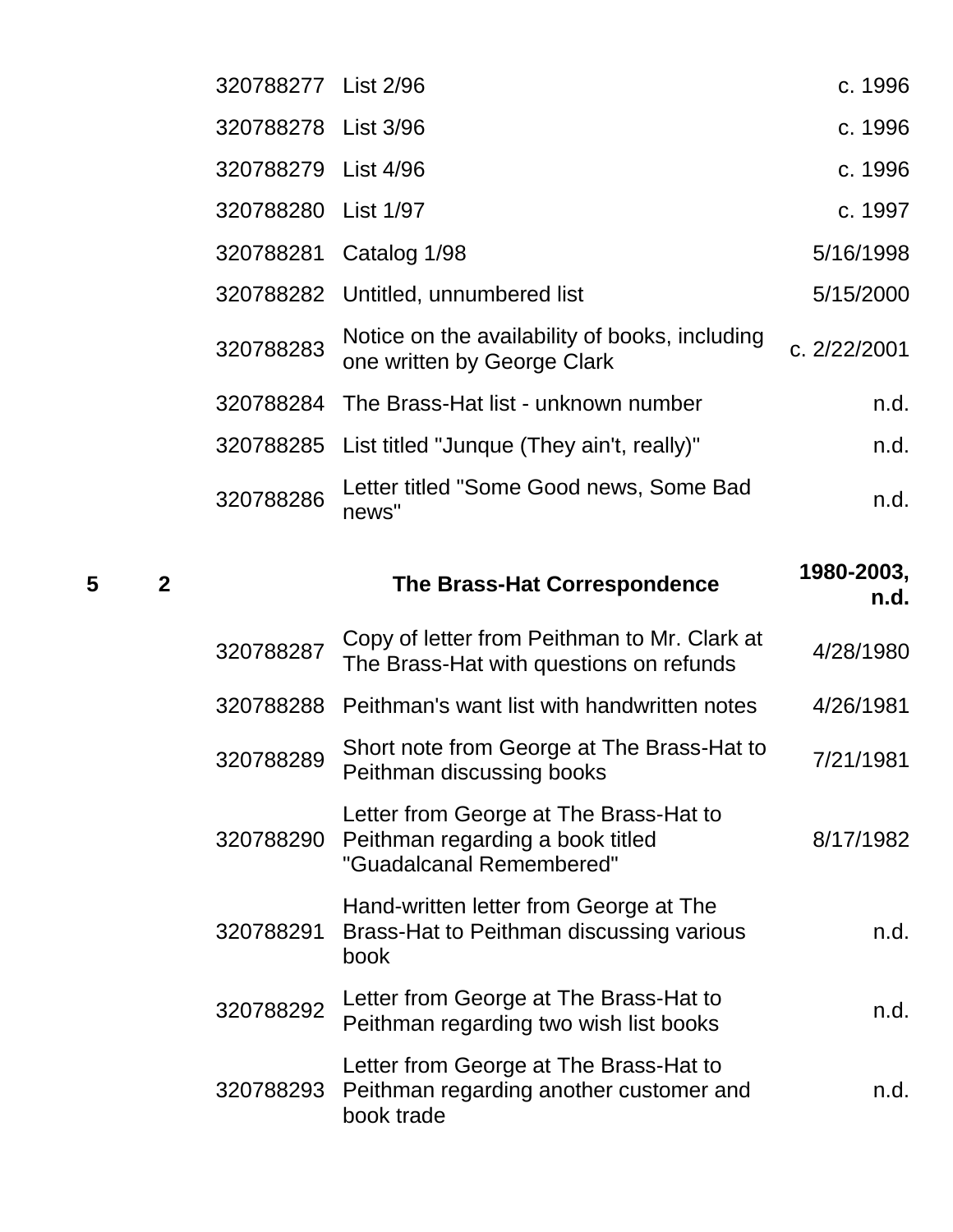| n.d.                    | Short note from George at The Brass-Hat to<br>Peithman regarding a \$35 refund                                | 320788294 |
|-------------------------|---------------------------------------------------------------------------------------------------------------|-----------|
| n.d.                    | Letter from George at The Brass-Hat to<br>Peithman regarding various books and a<br>check to be sent          | 320788295 |
| n.d.                    | Letter from George at The Brass-Hat to<br>Peithman notifying him that books were<br>sent out                  | 320788296 |
| n.d.                    | Short note from G.C. on The Brass-Hat<br>business card to Peithman regarding<br>various books                 | 320788297 |
| n.d.                    | Letter from George at The Brass-Hat to<br>Peithman regarding two books                                        | 320788298 |
| 2/22/2001               | Letter from Peithman to George with<br>payment for books                                                      | 320788299 |
| 2/26/2001               | Email from George to Peithman in response<br>to 2/22/2001 letter                                              | 320788300 |
| 4/16/2001               | Email correspondence between Peithman<br>and George regarding a book list;<br>announcement of available books | 320788301 |
| 4/16/2001-<br>6/11/2001 | Email correspondence between Peithman<br>and George regarding a book                                          | 320788302 |
| 6/14/2001               | <b>Email from Peithman to George Clark</b><br>regarding two books                                             | 320788303 |
| 6/29/2001               | Letter from Peithman to George with<br>payment for books                                                      | 320788304 |
| 7/23/2001               | Email from George to his contacts regarding<br>a newly available book                                         | 320788305 |
| 8/15/2001               | Email from George to his contacts regarding<br>a book titled "Marines in the Civil War"                       | 320788306 |
| 8/17/2001               | Email from George to his contacts regarding<br>a book titled "A Few Good Men"                                 | 320788307 |
| 9/2/2001                | Email from George to his contacts regarding<br>a book titled "The Final Crucible"                             | 320788308 |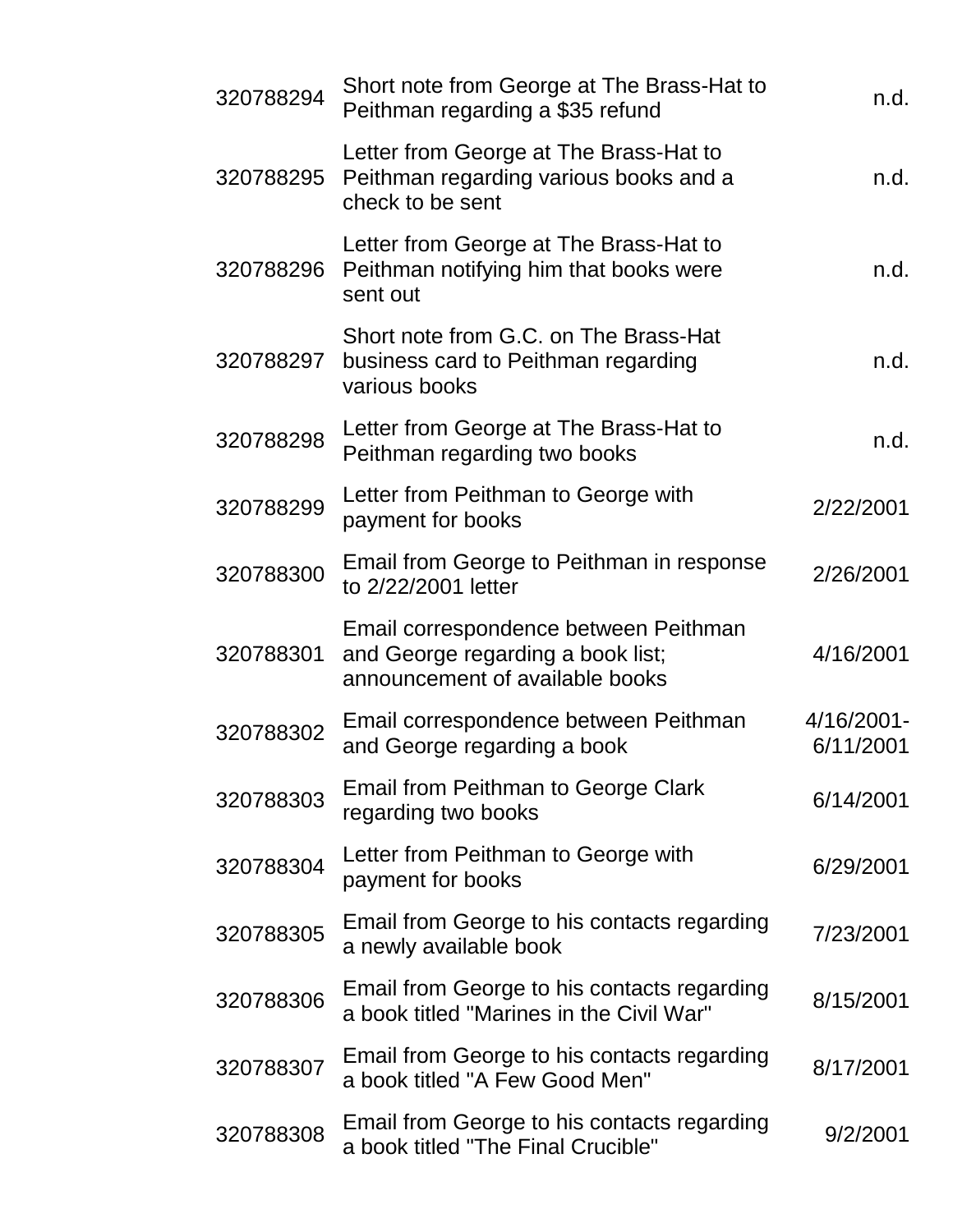| 320788309 | Email from George to his contacts regarding<br>a book titled "His Time in Hell"   | 9/24/2001  |
|-----------|-----------------------------------------------------------------------------------|------------|
| 320788310 | Correspondence between George and<br>Peithman regarding a book by Edward<br>Leahy | 4/8/2002   |
| 320788311 | Email from George regarding available<br>books                                    | 10/29/2002 |
| 320788312 | Email from George regarding available<br>books                                    | 12/10/2002 |
| 320788313 | Email from George regarding the "Venzon"<br>book"                                 | 2/25/2003  |
| 320788314 | Email from George regarding "two new<br>books"                                    | 3/5/2003   |
| 320788315 | Email from George regarding "two books"                                           | 3/6/2003   |
|           | 320788316 Contact sheet for The Brass Har                                         | n.d.       |
|           |                                                                                   |            |

| 5 | 3              |                     | <b>Carl Mahakian</b>                                                                                                                   | 1981-1983,<br>n.d. |
|---|----------------|---------------------|----------------------------------------------------------------------------------------------------------------------------------------|--------------------|
|   |                |                     | Letter and note from Carl Mahakian to<br>320788317 Peithman listing available wish list books<br>and requesting Marine Corps postcards | 6/8/1981           |
|   |                | 320788318           | Books of the Marines list - markings<br>throughout, notes on books ordered and<br>received                                             | 12/1981            |
|   |                | 320788319           | Revised copy of the previous list showing<br>sold items and new additions                                                              | 12/1981            |
|   |                | 320788320 List 1-82 |                                                                                                                                        | 11/5/1982          |
|   |                | 320788321 List 1-83 |                                                                                                                                        | 6/9/1983           |
|   |                |                     | 320788322 Marine Corps Book List                                                                                                       | n.d.               |
| 5 | $\overline{4}$ |                     | <b>Confederate Publishing Company</b>                                                                                                  | 1963               |
|   |                |                     | 320788323 Invoice addressed to Melvin J. Nichols                                                                                       | 4/10/1963          |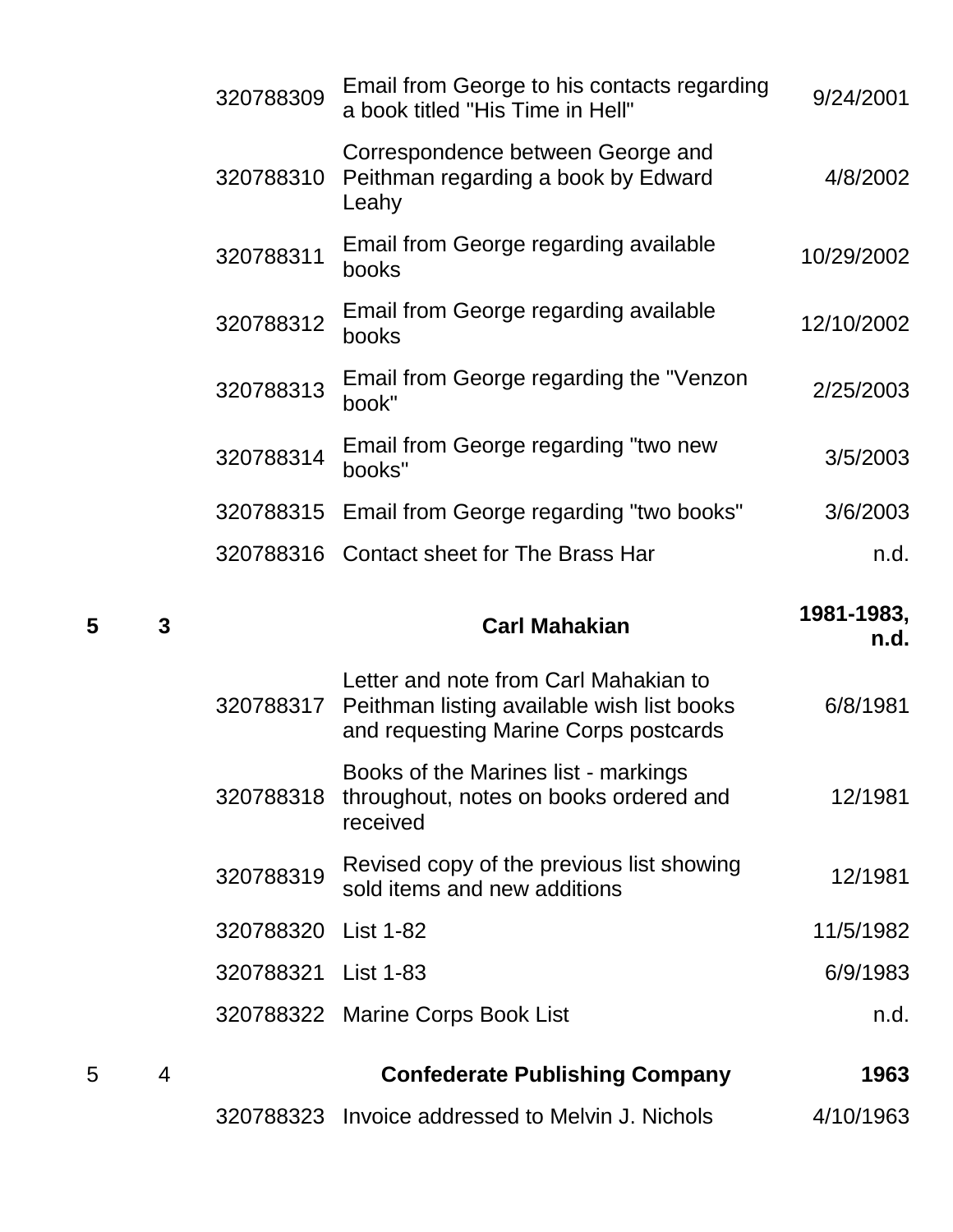|   |   | 320788324 | Copy of letter sent to Confederate<br><b>Publishing Company</b>                                                                                                                                     | 4/19/1963               |
|---|---|-----------|-----------------------------------------------------------------------------------------------------------------------------------------------------------------------------------------------------|-------------------------|
| 5 | 5 |           | <b>Donald H. Scroggins</b>                                                                                                                                                                          | 1981                    |
|   |   | 320788325 | Letter from Scroggins to Peithman giving<br>information on booksellers                                                                                                                              | 2/4/1981                |
|   |   | 320788326 | Reply from Scroggins regarding Peithman's<br>wish list, including various letters and<br>postcards he received from various<br>booksellers who have copies of some books<br>Peithman is looking for | 9/17/1980-<br>2/16/1981 |
|   |   | 320788327 | Postcard from The Aldredge Book Store to<br>Scroggins regarding a waitlist book                                                                                                                     | 2/16/1981               |
|   |   | 320788328 | Letter from Scroggins to Peithman with<br>information on The Brass-Hat, asking<br>Peithman to keep an eye out for some<br>books                                                                     | 5/1/1981                |
| 5 | 6 |           | eBay                                                                                                                                                                                                | 2001-2003               |
|   |   | 320788329 | Details on various items                                                                                                                                                                            | c. 5/14/2001            |
|   |   |           | 320788330 Details on a set of photographs                                                                                                                                                           | c. 5/14/2001            |
|   |   | 320788331 | Details on a book                                                                                                                                                                                   | c. 5/26/2001            |
|   |   | 320788332 | Details on a book                                                                                                                                                                                   | c. 5/27/2001            |
|   |   | 320788333 | Details on a booklet                                                                                                                                                                                | 9/4/2001                |
|   |   | 320788334 | Details on a paperback book                                                                                                                                                                         | 9/17/2001               |
|   |   | 320788335 | Details on a signed book                                                                                                                                                                            | 9/25/2001               |
|   |   | 320788336 | Details on various books                                                                                                                                                                            | 10/4/2001               |
|   |   | 320788337 | Details on a book                                                                                                                                                                                   | 10/6/2001               |
|   |   | 320788338 | Email question about items                                                                                                                                                                          | 2/13/2002               |
|   |   | 320788339 | Emails regarding details on items that are<br>for sale                                                                                                                                              | 7/31/2002               |
|   |   | 320788340 | Details on a book                                                                                                                                                                                   | 9/3/2002                |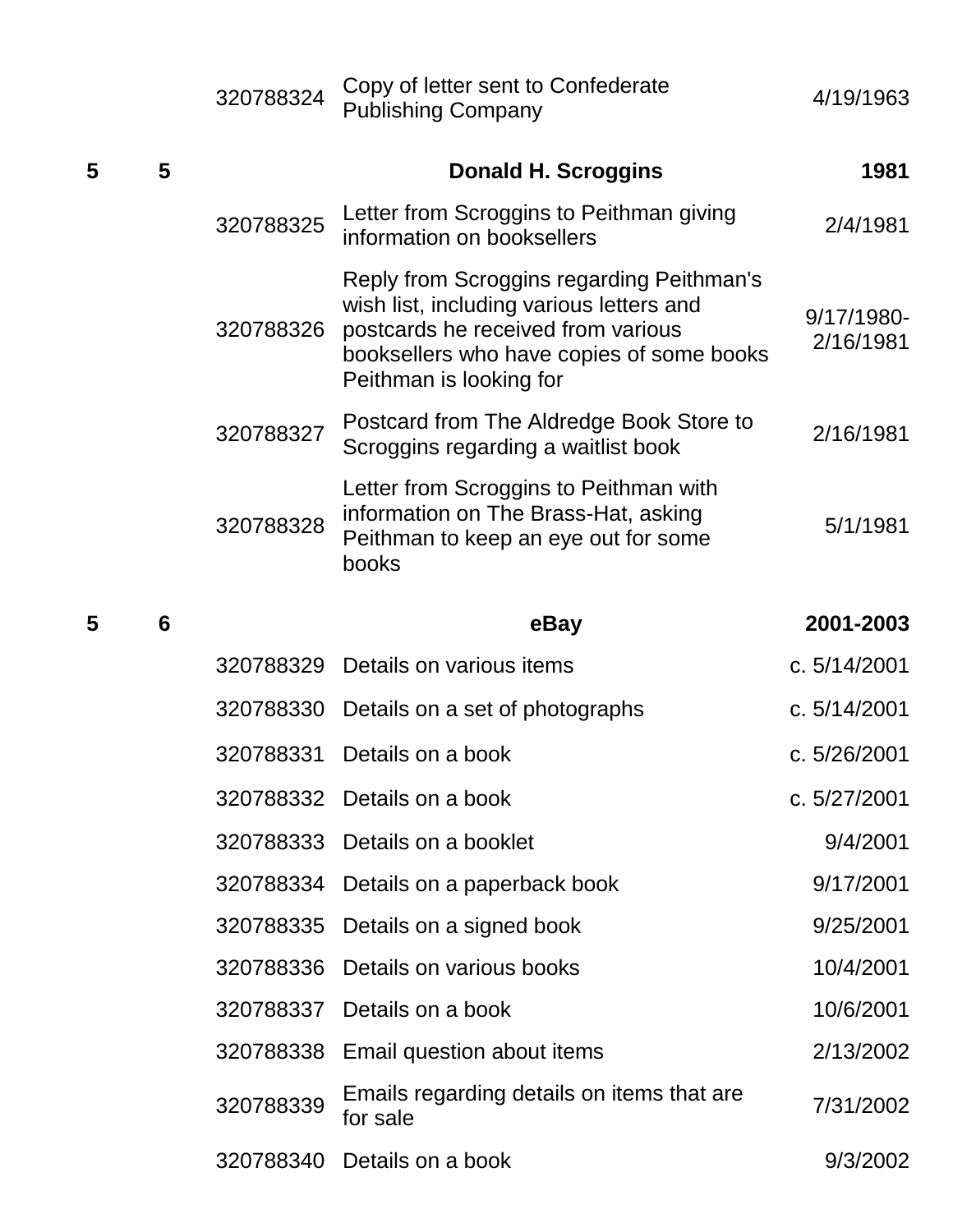|   |                |           | 320788341 Details on a book                                                                    | 9/19/2002          |
|---|----------------|-----------|------------------------------------------------------------------------------------------------|--------------------|
|   |                |           | 320788342 Details on a book                                                                    | 10/1/2002          |
|   |                |           | 320788343 Details on a book                                                                    | 10/14/2002         |
|   |                | 320788344 | Picture of the front cover of "The<br>Spearhead"                                               | 12/9/2002          |
|   |                |           | 320788345 Details on various books                                                             | 2/20/2003          |
| 5 | $\overline{7}$ |           | <b>Finders</b>                                                                                 | 1981, n.d.         |
|   |                | 320788346 | Military paraphernalia newsletter -<br>Peithman's book wish list is included                   | 9/27/1981          |
|   |                |           | 320788347 Military paraphernalia newsletter                                                    | n.d.               |
| 5 | 8              |           | <b>The Generals Store</b>                                                                      | 1983               |
|   |                |           | 320788348 Leatherneck List                                                                     | 1/1983             |
| 5 | 9              |           | Glenn Books, Inc.                                                                              | 1981-1982,<br>n.d. |
|   |                |           |                                                                                                |                    |
|   |                |           | 320788349 Business card                                                                        | n.d.               |
|   |                | 320788350 | Information on Glenn Books handwritten on<br>the back of a Marine Corps Finance Center<br>slip | n.d.               |
|   |                | 320788351 | Invoice for This Is War!                                                                       | 8/4/1981           |
|   |                |           | 320788352 Invoice for First to Fight                                                           | 1/30/1982          |
| 5 | 10             |           | <b>Headquarters, United States Marine</b><br><b>Corps</b>                                      | 1978               |
|   |                | 320788353 | Marine Corps Historical Publications in Print<br>1978                                          | 1978               |
| 5 | 11             |           | <b>Hunt Search Service</b>                                                                     | 1981               |
|   |                | 320788354 | Notice for On to Westward by Sherrod                                                           | 2/19/1981          |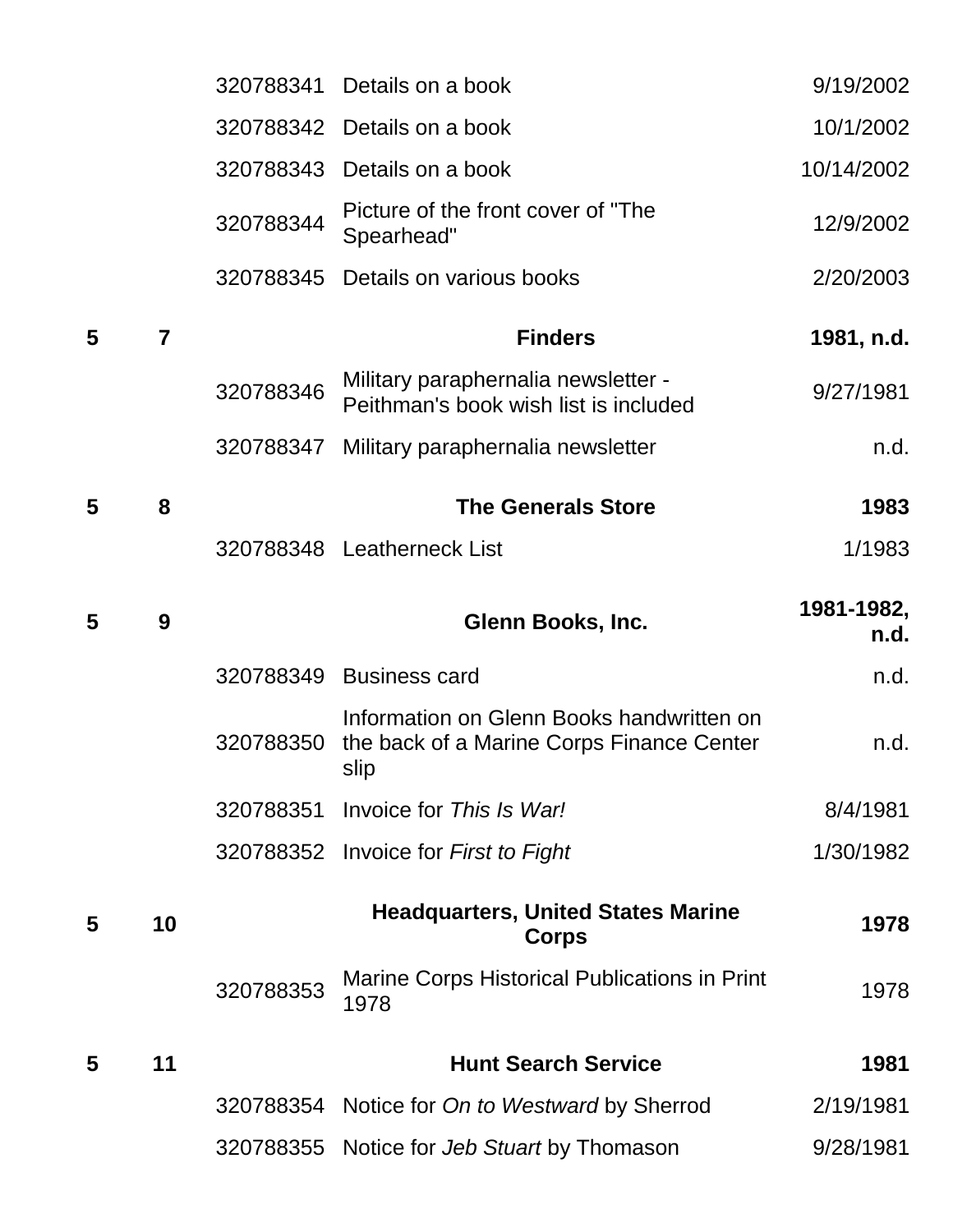|   |    | 320788356 | Notice for Danger! Marines at Work by<br><b>Fuller</b>                                     | 10/27/1981         |
|---|----|-----------|--------------------------------------------------------------------------------------------|--------------------|
| 5 | 12 |           | J & J Publishing                                                                           | n.d.               |
|   |    | 320788357 | Order information on two books by John<br>Gunn                                             | n.d.               |
|   |    | 320788358 | Order form for two books by John Gunn and<br>thank you note                                | n.d.               |
| 5 | 13 |           | <b>Ken Haney</b>                                                                           | 1994, n.d.         |
|   |    |           | 320788359 List of items for sale                                                           | 2/19/1994          |
|   |    |           | 320788360 List of items for sale                                                           | n.d.               |
| 5 | 14 |           | <b>Ken Lopez</b>                                                                           | n.d.               |
|   |    | 320788361 | "Vietnam War, The Sixties - A Catalog"                                                     | n.d.               |
|   |    | 320788362 | "Vietnam War, The Sixties"; includes<br>undated receipt                                    | n.d.               |
| 5 | 15 |           | <b>The Military Bookman</b>                                                                | 1979-1995,<br>n.d. |
|   |    | 320788363 | Copy of letter from Peithman to The Military<br>Bookman requesting items                   | 11/28/1979         |
|   |    | 320788364 | The Military Bookman Winter 1979-1980<br>catalog - various items highlighted<br>throughout | c. 1979            |
|   |    | 320788365 | Letter from The Military Bookman to<br>Peithman - requested items are available            | 7/17/1980          |
|   |    | 320788366 | Postcard from The Military Bookman to<br>Peithman - requested items are available          | 12/11/1980         |
|   |    | 320788367 | Postcard from The Military Bookman to<br>Peithman - requested items are available          | 3/19/1981          |
|   |    | 320788368 | Postcard from The Military Bookman to<br>Peithman - requested items are available          | 4/2/1981           |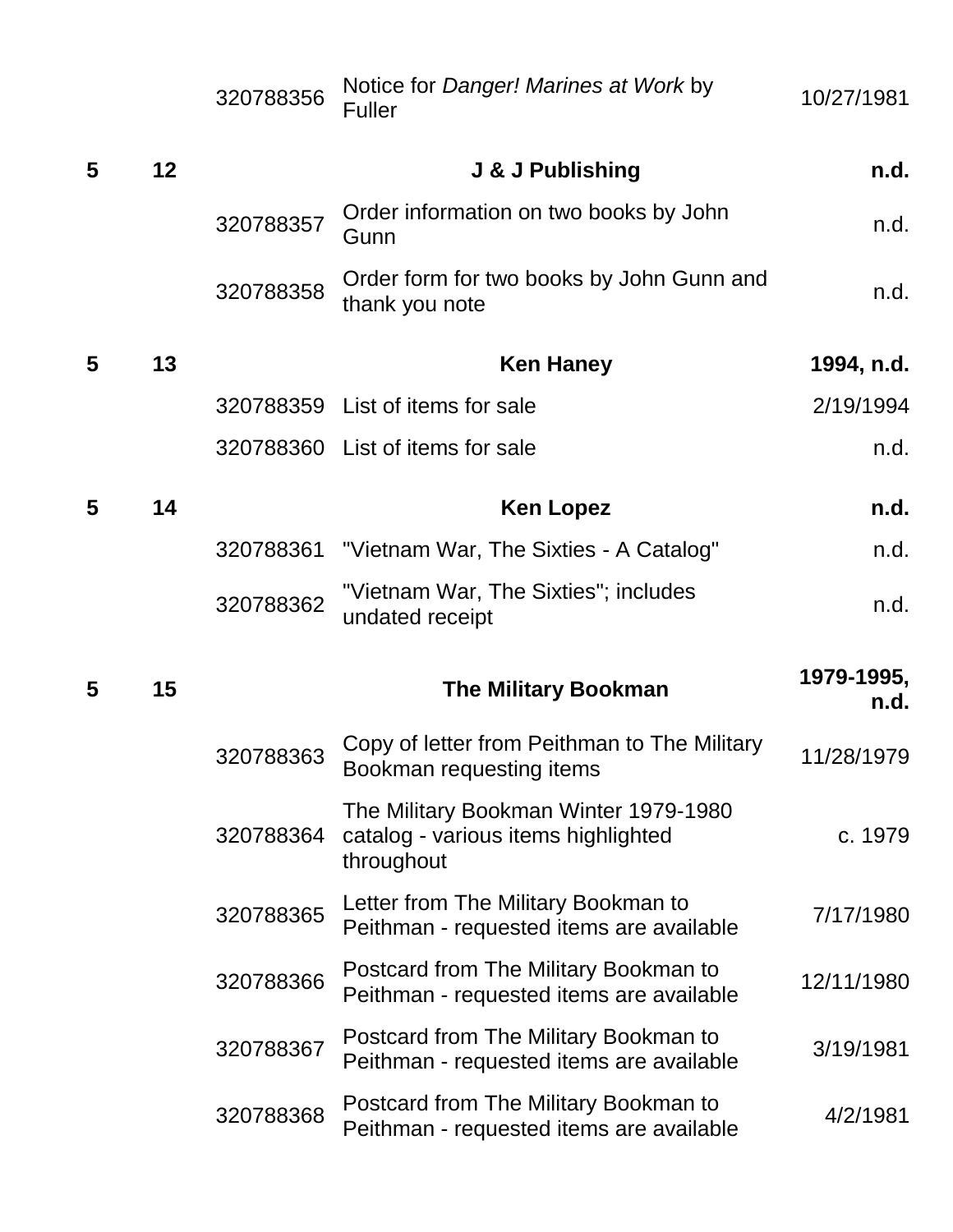|    | 320788369           | The Military Bookman Summer 1995<br>catalog - Post-It removed from page 43,<br>which marks the start of the section on the<br>U.S. Marine Corps | 6/2/1995                                                                                 |
|----|---------------------|-------------------------------------------------------------------------------------------------------------------------------------------------|------------------------------------------------------------------------------------------|
|    | 320788370           | The Military Bookman Fall 1995 catalog -<br>Post-Its removed from pages 36 and 57,<br>which mark two books of interest                          | 9/3/1995                                                                                 |
|    | 320788371           | Unknown issue, pages 25-30, 51-60, 63-64<br>- various items marked or circled                                                                   | n.d.                                                                                     |
| 16 |                     | <b>Military History Bookshop</b>                                                                                                                | 1988-1995                                                                                |
|    |                     |                                                                                                                                                 | 11/1988                                                                                  |
|    |                     |                                                                                                                                                 | 8/1991                                                                                   |
|    |                     |                                                                                                                                                 | 10/1995                                                                                  |
| 17 |                     | <b>Paul A. Briggs Correspondence</b>                                                                                                            | n.d.                                                                                     |
|    |                     |                                                                                                                                                 |                                                                                          |
|    | 320788375           | Letter from Briggs explaining his situation<br>and listing books he has for sale or trade                                                       | n.d.                                                                                     |
|    | 320788376           | Letter from Briggs with the notification that<br>he has a rare book available for sale                                                          | n.d.                                                                                     |
|    | 320788377           | Letter from Briggs that another offer a book<br>was higher than Peithman's offer                                                                | n.d.                                                                                     |
| 18 |                     | <b>Paul Gaudette: Books</b>                                                                                                                     | 1986                                                                                     |
|    | 320788378 List 86-1 |                                                                                                                                                 | 1/1986                                                                                   |
|    | 320788379 List 86-2 |                                                                                                                                                 | 1/1986                                                                                   |
| 19 |                     | <b>Ray Russell Books</b>                                                                                                                        | 1981-1982,<br>n.d.                                                                       |
|    | 320788380           | Military History List No. 22 - addressed to<br>Robert Krick, with notations throughout                                                          | n.d.                                                                                     |
|    |                     |                                                                                                                                                 | 320788372 Series III, No. 11<br>320788373 Series VI, No. 8<br>320788374 Series IX, No. 2 |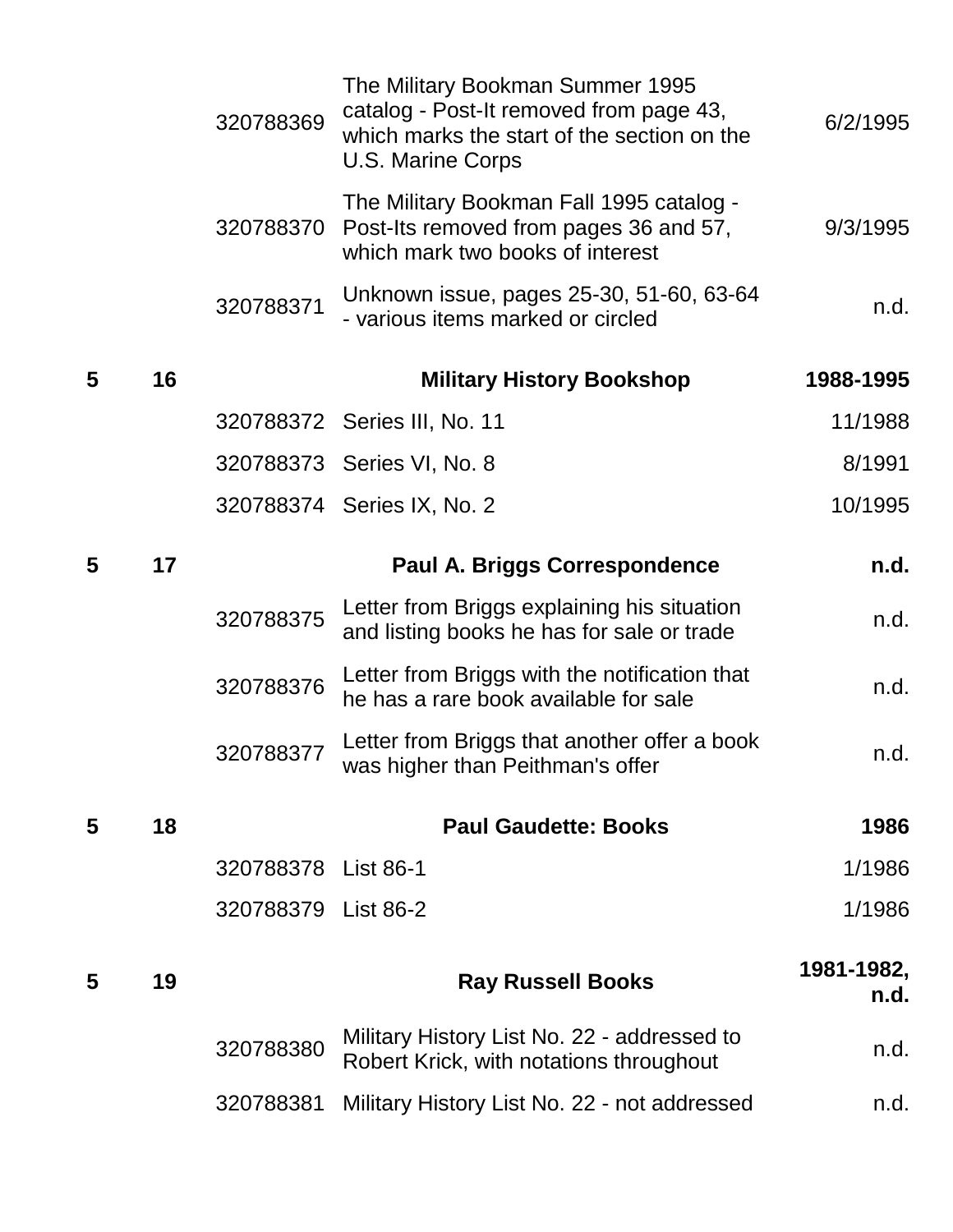|   |    | 320788382             | Letter from Ray Russell Books regarding<br>want list books                                                                                                         | 5/4/1981   |
|---|----|-----------------------|--------------------------------------------------------------------------------------------------------------------------------------------------------------------|------------|
|   |    |                       | 320788383 Summer Sale One list                                                                                                                                     | 7/1981     |
|   |    | 320788384             | Letter from Ray Russell Books regarding<br>want list books                                                                                                         | 9/1/n.d.   |
|   |    | 320788385             | List #24                                                                                                                                                           | 10/3/1981  |
|   |    | 320788386 List No. 25 |                                                                                                                                                                    | 10/31/1981 |
|   |    |                       | 320788387 Hunting, Travel, Military List #26                                                                                                                       | 1/28/1982  |
| 5 | 20 |                       | <b>Sgt. Grit's Marines Products</b>                                                                                                                                | 1998, 2002 |
|   |    | 320788388             | Catalog and Order Form print-out; Post-It<br>removed that highlighted "A Dozen Things I<br>Learned About Life as a Marine Sniper in<br>Vietnam" and "Recon Marine" | 2/5/1998   |
|   |    |                       | 320788389 Print-out of search for Marine Corps books                                                                                                               | 3/16/2002  |
|   |    |                       |                                                                                                                                                                    |            |
| 5 | 21 |                       | <b>Stan Clark Military Books</b>                                                                                                                                   | 1990-2001  |
|   |    | 320788390             | <b>Book list</b>                                                                                                                                                   | 7/25/1990  |
|   |    | 320788391             | Catalog #17                                                                                                                                                        | 7/16/1996  |
|   |    |                       | 320788392 Catalog #24                                                                                                                                              | 7/1/n.d.   |
|   |    | 320788393             | Catalog #29                                                                                                                                                        | 11/10/1998 |
|   |    |                       | 320788394 Catalog #34                                                                                                                                              | 11/20/2001 |
|   |    |                       | 320788395 Catalog #35                                                                                                                                              | 11/20/2001 |
| 5 | 22 |                       | <b>Tainter's Chick Book Shop</b>                                                                                                                                   | 1981-1982  |
|   |    | 320788396             | Letter from Tainter's Chick Book Shop to<br>Peithman regarding his wish list                                                                                       | 3/16/1981  |
|   |    | 320788397             | Letter from Tainter's Chick Book Shop to<br>Peithman regarding his wish list                                                                                       | 3/21/1981  |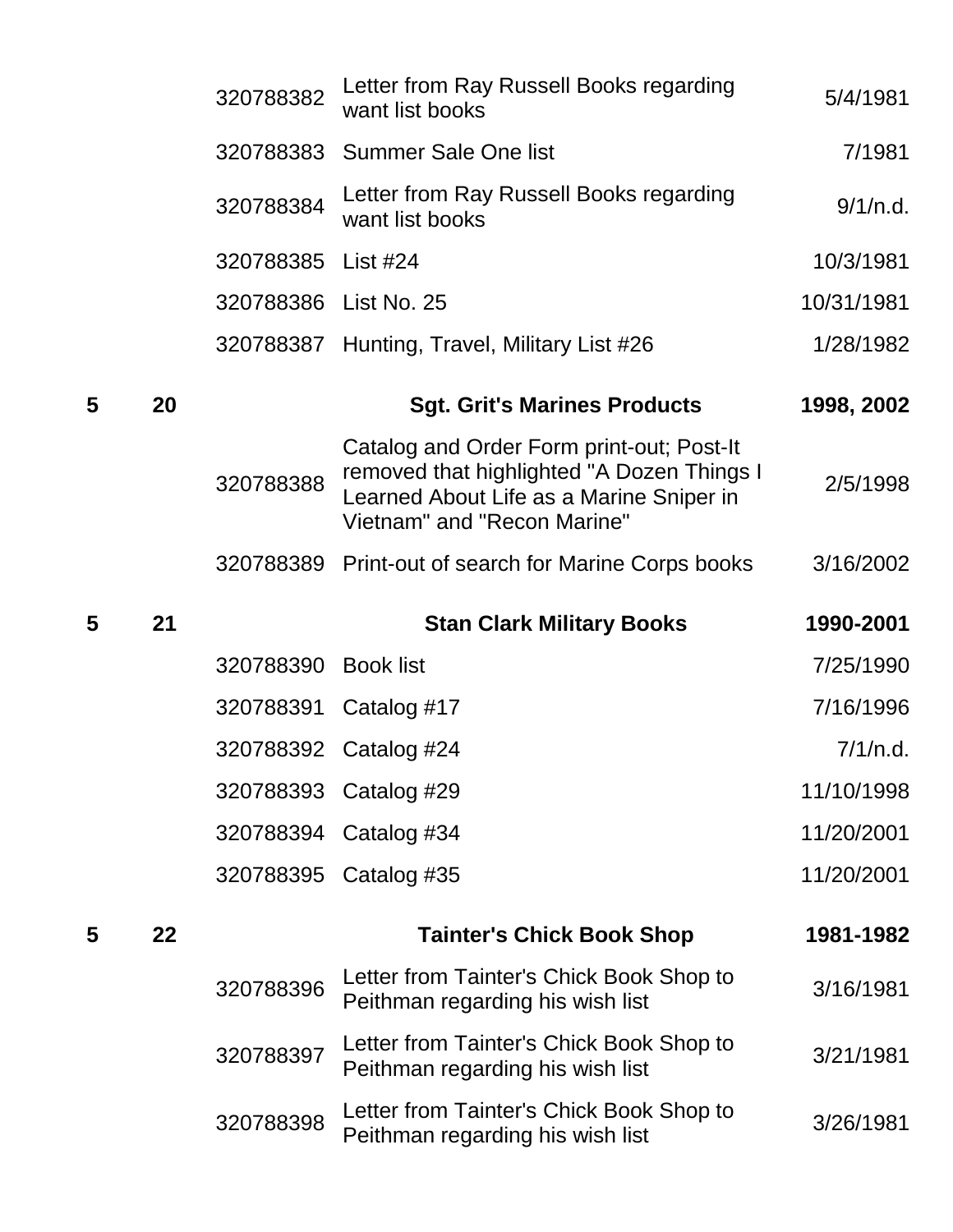|   |    | 320788399 | Letter from Tainter's Chick Book Shop to<br>Peithman regarding his wish list                                        | 5/23/1981          |
|---|----|-----------|---------------------------------------------------------------------------------------------------------------------|--------------------|
|   |    | 320788400 | Letter from Tainter's Chick Book Shop to<br>Peithman regarding his wish list                                        | 9/18/1981          |
|   |    | 320788401 | Letter from Tainter's Chick Book Shop to<br>Peithman regarding his wish list                                        | 2/6/1982           |
|   |    | 320788402 | Letter from Tainter's Chick Book Shop to<br>Peithman regarding his wish list                                        | 2/18/1982          |
|   |    | 320788403 | Letter from Tainter's Chick Book Shop to<br>Peithman regarding his wish list                                        | 2/24/1982          |
| 5 | 23 |           | <b>Thomas P. Bartlett</b>                                                                                           | 1981, n.d.         |
|   |    |           | 320788404 List of May 1981                                                                                          | 5/1981             |
|   |    | 320788405 | Newly Acquired Books of Thomas P.<br><b>Bartlett list</b>                                                           | n.d.               |
|   |    | 320788406 | Books of Thomas P. Bartlett list; green<br>asterisks throughout                                                     | n.d.               |
|   |    | 320788407 | Books of Thomas P. Bartlett list; purple and<br>yellow markings throughout                                          | n.d.               |
| 5 | 24 |           | <b>Tucson Books</b>                                                                                                 | 1981-1983,<br>n.d. |
|   |    |           | 320788408 New Books List B-15                                                                                       | n.d.               |
|   |    | 320788409 | U.S. Marine Corps List B-20 and World War<br>II in the Pacific List B-21 - various items<br>circled and highlighted | 4/1981             |
|   |    | 320788410 | U.S. Marine Corps List B-20 and World War<br>II in the Pacific List B-21                                            | 4/1981             |
|   |    | 320788411 | New Books List B-27                                                                                                 | 6/9/1981           |
|   |    | 320788412 | U.S. Marine Corps Reprints List B-31 -<br>various items marked                                                      | 7/1981             |
|   |    | 320788413 | Photocopy of U.S. Marine Corps Reprints<br>List B-31                                                                | n.d.               |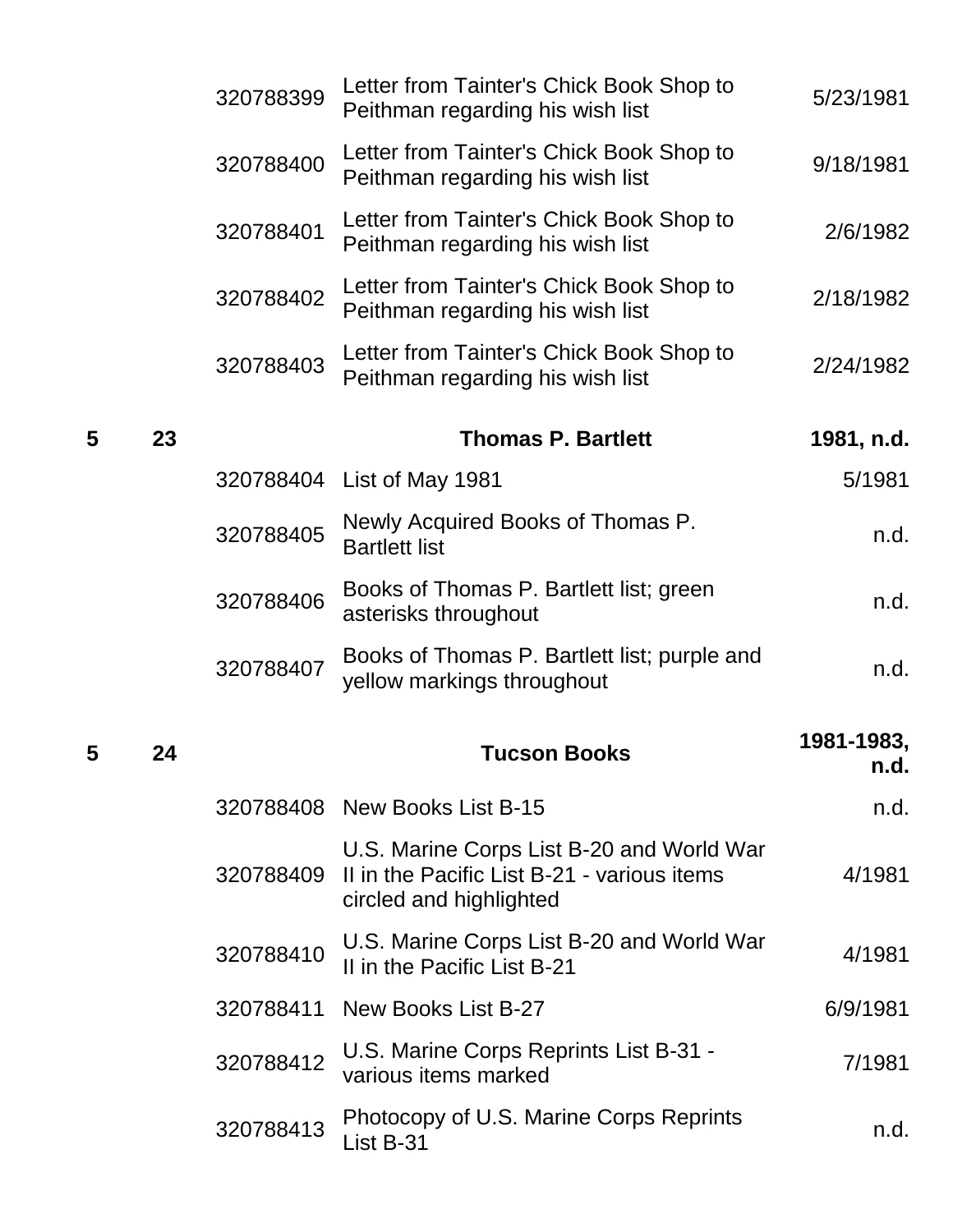|   |              | 320788414        | Letter from Paul Gaudette to Peithman<br>pertaining to books | 9/18/1981          |
|---|--------------|------------------|--------------------------------------------------------------|--------------------|
|   |              | 320788415        | Invoice listing available wish list books                    | 1/7/1982           |
|   |              | 320788416        | USMC List D-13 - various markings<br>throughout              | 3/7/1983           |
|   |              | 320788417        | USMC List D-13 - various markings<br>throughout              | 3/7/1983           |
|   |              |                  | 320788418 Misc. New & Used Books List D-14                   | 4/1/1983           |
| 6 | 1            |                  | <b>U.S. Government Subject Bibliographies</b>                | 1980-2003          |
|   |              | 320788419        | <b>SB-237</b>                                                | 8/4/1980           |
|   |              | 320788420 SB 236 |                                                              | 8/31/1994          |
|   |              |                  | 320788421 SB 098; Post-It removed from page 44               | 5/2/1995           |
|   |              |                  | 320788422 SB 237; updated 6/4/1996                           | 5/3/1995           |
|   |              | 320788423 SB 153 |                                                              | 9/20/1996          |
|   |              |                  | 320788424 SB 098; Post-It removed from page 44               | 12/11/1996         |
|   |              | 320788425 SB 236 |                                                              | 12/12/1996         |
|   |              |                  | 320788426 SB 237; updated 6/4/1996                           | 2/6/1997           |
|   |              |                  | 320788427 Order confirmation                                 | 4/7/2003           |
| 6 | $\mathbf{2}$ |                  | <b>U.S. Naval Institute Press</b>                            | 1999-2002,<br>n.d. |
|   |              |                  | 320788428 Faxed copy of a book order                         | 1/27/1999          |

| 320788429 | 2001 Holiday Catalog; Post-It removed from<br>page 5   | 2001      |
|-----------|--------------------------------------------------------|-----------|
| 320788430 | Email from USNI to Peithman confirming a<br>book order | 10/5/2001 |
| 320788431 | Email from Peithman to USNI regarding a<br>book order  | 10/7/2001 |
| 320788432 | Spring 2002 Catalog; Post-It removed from<br>page 24   | 2002      |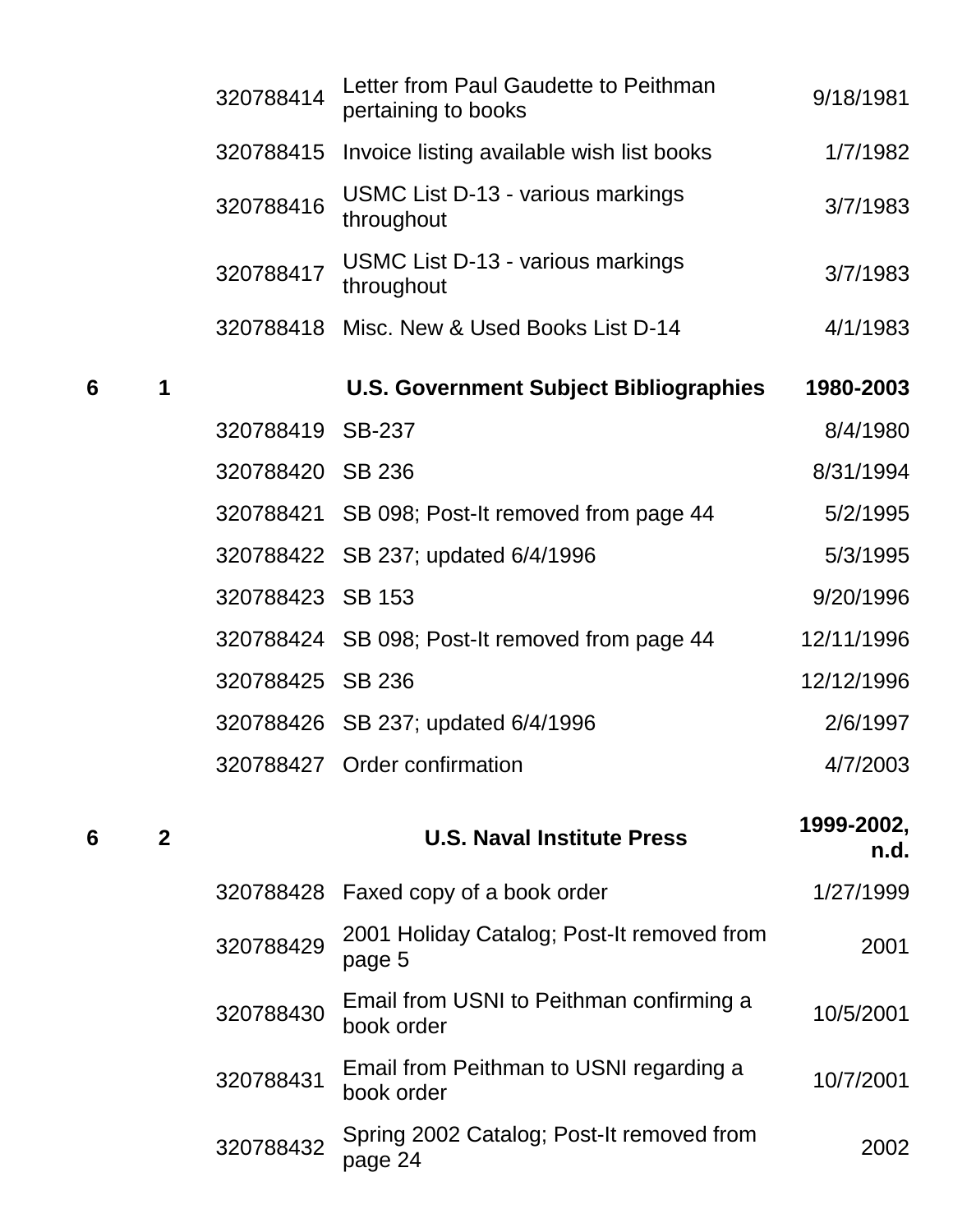|   |                         | 320788433            | Pamphlet for The Bridge at Dong Ha by<br><b>John Grider Miller</b>                                  | n.d.               |
|---|-------------------------|----------------------|-----------------------------------------------------------------------------------------------------|--------------------|
| 6 | $\mathbf{3}$            |                      | <b>Vietnam Bookstore</b>                                                                            | 1990-1991          |
|   |                         |                      | 320788434 1990 Supplemental Catalog                                                                 | 1990               |
|   |                         | 320788435            | Catalog; Post-It removed that highlighted<br>the section on "The S.L.A. Marshall Vietnam<br>Series" | 1990               |
|   |                         | 320788436            | Catalog with a letter that the bookstore will<br>be closing                                         | 5/8/1991           |
| 6 | $\overline{\mathbf{4}}$ |                      | <b>World War I Aero Bookshop</b>                                                                    | 1981-1985,<br>n.d. |
|   |                         | 320788437 Catalog 24 |                                                                                                     | 3/4/1981           |
|   |                         | 320788438 Catalog 25 |                                                                                                     | n.d.               |
|   |                         | 320788439 Catalog 26 |                                                                                                     | n.d.               |
|   |                         | 320788440 Catalog 27 |                                                                                                     | 3/24/1985          |
| 6 | 5                       |                      | <b>Zenith Books</b>                                                                                 | 1997-2001          |
|   |                         |                      | 320788441 1997 Fall Catalog                                                                         | 1997               |
|   |                         |                      | 320788442 1998 Winter Catalog; includes order form                                                  | 1998               |
|   |                         |                      | 320788443 November 2001 Catalog                                                                     | 11/2001            |
| 6 | $6\phantom{1}6$         |                      | <b>Miscellaneous Book Sellers</b>                                                                   | 1978-2001,<br>n.d. |
|   |                         |                      | 320788444 Ad'Air Book Shop business card and letter                                                 | 10/10/1981         |
|   |                         |                      | 320788445 Aerospace Books postcard                                                                  | 6/2/1981           |
|   |                         |                      | 320788446 Atlantis Books - pages from Catalog 42                                                    | n.d.               |
|   |                         | 320788447            | Aviation Books, Magazines - letter<br>regarding two books                                           | 6/13/1981          |
|   |                         |                      | 320788448 B. Dalton Bookseller receipt                                                              | 7/24/1990          |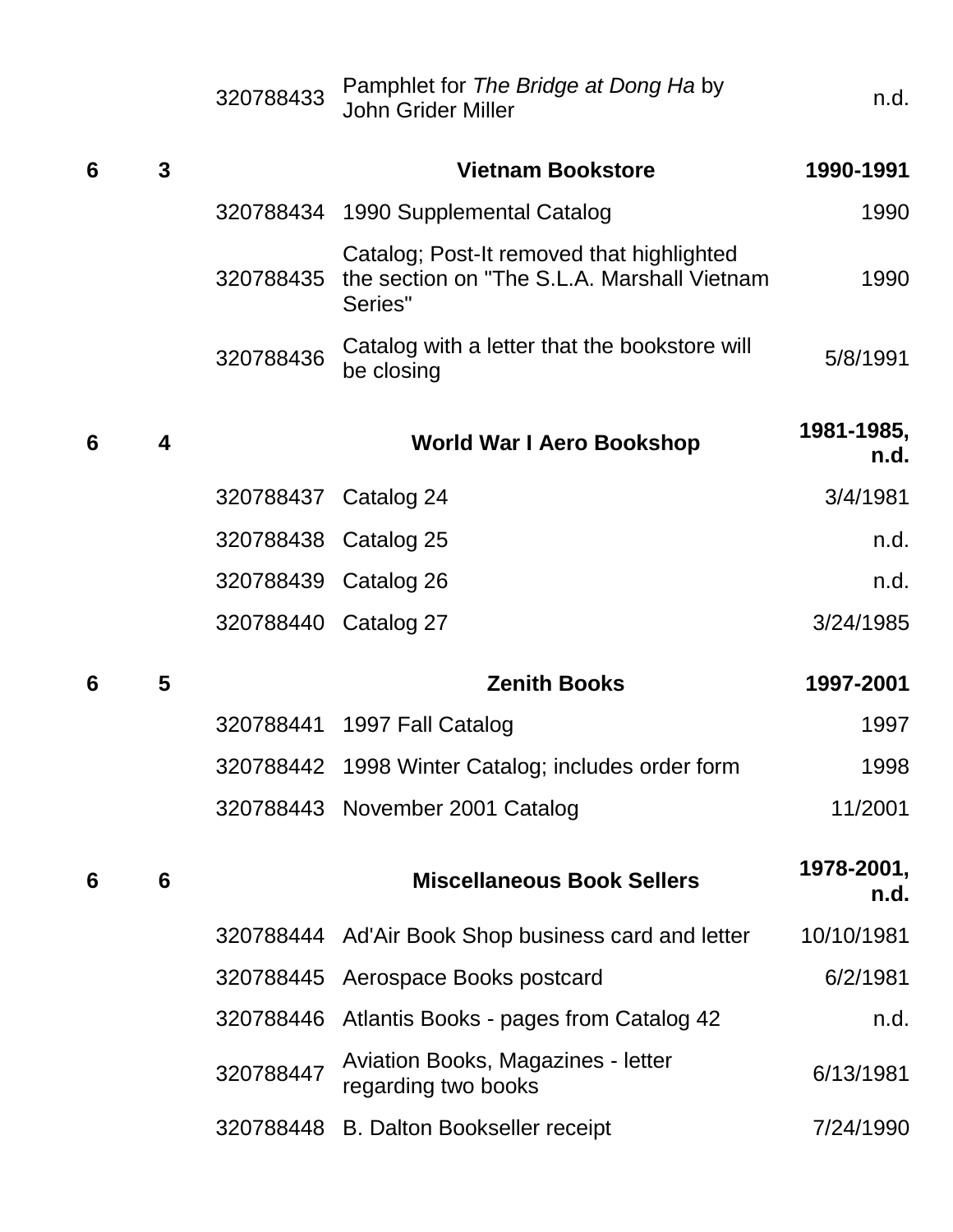|   |   | 320788449 | <b>Booked Up receipt</b>                                                     | n.d.               |
|---|---|-----------|------------------------------------------------------------------------------|--------------------|
|   |   | 320788450 | Broadfoot's Bookmark - letter regarding a<br>book                            | 2/13/1981          |
|   |   | 320788451 | Charles Annegan book list                                                    | 10/7/1978          |
|   |   | 320788452 | <b>Charles A. Linhart book list</b>                                          | n.d.               |
|   |   |           | 320788453 Commandant's Reading List                                          | n.d.               |
|   |   | 320788454 | Dale St. Peter Books Military Catalog                                        | 11/13/1995         |
|   |   |           | 320788455 DANO & DAD Publ. order form                                        | 4/15/2003          |
|   |   | 320788456 | Donald P. Lewis "Regimentals" book list                                      | 10/16/1992         |
|   |   | 320788457 | Edward R. Hamilton - invoice                                                 | 3/16/2002          |
|   |   | 320788458 | Focus: U.S. Military History catalog                                         | 2003               |
|   |   | 320788459 | <b>Guidon Book postcard</b>                                                  | 2/24/1981          |
|   |   | 320788460 | Hampton Books postcard                                                       | 5/31/1981          |
|   |   | 320788461 | HasbroCollectors.com - details on<br>collectible figurines                   | 10/29/2000         |
|   |   | 320788462 | Hellgate Press - details on a book                                           | 3/16/2002          |
|   |   | 320788463 | Heritage Press International - details on a<br>book                          | 9/22/2001          |
|   |   |           | 320788464 J/J Militaria 1990 Price List                                      | 11/7/1990          |
|   |   |           | 320788465 K.C. Scallion USMC booklist                                        | 10/1992            |
|   |   |           | 320788466 Lancer Militaria Update Catalog, Fall 2001                         | 2001               |
| 6 | 7 |           | <b>Miscellaneous Book Sellers</b>                                            | 1975-2001,<br>n.d. |
|   |   | 320788467 | <b>Marine Corps Association Book Store</b><br>receipt                        | n.d.               |
|   |   | 320788468 | Marine Corps Association Bookservice -<br>photocopy of requests and response | 2/6/1985           |
|   |   | 320788469 | <b>Marine Corps Association Bookservice</b><br>$C_{\Omega}$ tolog            | 3/1988             |

wanne Corps Association Bookservice 3/1988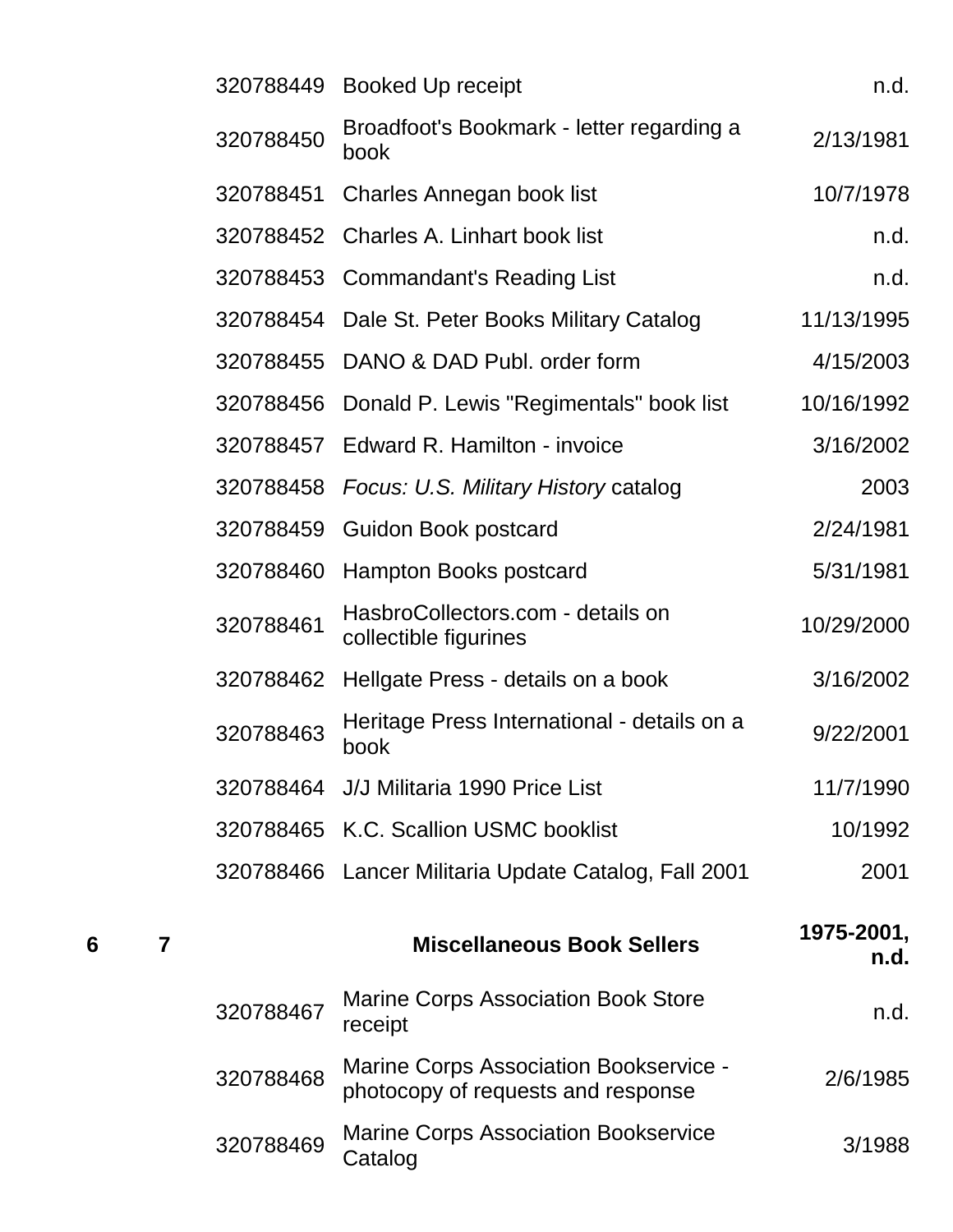|           | 320788470 Marine Corps Hist. invoice                                                                         | 4/11/1981  |
|-----------|--------------------------------------------------------------------------------------------------------------|------------|
| 320788471 | Marine Corps Historical Center - copy of<br>letter to CWO2 J. C. Owens from Peithman<br>with Owens' response | 1/27/n.d.  |
| 320788472 | <b>Marine Corps Historical Publications</b><br>Catalog                                                       | 7/1975     |
| 320788473 | Marine Paratrooper and Raider Militaria<br><i>item</i> list                                                  | 11/17/2001 |
| 320788474 | McFarland & Company, Inc. advertisement<br>for a book                                                        | n.d.       |
| 320788475 | Military History Bookshop - letter regarding<br>book order                                                   | 5/23/1986  |
| 320788476 | Millsmont Publishing - letter regarding a<br>book that was ordered                                           | 10/5/1994  |
| 320788477 | The Old Printed Word, Inc. - letter regarding<br>price quotes on books                                       | 5/19/1981  |
| 320788478 | Princeton Antiques Bookshop - letter<br>regarding three books                                                | 8/22/1980  |
| 320788479 | Q.M. Dabney & Co, Inc. Military History<br>catalog                                                           | n.d.       |
| 320788480 | Red Bridge Books order form                                                                                  | n.d.       |
| 320788481 | Rutgers Book Center letter regarding a<br>book                                                               | 2/19/1981  |
| 320788482 | <b>Scuttlebutt &amp; Small Chow newsletter</b>                                                               | n.d.       |
| 320788483 | Turner Publishing Company, 1992-1993<br>Catalog                                                              | 1992-1993  |
| 320788484 | The University of Alabama Press invoice                                                                      | 9/9/1988   |
| 320788485 | William A. Gesswein book list                                                                                | n.d.       |
| 320788486 | <b>Wyatt Publishing Co. receipt</b>                                                                          | n.d.       |
| 320788487 | Print out for "Young Blood: A History of the<br>1st Battalion, 27th Marines (Vietnam, 1968)"                 | 9/16/2001  |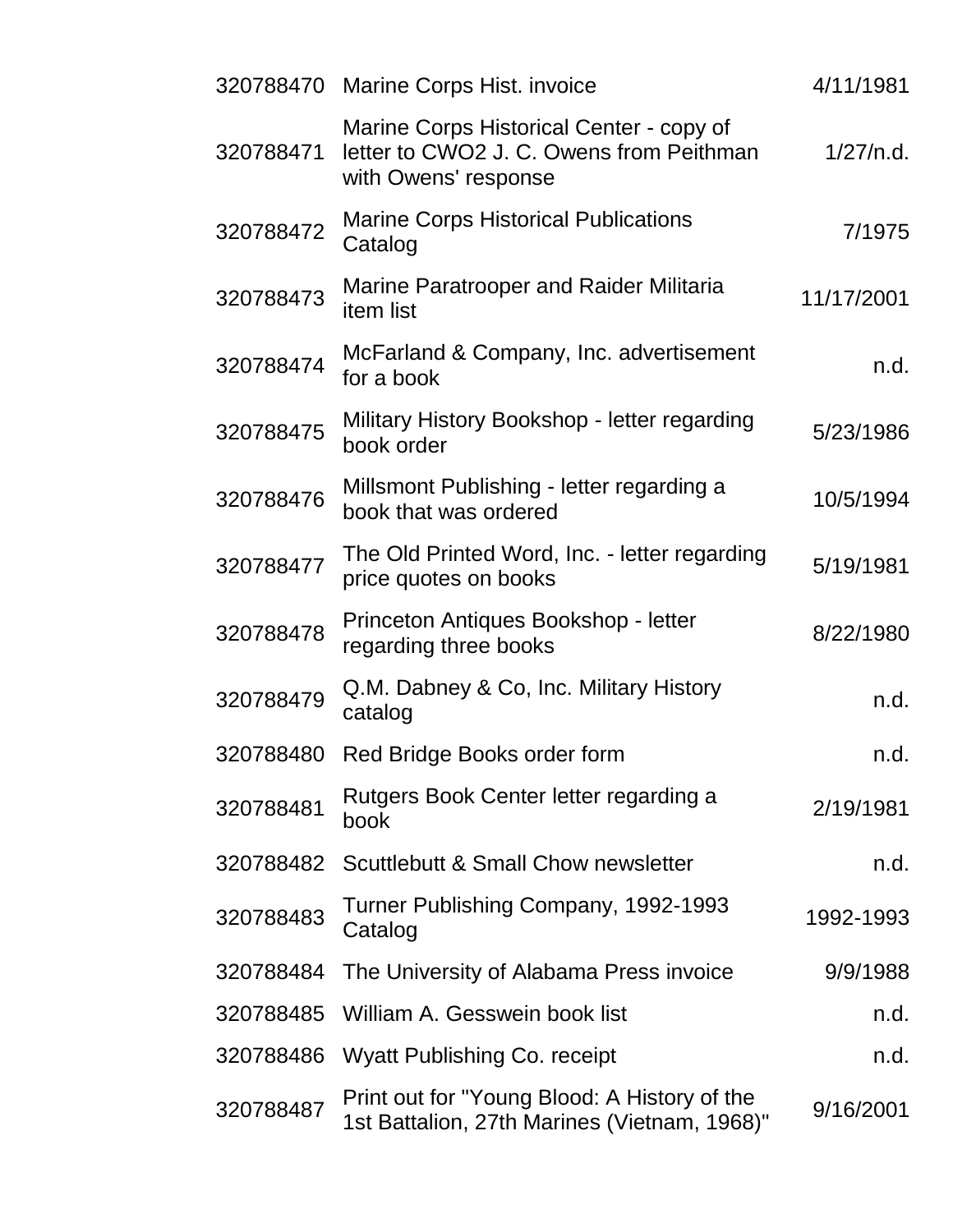|   |   | 320788488 | Advertisement for an autographed<br>photograph of the flag-raising at Iwo Jima                                                                                                                                                                                                                                           | n.d.                     |
|---|---|-----------|--------------------------------------------------------------------------------------------------------------------------------------------------------------------------------------------------------------------------------------------------------------------------------------------------------------------------|--------------------------|
| 6 | 8 |           | <b>Individual Collector Correspondence</b>                                                                                                                                                                                                                                                                               | 1980-1998,<br>n.d.       |
|   |   | 320788489 | Letter from Charles B. Annegan regarding<br>wish list items                                                                                                                                                                                                                                                              | 7/29/1980                |
|   |   | 320788490 | Letter from Raymond A. Dooley to<br>Peithman discussing books for trade                                                                                                                                                                                                                                                  | 1/13/1981                |
|   |   | 320788491 | Letter from Bert Mullins to Peithman<br>regarding a book and various issues of<br>Leatherneck                                                                                                                                                                                                                            | 2/7/1981                 |
|   |   | 320788492 | Letter from Sgt. Maj. J.J. Martin to Peithman<br>offering a trade of "Surfboats and Horse<br>Marines" for a pair of gloves                                                                                                                                                                                               | 2/11/1981                |
|   |   | 320788493 | Letter from Bert Mullins to Peithman<br>regarding various issues of Leatherneck                                                                                                                                                                                                                                          | 3/20/1981                |
|   |   | 320788494 | Letter from T.J. McCauley to Peithman<br>regarding thirteen books and inviting him to<br>the Philadelphia Antiquarian Book Fair                                                                                                                                                                                          | 5/23/1981                |
|   |   | 320788495 | Letter from James H. Drauker to Peithman<br>in response to request for "The Battle of<br>Belleau Wood" - writes of his experience<br>with "the fifth Brigade, 11th Regt and 13th<br>under command of Brig. Gen. Smedley D.<br>Butler" and his time at Chateau-Thierry,<br>Belleau Woods, village of Vaux, and<br>Saisson | $6/5/1981 -$<br>6/6/1981 |
|   |   | 320788496 | Letter from John Rice to Peithman<br>regarding books on the Battle of Belleau<br>Wood                                                                                                                                                                                                                                    | 6/15/1981                |
|   |   | 320788497 | Letter from Bert Mullins to Peithman<br>regarding three books                                                                                                                                                                                                                                                            | 8/15/1981                |
|   |   | 320788498 | Letter from Miss Ava Klaiss to Peithman<br>regarding a book titled "Fix Bayonets"                                                                                                                                                                                                                                        | 10/12/1981               |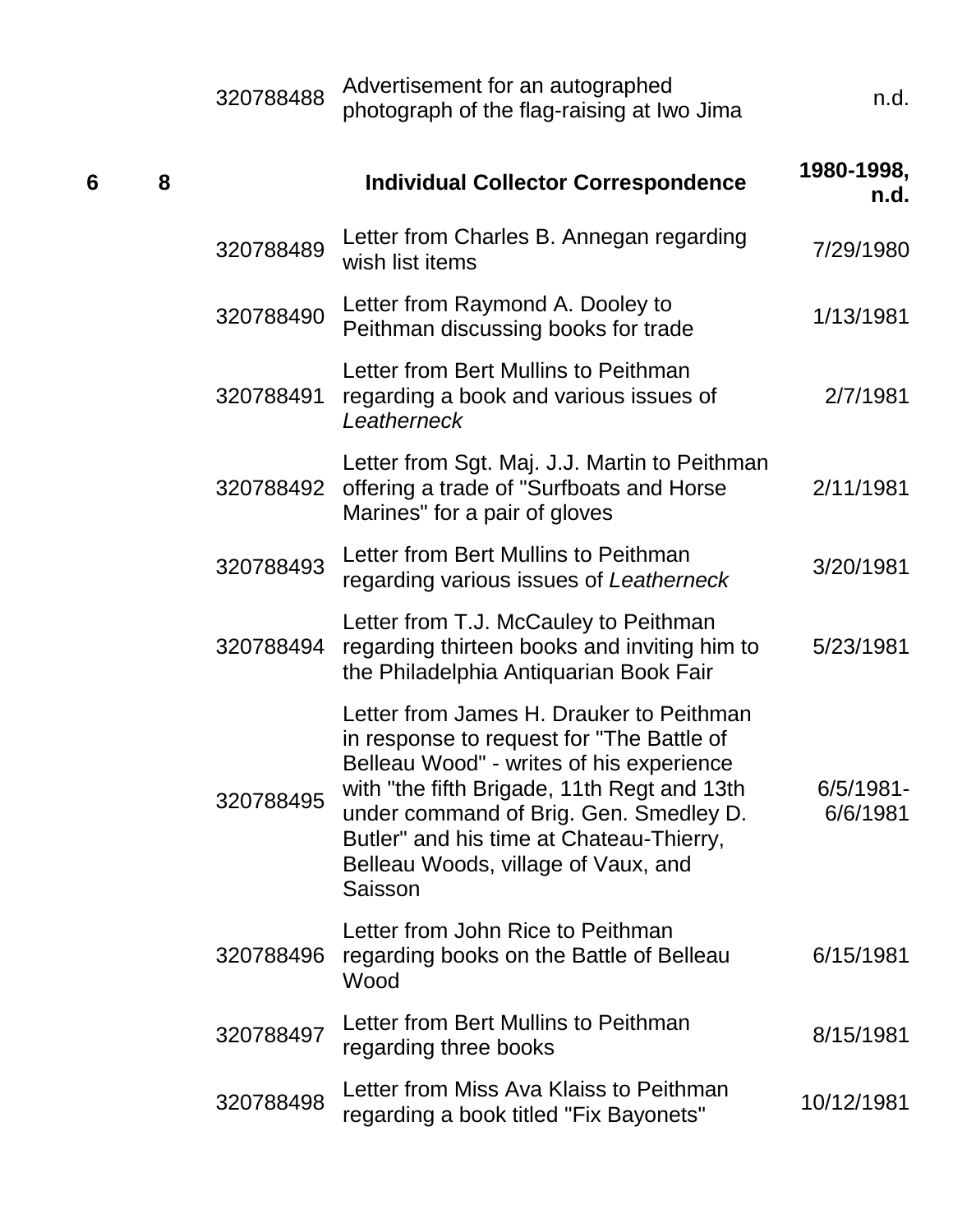| 320788499 | Note from Gene Christian to Peithman on<br>his interests                                                     | 10/13/1981 |
|-----------|--------------------------------------------------------------------------------------------------------------|------------|
| 320788500 | Letter from Charles A. Holmes to Capt. and<br>Mrs. Peithman regarding a book                                 | 12/5/1981  |
| 320788501 | Note from Franklin T. Athis to Peithman<br>regarding two books                                               | 12/17/1981 |
| 320788502 | Letter from James H. Drauker to Peithman<br>regarding Thomas Boyd                                            | 12/18/1981 |
| 320788503 | Note from William (Billy) L. Myers to<br>Peithman regarding a book                                           | 1/1982     |
| 320788504 | Letter from Herbert L. Badore to Peithman<br>sharing information on book dealers                             | 1/7/1982   |
| 320788505 | Letter from Mr. Laine to Peithman<br>discussing book swaps                                                   | 1/7/1982   |
| 320788506 | Letter from Sgt. Duane M. Wagner to<br>Peithman regarding a book titled "War<br><b>Without Heroes"</b>       | 1/28/1982  |
| 320788507 | Letter from Paul G. Nutting to Peithman<br>regarding a book titled "The Story of the<br>Marines - 1740-1919" | 4/5/1982   |
| 320788508 | Letter from Herbert L. Badore to Peithman<br>regarding the 1951-1953 volumes of<br>Leatherneck               | 4/5/1982   |
| 320788509 | Letter from Joseph D. Martin to Peithman<br>regarding his collection of books he is<br>preparing to sell     | 5/4/1982   |
| 320788510 | Letter from Charles Izbicki to Peithman<br>regarding a book titled "The Battle of<br><b>Belleau Wood"</b>    | 5/8/1982   |
| 320788511 | Letter from Jeff Hellige to Peithman<br>regarding a copy of New York World dated<br>4/30/1914                | 5/11/1982  |
| 320788512 | Letter from Mr. Laine to Peithman<br>discussing book swaps                                                   | 3/22/1983  |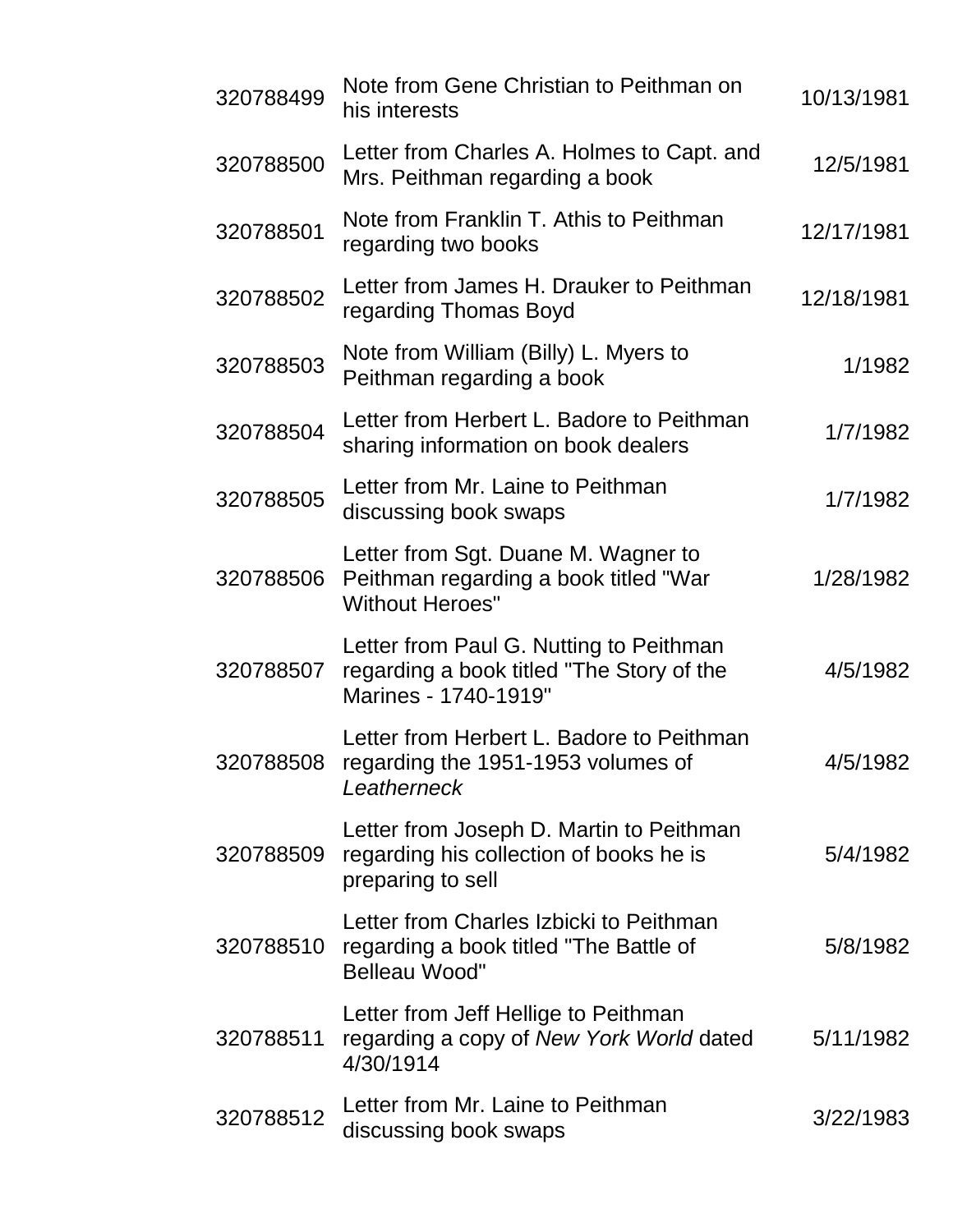|   |   | 320788513 | Letter from Peithman to the Marine Corps<br><b>Historical Center regarding two books</b>                                                                       | 9/13/1992          |
|---|---|-----------|----------------------------------------------------------------------------------------------------------------------------------------------------------------|--------------------|
|   |   | 320788514 | Email from the JWFC Research Library to<br>Peithman regarding a password reset                                                                                 | 11/30/1998         |
|   |   | 320788515 | Letter from Raymond Hall to Peithman<br>regarding a book on the Marine 3rd Division                                                                            | n.d.               |
|   |   | 320788516 | List of books Billy Myers has for sale                                                                                                                         | n.d.               |
|   |   | 320788517 | Letter from Mr. Laine to Peithman with<br>8/1981 want list enclosed                                                                                            | 7/28/n.d.          |
| 6 | 9 |           | <b>Lists of Book Dealers and Collectors</b>                                                                                                                    | 1981-1982,<br>n.d. |
|   |   | 320788518 | Five-page handwritten list                                                                                                                                     | 8/24/1981          |
|   |   | 320788519 | Typed list titled "Sources for Out-of-Print"<br><b>United States Marine Corps Books"</b>                                                                       | 1/1/1982           |
|   |   | 320788520 | Typed list titled "Sources for Out-of-Print<br>United States Marine Corps Books" with<br>added handwritten entries                                             | 1/1/1982           |
|   |   | 320788521 | List titled "Additions/Corrections to Book<br>Shop List"                                                                                                       | 4/4/1982           |
|   |   | 320788522 | A. Friend's Guide to the Metropolitan<br>Washington and Baltimore Area Antiquarian<br>and Used Bookshops for the Convenience<br>of Bookscouts and Bibliophiles | 5/1/1982           |
|   |   | 320788523 | Two page list starting with "Leatherneck<br>Square"                                                                                                            | n.d.               |
|   |   | 320788524 | List titled "Used Books"                                                                                                                                       | n.d.               |
|   |   | 320788525 | <b>Contact information for Authors Unlimited</b>                                                                                                               | n.d.               |
|   |   | 320788526 | Notecard list starting with Hop River Books                                                                                                                    | n.d.               |
|   |   | 320788527 | Numbered list #5-15                                                                                                                                            | n.d.               |
|   |   | 320788528 | List titled "Addresses of Out-of-Print and<br><b>Used Book Dealers"</b>                                                                                        | n.d.               |
|   |   |           |                                                                                                                                                                |                    |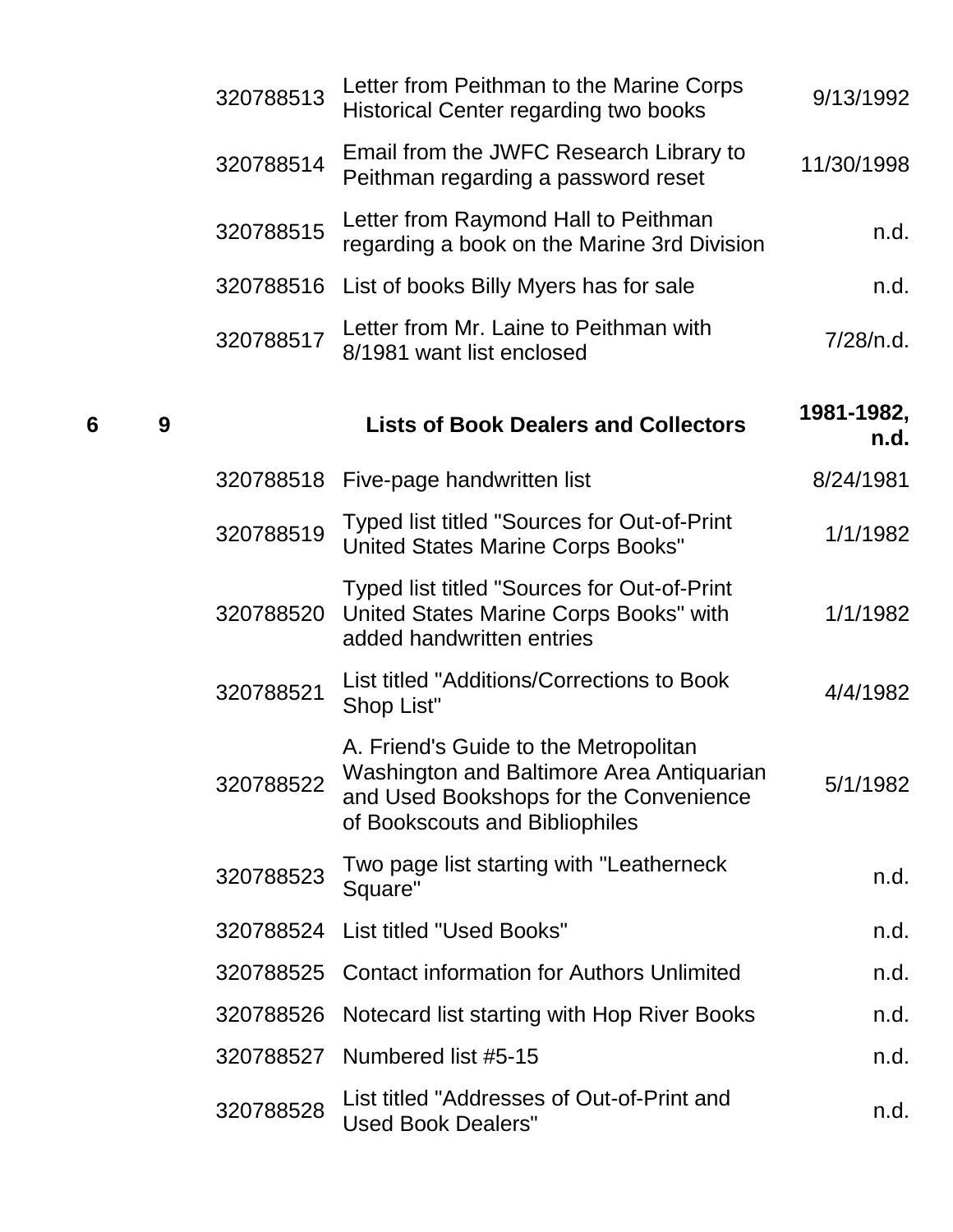|   |    |           | 320788529 AJAY Enterprises business card                                                                 | n.d.               |
|---|----|-----------|----------------------------------------------------------------------------------------------------------|--------------------|
|   |    |           | 320788530 Alexander Lauberts Books business card                                                         | n.d.               |
|   |    | 320788531 | GySgt. Erwin L. Bell USMC Ret. Business<br>card                                                          | n.d.               |
|   |    |           | 320788532 Bookenders business card                                                                       | n.d.               |
|   |    |           | 320788533 Book Search business card                                                                      | n.d.               |
|   |    | 320788534 | The Carroll Collection business card with<br>contact information for The Book Bin written<br>on the back | n.d.               |
|   |    | 320788535 | Civil War Books business card with contact<br>information for Book Ends on the back                      | n.d.               |
|   |    | 320788536 | Dabney Book Bindery business card                                                                        | n.d.               |
|   |    | 320788537 | From Out of the Past pamphlet                                                                            | n.d.               |
|   |    | 320788538 | King's Crown business card                                                                               | n.d.               |
|   |    | 320788539 | Olde Soldier Books & Militaria business<br>card                                                          | n.d.               |
|   |    | 320788540 | Park-Reifsneider's Antiquarian Book Gallery                                                              | n.d.               |
|   |    | 320788541 | Stephen M. Rowe business card                                                                            | n.d.               |
|   |    | 320788542 | Westport Bookstore business card                                                                         | n.d.               |
|   |    | 320788543 | Ron R. VanSickle business card with<br>contact information for Larrie Long written<br>on the back        | n.d.               |
| 6 | 10 |           | <b>Orders and Want Lists</b>                                                                             | 1981-1996,<br>n.d. |
|   |    | 320788544 | List of 44 items, returned with a note from<br>George at The Brass-Hat                                   | 2/15/1981          |
|   |    | 320788545 | List of 38 items                                                                                         | 4/26/1981          |
|   |    | 320788546 | List of 37 items, plus "For Sale or Trade"<br>items                                                      | 8/15/1981          |
|   |    |           | 320788547 List of 38 items                                                                               | 1/1/1982           |
|   |    |           |                                                                                                          |                    |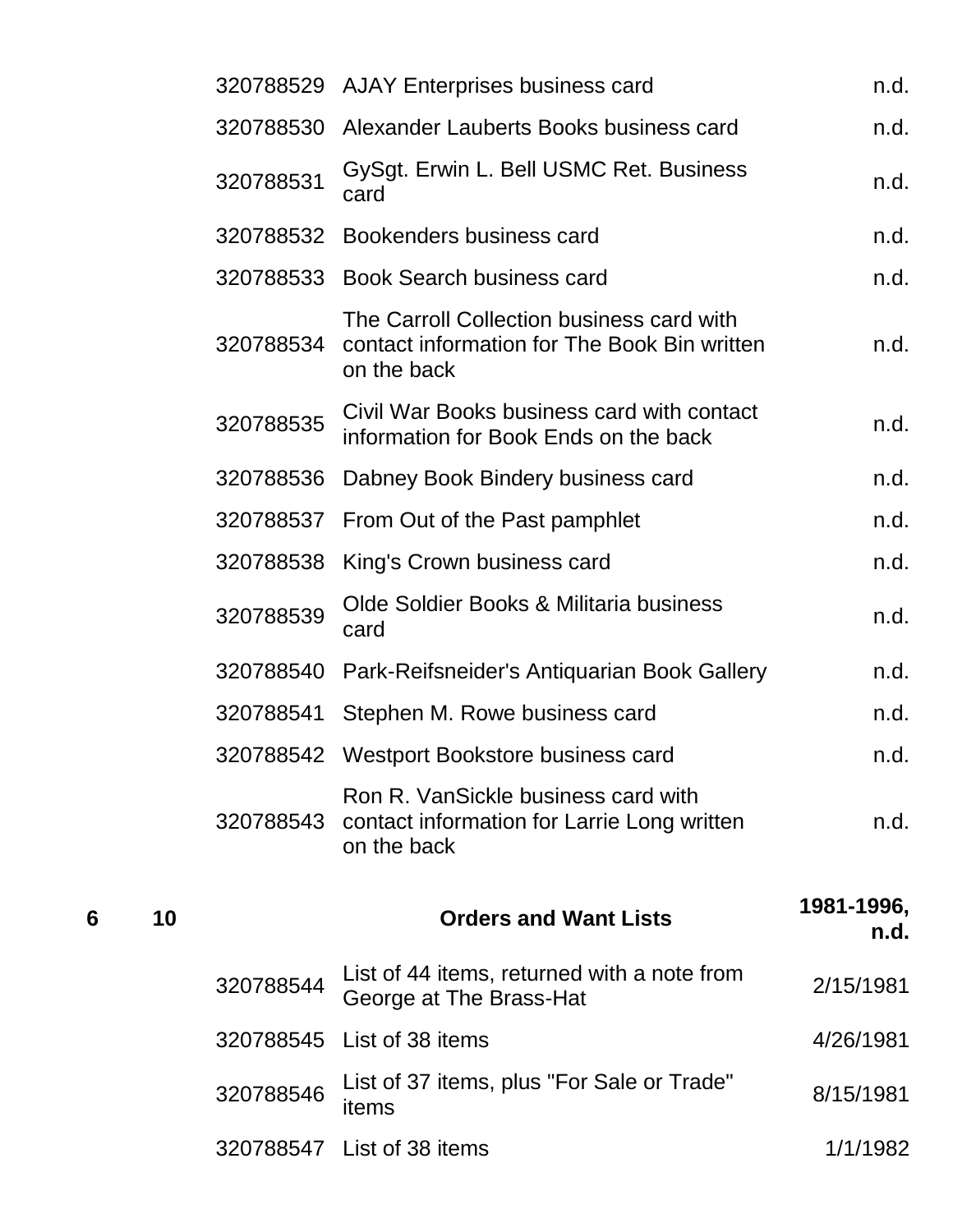|         |           | 320788548 List of 34 items                                                                                                                                                    | 10/27/1982         |
|---------|-----------|-------------------------------------------------------------------------------------------------------------------------------------------------------------------------------|--------------------|
|         | 320788549 | Handwritten order for an unknown seller                                                                                                                                       | 4/20/1996          |
|         | 320788550 | Handwritten list of 17 items                                                                                                                                                  | n.d.               |
|         | 320788551 | Handwritten list of vendors titled "Want List<br>Mailed"                                                                                                                      | n.d.               |
| 6<br>11 |           | <b>Items of Interest</b>                                                                                                                                                      | 1981-2001,<br>n.d. |
|         | 320788552 | Photocopy of Book Reviews - Commander<br>J. N. Jordan's review of Combat Fleets of<br>the World 1980/81 is highlighted                                                        | 4/1981             |
|         | 320788553 | Three page, handwritten list starting with<br>"Cantrell - Friends, Dear Friends, & Heroes"                                                                                    | c. 2/5/1998        |
|         | 320788554 | "Marine Corps Warfighting Doctrine"                                                                                                                                           | 3/12/1998          |
|         | 320788555 | Printed list of the bibliography for The<br>United States Marine Corps in the Civil War<br>by David M. Sullivan                                                               | 12/2/1998          |
|         | 320788556 | List titled "Articles of War 10-7-01"                                                                                                                                         | 10/7/2001          |
|         | 320788557 | <b>WAIS Document Retrieval print-outs on</b><br>several books                                                                                                                 | 2001               |
|         | 320788558 | Photocopy of a list titled "A Progressive<br>Course of Study in American Military<br>History"                                                                                 | n.d.               |
|         | 320788559 | Photocopy of "An Annotated Bibliography of<br>the United States Marines in American<br>Fiction" compiled by Truman R. Strobridge                                              | n.d.               |
|         | 320788560 | Photocopy of "An Annotated Bibliography of<br>the United States Marines in Guerrilla, Anti-<br>Guerrilla, and Small War Actions" compiled<br>by Major John H. Johnstone, USMC | n.d.               |
|         | 320788561 | "Bibliography - United States Marine Corps<br>History" from the James Carson<br><b>Breckinridge Library</b>                                                                   | n.d.               |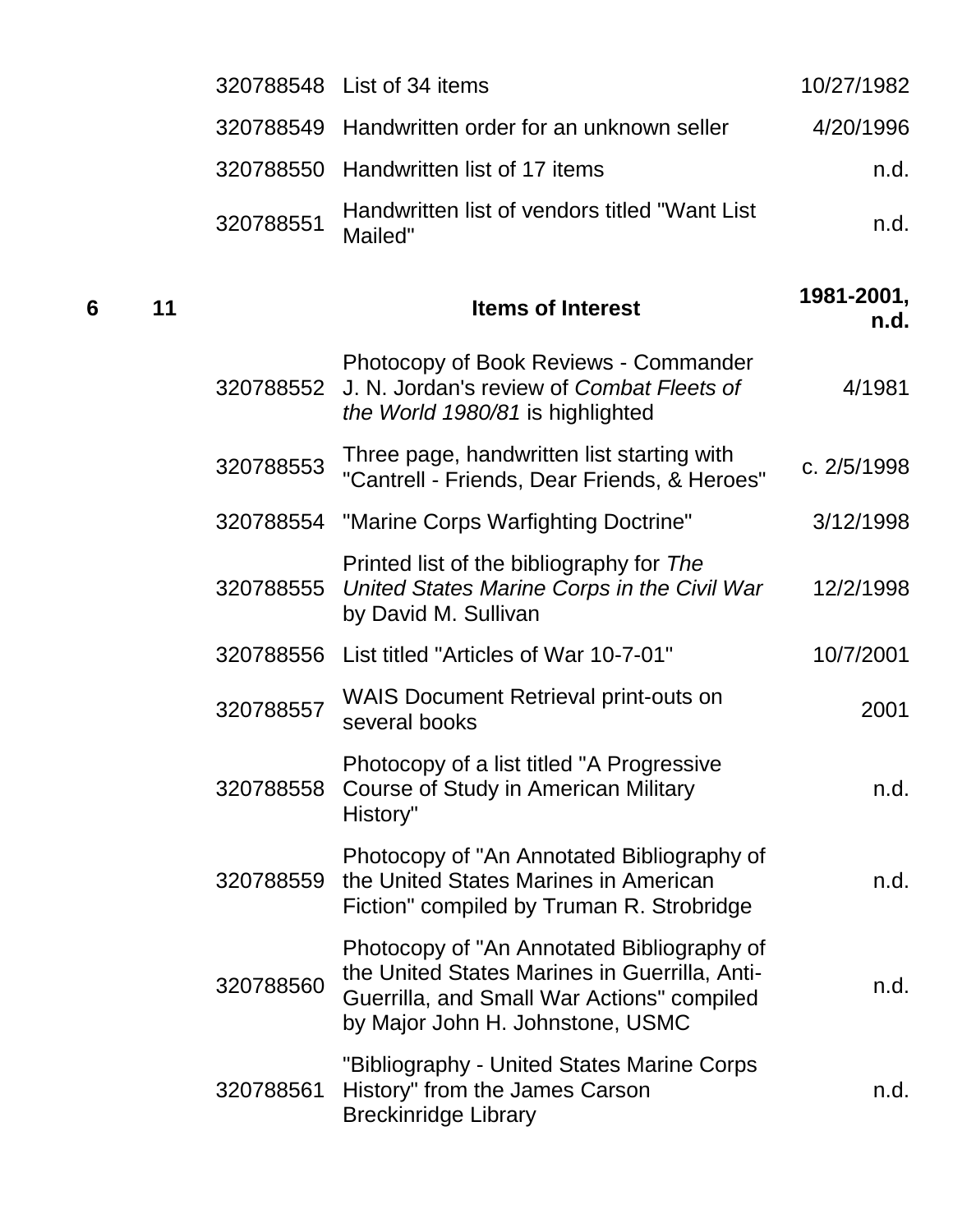|   |    | 320788562 | "Bibliography - Amphibious Warfare" from<br>the James Carson Breckinridge Library                                              | n.d.      |
|---|----|-----------|--------------------------------------------------------------------------------------------------------------------------------|-----------|
|   |    | 320788563 | Photocopy of a book cover for "Les<br>Marines"                                                                                 | n.d.      |
|   |    | 320788564 | Handwritten list titled "USMC titles needed<br>to examine not seen"                                                            | n.d.      |
|   |    | 320788565 | Paper with note reading "LaBerge Four and<br>Forty"                                                                            | n.d.      |
|   |    | 320788566 | Handwritten list of five books with circled<br>stars next to the authors' names                                                | n.d.      |
|   |    | 320788567 | Information on the "United States Marine<br>Series" by Lt. Col. Giles Bishop, Jr.                                              | n.d.      |
|   |    | 320788568 | List of military websites                                                                                                      | n.d.      |
|   |    | 320788569 | Order form for a series of paintings by<br><b>Colonel Charles Waterhouse</b>                                                   | n.d.      |
|   |    | 320788570 | Order form for "The Shield and the Storm"                                                                                      | n.d.      |
|   |    | 320788571 | Miscellaneous pages printed from the<br>internet - includes photos of book covers,<br>details on various books, but no note of | n.d.      |
|   |    |           | where the pages have been printed from                                                                                         |           |
| 6 | 12 |           | <b>Marine Corps Museum Gift Shop</b><br><b>Catalogs</b>                                                                        | 1981-2001 |
|   |    | 320788572 | 1981-1982; "China Hand" woodcut on the<br>cover                                                                                | c. 1981   |
|   |    | 320788573 | 1982-1983; "Vietnam Breed" woodcut on<br>the cover                                                                             | c. 1982   |
|   |    | 320788574 | 1987-1988; logo designed for the 75th<br>anniversary of Marine Corps aviation on the<br>cover                                  | c. 1987   |
|   |    | 320788575 | 1993-1994; "Eternal Band of Brothers"<br>painting on the cover                                                                 | c. 1993   |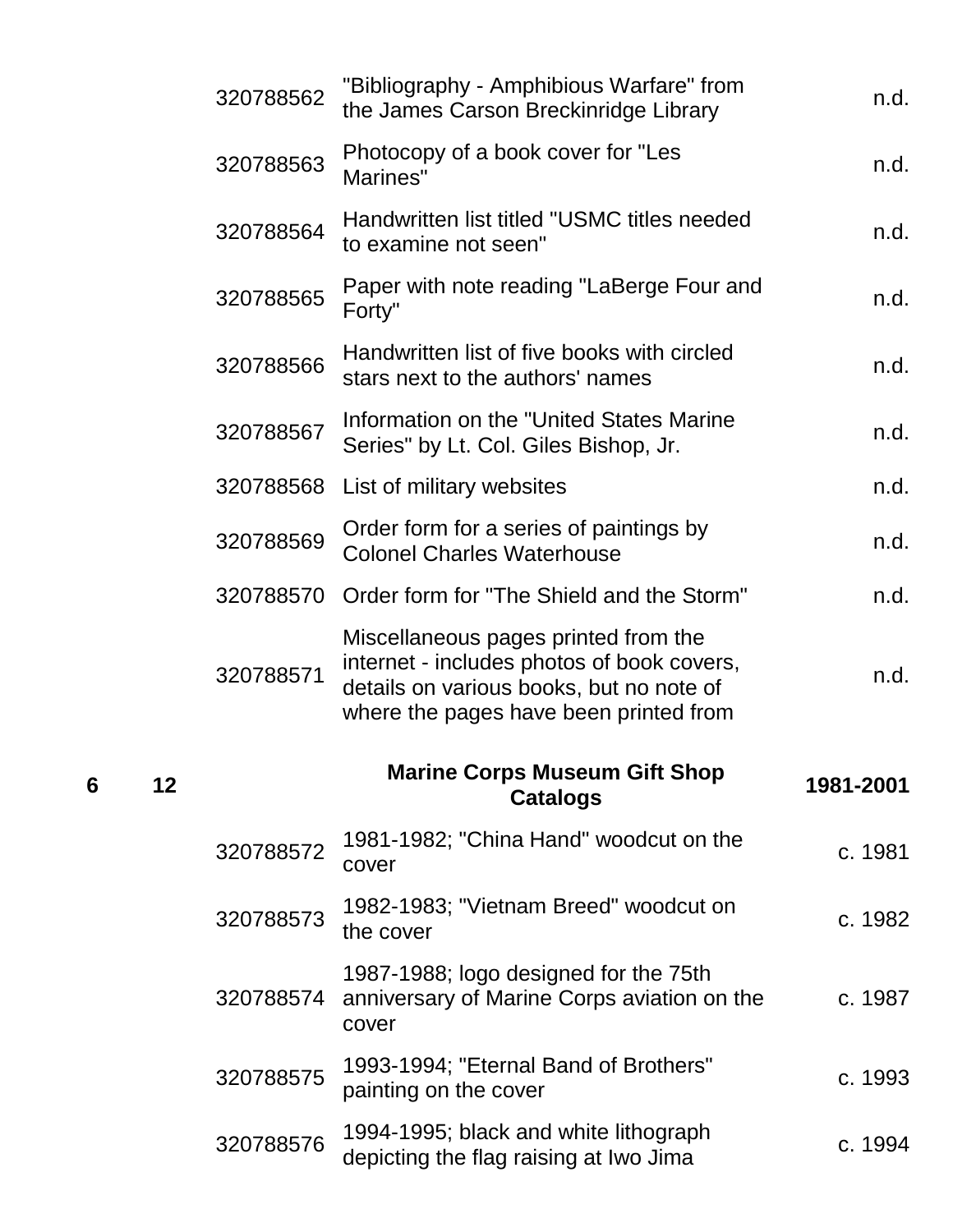|   |    | 320788577 | Catalog mailer                                                                                                                                                                        | c. 1999            |
|---|----|-----------|---------------------------------------------------------------------------------------------------------------------------------------------------------------------------------------|--------------------|
|   |    | 320788578 | 2000; Marine Corps Heritage notecards on<br>the cover                                                                                                                                 | c. 2000            |
|   |    |           | 320788579 2001; a soldier and the US flag on the cover                                                                                                                                | c. 2001            |
| 6 | 13 |           | <b>Gift Catalogs</b>                                                                                                                                                                  | 2001-2005,<br>n.d. |
|   |    | 320788580 | Marine Corps Association 2001 Gift Catalog                                                                                                                                            | 2001               |
|   |    | 320788581 | <b>Marine Corps Heritage Foundation 2002-</b><br>2003 catalog; Post-It notes removed from<br>page 1 marking "The Marine Corps Book"<br>and page 16 marking "Sousa's Greatest<br>Hits" | 2002               |
|   |    | 320788582 | Marine Corps Association 2003-2004 Gift &<br><b>Book Catalog</b>                                                                                                                      | 2003-2004          |
|   |    | 320788583 | Marine Corps Heritage Foundation 2004<br>catalog                                                                                                                                      | 2004               |
|   |    | 320788584 | Marine Corps Heritage Foundation 2005<br>catalog                                                                                                                                      | 2005               |
|   |    | 320788585 | <b>Received receipt of Marine Corps</b><br><b>Association 2001 Gift Catalog</b>                                                                                                       | 4/4/n.d.           |
|   |    |           | Series 4: USMC and Military History,<br>1921-2005, n.d.                                                                                                                               |                    |
| 6 | 14 |           | <b>Bougainville Campaign</b>                                                                                                                                                          | 1944-1951,<br>n.d. |
|   |    | 320788586 | Photocopy of Cibik Ridge - Prelude to<br>Victory by Maj. Harry W. Edwards;<br>originally printed in Marine Corps Gazette                                                              | 3/1951             |
|   |    | 320788587 | Photocopy of The Third Marine at<br>Bougainville by Officers of the Regiment;<br>originally printed in Marine Corps Gazette                                                           | 5/1944             |
|   |    |           |                                                                                                                                                                                       |                    |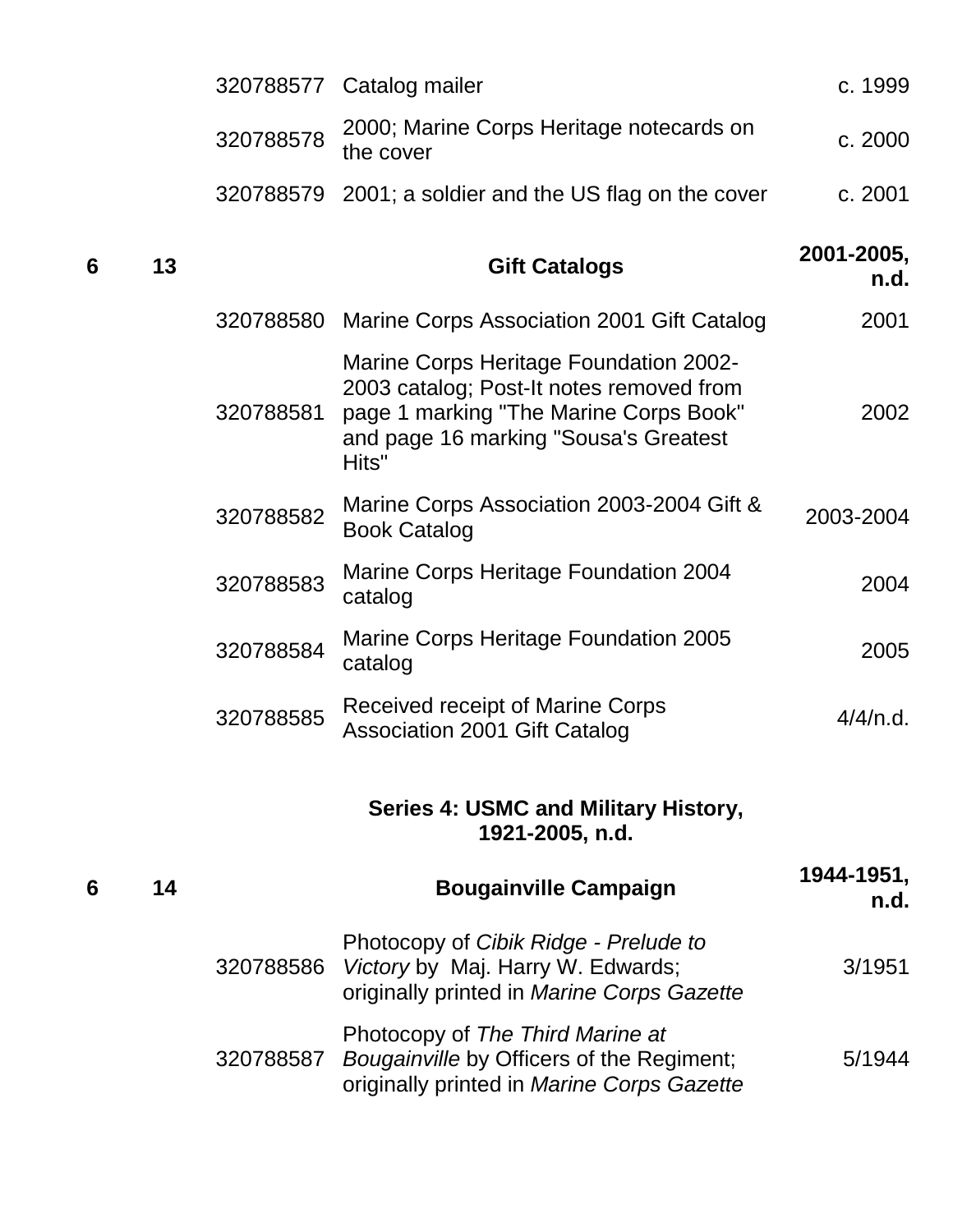| 1/1944             | Photocopy of The Landing on Bougainville<br>by Lieutenant Jack De Chant, USMCR;<br>originally printed in Marine Corps Gazette | 320788588 |
|--------------------|-------------------------------------------------------------------------------------------------------------------------------|-----------|
| n.d.               | Photocopy of a map of Bougainville,<br>Solomon Islands, Empress August Bay, and<br>Puruata Island                             | 320788589 |
| 6/1944             | Photocopy of The Battle of Piva Forks by<br>Major Donald M. Schmuck, USMC;<br>originally printed in Marine Corps Gazette      | 320788590 |
| n.d.               | Photocopy of a map titled "Important"<br>Japanese Installations in the Bougainville-<br><b>Treasury Area"</b>                 | 320788591 |
| 11/1947            | Photocopy of End Run in the Solomons by<br>Lt. Col. Alpha L. Bowser, Jr.; originally<br>printed in Marine Corps Gazette       | 320788592 |
| n.d.               | Photocopy of The Campaigns of the Pacific<br>War                                                                              | 320788593 |
|                    |                                                                                                                               |           |
| 1991-1997          | <b>Bulletins, Newsletters, and Magazines</b>                                                                                  |           |
| 1991               | <b>Foundation News, Number 14, Spring 1991</b>                                                                                | 320788594 |
| 1996               | 320788595 TQ View, Winter 1996                                                                                                |           |
| 1996               | Duplicate issue of previous TQ View, Winter<br>1996                                                                           | 320788596 |
| 7/1997-<br>9/1997  | The Fighting Fourth of World War II                                                                                           | 320788597 |
| 9/1997             | The Marine Corps Law Enforcement<br><b>Foundation Newsletter, Issue 4</b>                                                     | 320788598 |
| 9/1997-<br>10/1997 | Caltrap, Volume 43, Number 5                                                                                                  | 320788599 |
| 1997               | Red Clay, Issue Number 40, Fall 1997                                                                                          | 320788600 |
| 1997               | The Yellow Sheet, volume XXVI, Fall 1997                                                                                      | 320788601 |
| 7/1997             | MEA Newsletter, Volume X, Number 1                                                                                            | 320788602 |

**7 1 Bulletins, Newsletters, and Magazines 1991-1997**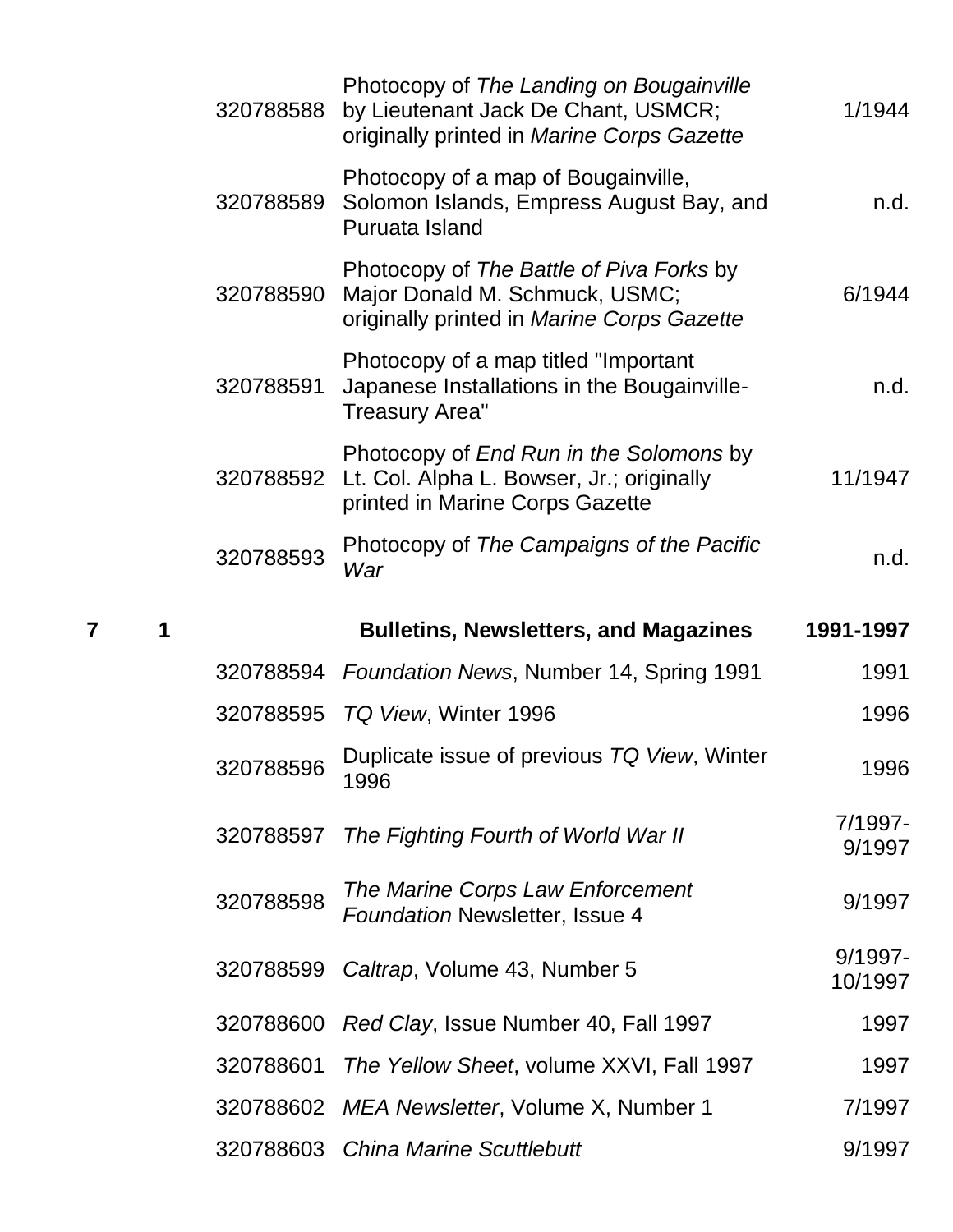| 7 | $\mathbf{2}$ |           | <b>Bulletins, Newsletters, and Magazines</b><br>(continued)                                                                                           | 1999-2003                  |
|---|--------------|-----------|-------------------------------------------------------------------------------------------------------------------------------------------------------|----------------------------|
|   |              | 320788604 | The American Century, A Salute to<br>America's Fighting Men and Women                                                                                 | 9/27/1999                  |
|   |              | 320788605 | The Marine Corps Aviation Association<br>Journal program for the 29th Annual<br>Symposium                                                             | $9/21/2000 -$<br>9/24/2000 |
|   |              | 320788606 | Sentinel, 2001 Annual Report                                                                                                                          | n.d.                       |
|   |              | 320788607 | Sentinel, Summer 2001 issue                                                                                                                           | 2001                       |
|   |              | 320788608 | Sentinel, 2002 Annual Report                                                                                                                          | 3/2003                     |
|   |              | 320788609 | Fortitudine, Historical Bulletin Volume XXIX,<br>Number 4                                                                                             | 2003                       |
|   |              | 320788610 | Sentinel, Summer 2003 issue                                                                                                                           | 2003                       |
| 7 | 3            |           | <b>Colonel John R. Boyd</b>                                                                                                                           | 1980-1981                  |
|   |              | 320788611 | <b>Washington Post article "Dogfight Tacks</b><br>Can Win Big Wars, Preaches Pilot Turned<br>Tactician" about John Boyd                               | 1/4/1981                   |
|   |              | 320788612 | United States Marine Corps Amphibious<br>Warfare School packet - Lecture Notes from<br>Colonel John R. BOYD's Presentation,<br>"Patterns of Conflict" | 11/5/1980                  |
|   | 4            |           | Colonel John W. Thomason, Jr., USMC                                                                                                                   | 1959-1960,<br>n.d.         |
|   |              | 320788613 | Photocopy of a sketch "Marine Officer -<br>1859" by Thomason                                                                                          | n.d.                       |
|   |              | 320788614 | Photocopy of "With the Special Service"<br>Squadron" by Thomason; note indicated<br>publication in the Marine Corps Gazette in<br>6/1927              | n.d.                       |
|   |              | 320788615 | Photocopy of "The Marine Brigade" by<br>Thomason; notes indicate publication<br>11/1928                                                               | n.d.                       |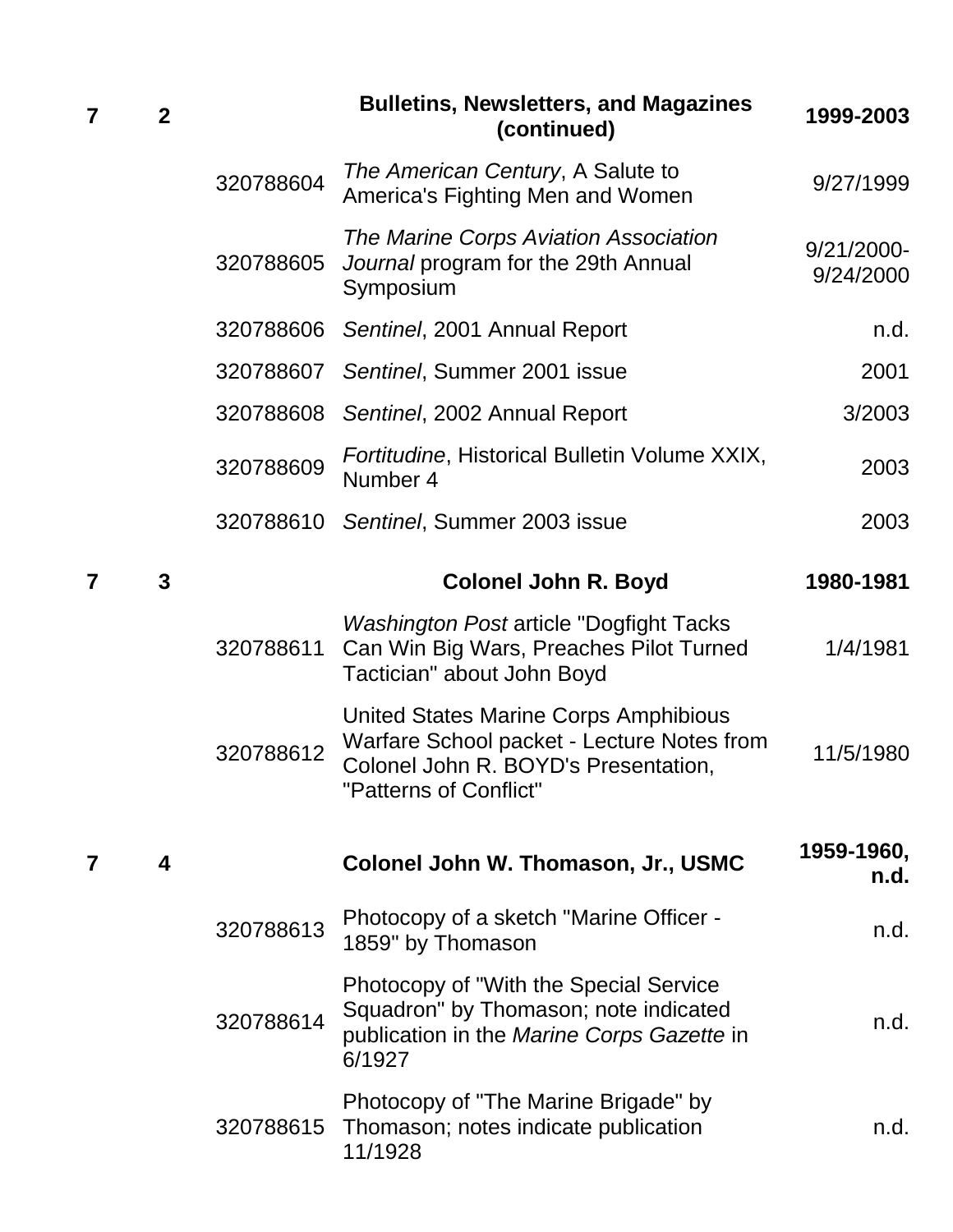| 320788616 | Photocopy of article "Captain John W.<br>Thomason, Jr., U.S.M.C." by Frank Hunt<br>Rentfrow; originally published 12/1928                         | n.d.       |
|-----------|---------------------------------------------------------------------------------------------------------------------------------------------------|------------|
| 320788617 | Photocopy of "The Capture of John Brown"<br>with introduction by Thomason; note<br>indicates publication in the Marine Corps<br>Gazette in 9/1929 | n.d.       |
| 320788618 | Photocopy of Thomason's biography by<br>SSgt. Capozzoli; originally published<br>2/2/1950                                                         | 6/1/1962   |
| 320788619 | Photocopy of Revised Listing of Published<br>Work and Illustrated Texts of the Late<br>Colonel John W. Thomason, Jr., USMC                        | 8/27/1959  |
| 320788620 | Photocopy of "Thomason U.S.M.C.";<br>originally printed in American Heritage,<br>11/1993                                                          | n.d.       |
| 320788621 | Photocopy of the Published Works and<br>Illustrated Texts of the late Col. John W.<br>Thomason, Jr. USMC                                          | n.d.       |
| 320788622 | Photocopy of Thomason's biography by<br>Ralph W. Donnelly                                                                                         | n.d.       |
| 320788623 | Photocopy of a sketch of a soldier and<br>woman                                                                                                   | n.d.       |
| 320788624 | Handwritten list of "Marine Corps Gazette<br>Articles" on Thomason                                                                                | n.d.       |
|           | 320788625 Handwritten notes on works by Thomason                                                                                                  | n.d.       |
|           | Iwo Jima                                                                                                                                          | 1945-2005, |
|           |                                                                                                                                                   | n.d.       |
|           | 320788626 Receipt for the Iwo Jima packet                                                                                                         | 11/17/2005 |
|           | 320788627 25th Anniversary folder                                                                                                                 | n.d.       |
| 320788628 | "The United States Marines on Iwo Jima:<br>The Battle and the Flag Raising" by Bernard<br>C. Nalty                                                | 1962       |

**<sup>7</sup> <sup>5</sup> Iwo Jima 1945-2005,**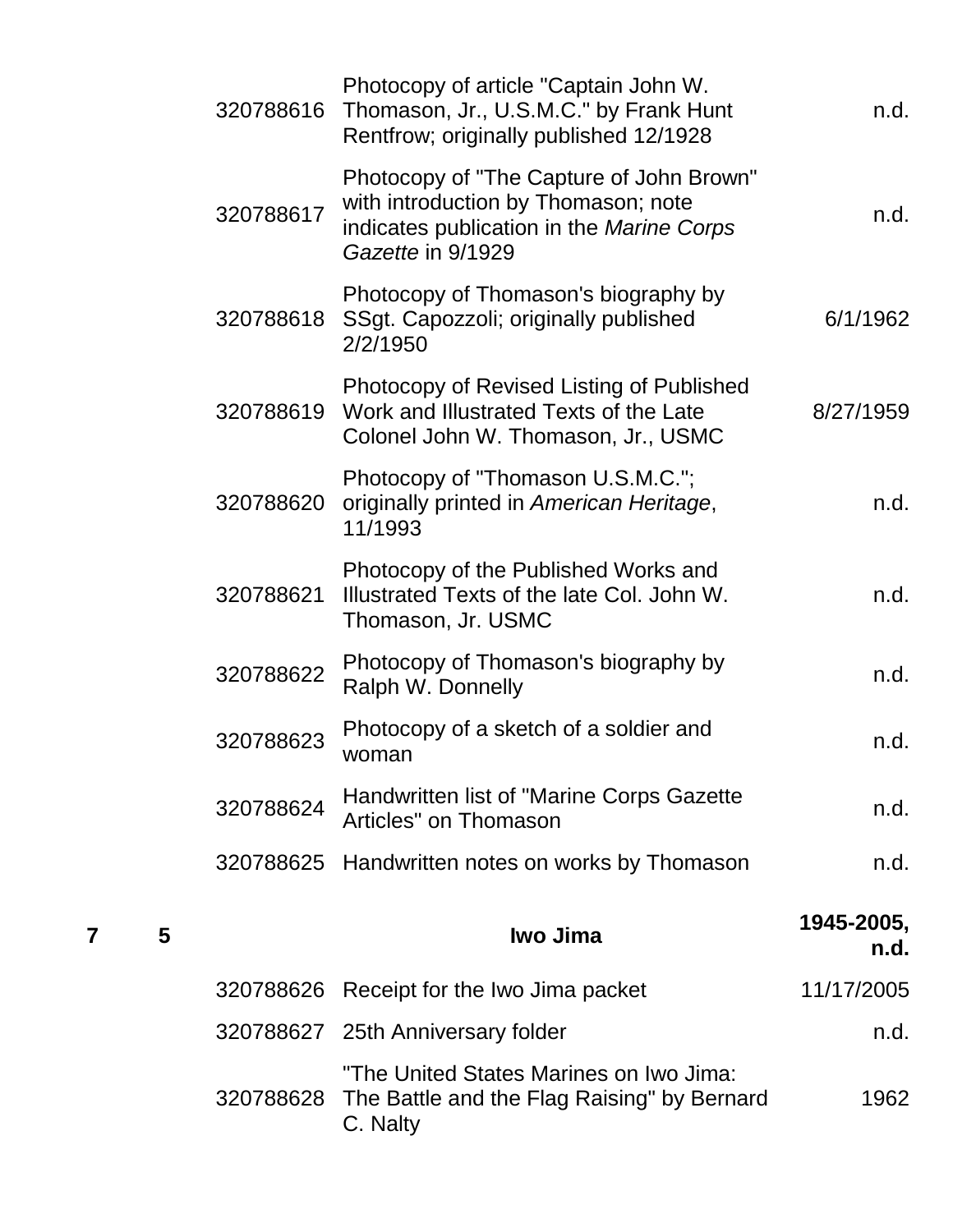| 320788629 | Book titled Iwo Jima: uncommon valor was<br>a common virtue                                                                                                                                                                                                                                                                                                                                                                                 | 2/19/1970 |
|-----------|---------------------------------------------------------------------------------------------------------------------------------------------------------------------------------------------------------------------------------------------------------------------------------------------------------------------------------------------------------------------------------------------------------------------------------------------|-----------|
| 320788630 | List titled "Unit Awards Won at Iwo Jima"                                                                                                                                                                                                                                                                                                                                                                                                   | n.d.      |
| 320788631 | List titled "Medals of Honor"                                                                                                                                                                                                                                                                                                                                                                                                               | n.d.      |
| 320788632 | Black and white photograph - caption on the<br>back reads "Iwo Jima 23 Feb 45. Photog:<br>Rosenthal. Raising flag on Mount Suribachi<br>- Left to right: Private First Class Ira H.<br>Hayes; Private First Class Franklin R.<br>Sousley, killed in action; Sergeant Michael<br>Strank, killed in action; pharmacist Mate 2/C<br>John H. Bradley; Private First Class Rene<br>A. Gagnon and Corporal Harlon H. Block,<br>killed in action." | 2/23/1945 |
| 320788633 | Black and white photograph - caption on the<br>back reads "Iwo Jima 2/45. Photog: Sgt Bob<br>Cooke. Steam heated fox hole in a Pacific<br>hot spot - Two Marines in hole hastily dug<br>from smoking sulphur rock (note mine and<br>refinery in background) stand ready to repel<br>Japanese snipers, many of them in marine<br>uniform. Left to right: Pvt Robert K.<br>Marshall; 991007, and Cpl Allen L. Griffin,<br>462189."            | 2/1945    |
| 320788634 | Black and white photograph - soldiers<br>crawling up a hill                                                                                                                                                                                                                                                                                                                                                                                 | n.d.      |
| 320788635 | Black and white photograph - caption on the<br>back reads "5th Mar Div. Iwo Jima 19 Feb<br>45. Photog: Dreyfuss. Bloody, inch by inch -<br>In the haze of withering enemy fire Fifth<br>Marine Division Marine invaders of Iwo Jima<br>work their way up the slope from Red<br>Beach #1 towards Suribachi Yama,<br>completely hidden in the left background by<br>the smoke of the battle."                                                 | 2/19/1945 |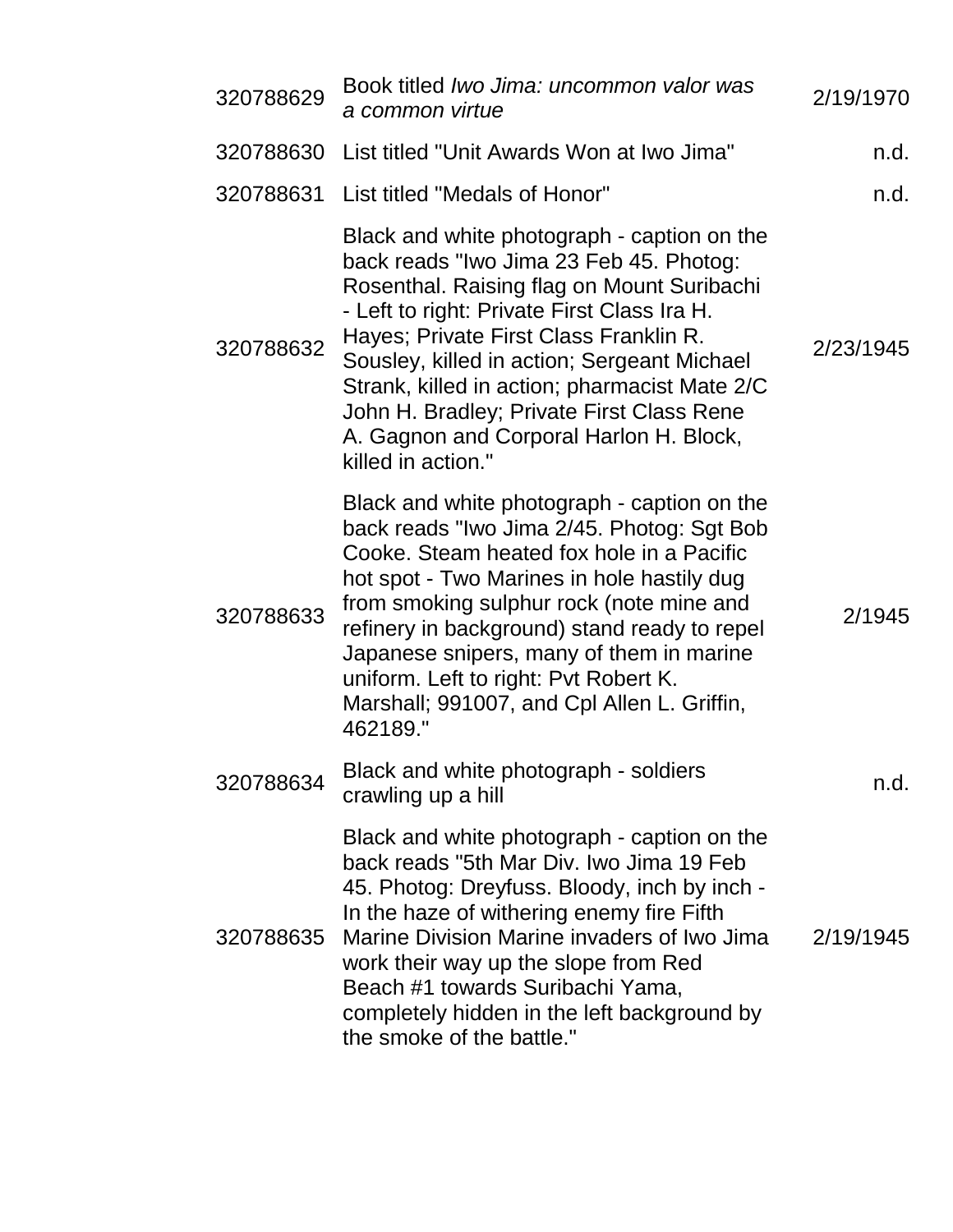| 320788636 | Black and white photograph - caption on the<br>back reads "Iwo Jima, Feb 1945.<br>Photographer Lou Lowery, Leatherneck<br>Magazine. The call goes down to Lieutenant<br>Colonel Johnson at the Command Post that<br>the top was secured and they were told to<br>go ahead and raise the American Flag atop<br>the peak."                                                                                                                                           | 2/1945    |
|-----------|--------------------------------------------------------------------------------------------------------------------------------------------------------------------------------------------------------------------------------------------------------------------------------------------------------------------------------------------------------------------------------------------------------------------------------------------------------------------|-----------|
| 320788637 | Black and white photograph - caption on the<br>back reads "I-6 5th Mar Div. Iwo Jima 20<br>Feb 45. Photog: Pfc Jack Campbell.<br>Looking up from Motgama airstrip #1 toward<br>Suribachi."                                                                                                                                                                                                                                                                         | 2/20/1945 |
| 320788638 | Black and white photograph - caption on the<br>back reads "5M9, 5ac, 2/45. Photog: PFC<br>Charles Jones. Marine Warm coffee at a<br>Japanese Sulphur pit - Pipe was used in<br>Japanese steam bath. Left to right: Cpl Roy<br>F. Webster, 834073, and Sgt DeWaine J.<br>Fisk, 295872, both of 2nd Battalion, 26th<br>Marines."                                                                                                                                     | 2/1945    |
| 320788639 | Black and white photograph - caption on the<br>back reads "Iwo Jima, Feb 1945.<br>Photographer Lou Lowery, Leatherneck<br>Magazine. A lone Marine covers the flank of<br>the patrol. From this vantage point, the<br>enemy had a clear view of the Marines<br>landing on Iwo Jima."                                                                                                                                                                                | 2/1945    |
| 320788640 | Black and white photograph - caption on the<br>back reads "Lieutenant General Holland<br>Smith, commanding general, FMF Pac.,<br>who commanded the Marines in the seizure<br>of Iwo Jima, congratulates Major General<br>Graves B. Erskine of LaJolla, Calif.,<br>commander of the 3rd Mar Div on the fine<br>work of the latter division, in breaking the<br>back bone of the Jap resistance on the<br>island. Picture taken after the official flag<br>raising." | n.d.      |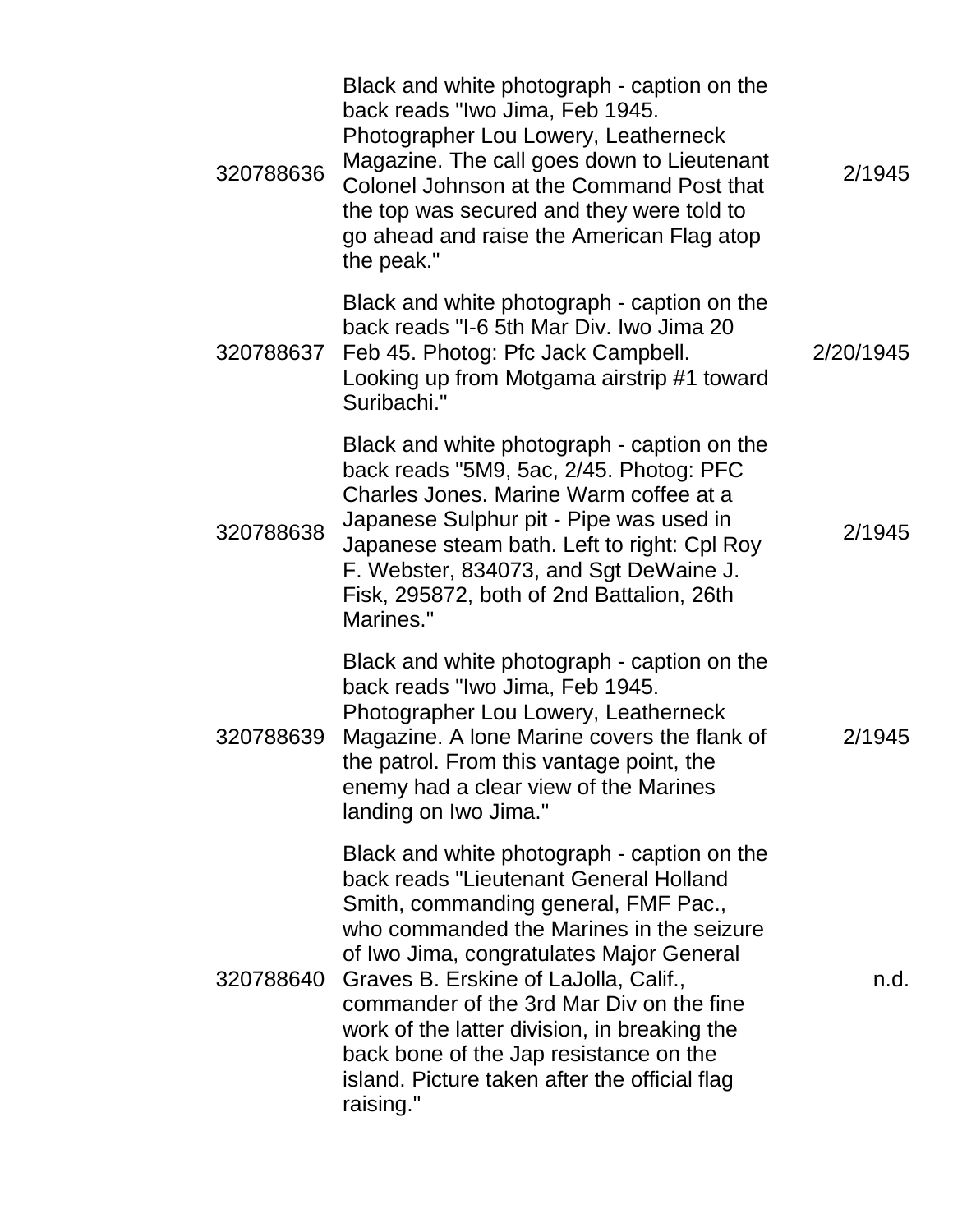|   |   | 320788641 | Black and white photograph - caption on the<br>back reads "X 4, 4th Mar Div. Iwo Jima<br>2/45. Photog: Kauffman. Private Rez P.<br>Hester, 955718, 7th War Dog Platoon<br>attached to 25th Regiment of the 4th Marine<br>Division, takes a nap while "Butch", his war<br>dog, stands guard." | 2/1945             |
|---|---|-----------|----------------------------------------------------------------------------------------------------------------------------------------------------------------------------------------------------------------------------------------------------------------------------------------------|--------------------|
|   |   | 320788642 | United States Marine Corps News Release<br>No. RW-1-70, OX-4-42857                                                                                                                                                                                                                           | 1970               |
|   |   | 320788643 | Photocopy of the front page of The Evening<br>Star announcing the news of Iwo Jima                                                                                                                                                                                                           | 2/19/1945          |
|   |   | 320788644 | Map titled "The Assault on Iwo Jima"                                                                                                                                                                                                                                                         | 2/1945             |
| 7 | 6 |           | <b>Marine Corps Historical Pamphlets</b>                                                                                                                                                                                                                                                     | 1962-1970          |
|   |   | 320788645 | The Lauchheimer Trophy - revised 1962                                                                                                                                                                                                                                                        | 5/31/1962          |
|   |   | 320788646 | Marine Corps Women's Reserve in World<br>War II - reprinted 1968                                                                                                                                                                                                                             | 6/14/1968          |
|   |   | 320788647 | A Brief History of U. S. Marine Corps Officer<br>Procurement 1775-1969 - revised 1970                                                                                                                                                                                                        | 7/10/1970          |
| 7 | 7 |           | <b>Mess Night</b>                                                                                                                                                                                                                                                                            | 1955-1981,<br>n.d. |
|   |   | 320788648 | Photocopy of Marine Corps Gazette article<br>"Mess Night" by Col. R. H. Williams                                                                                                                                                                                                             | 12/1955            |
|   |   | 320788649 | Photocopy of Marine Corps Gazette article<br>"Reflections on a new tradition, the Marine<br>Corps mess night" by Maj. Merrill L. Bartlett                                                                                                                                                    | 6/1979             |
|   |   | 320788650 | Photocopy of Marine Corps Gazette article<br>"How about a Marine Corps mess night?"<br>by Maj. Patrick L. Townsend                                                                                                                                                                           | 7/1981             |
|   |   | 320788651 | Photocopy of the program for Staff NCO<br>Mess Night at the Marine Corps Finance<br>Center on 3/24/1983                                                                                                                                                                                      | n.d.               |
|   |   |           | Photocopy of "Mess Night" article, pages                                                                                                                                                                                                                                                     |                    |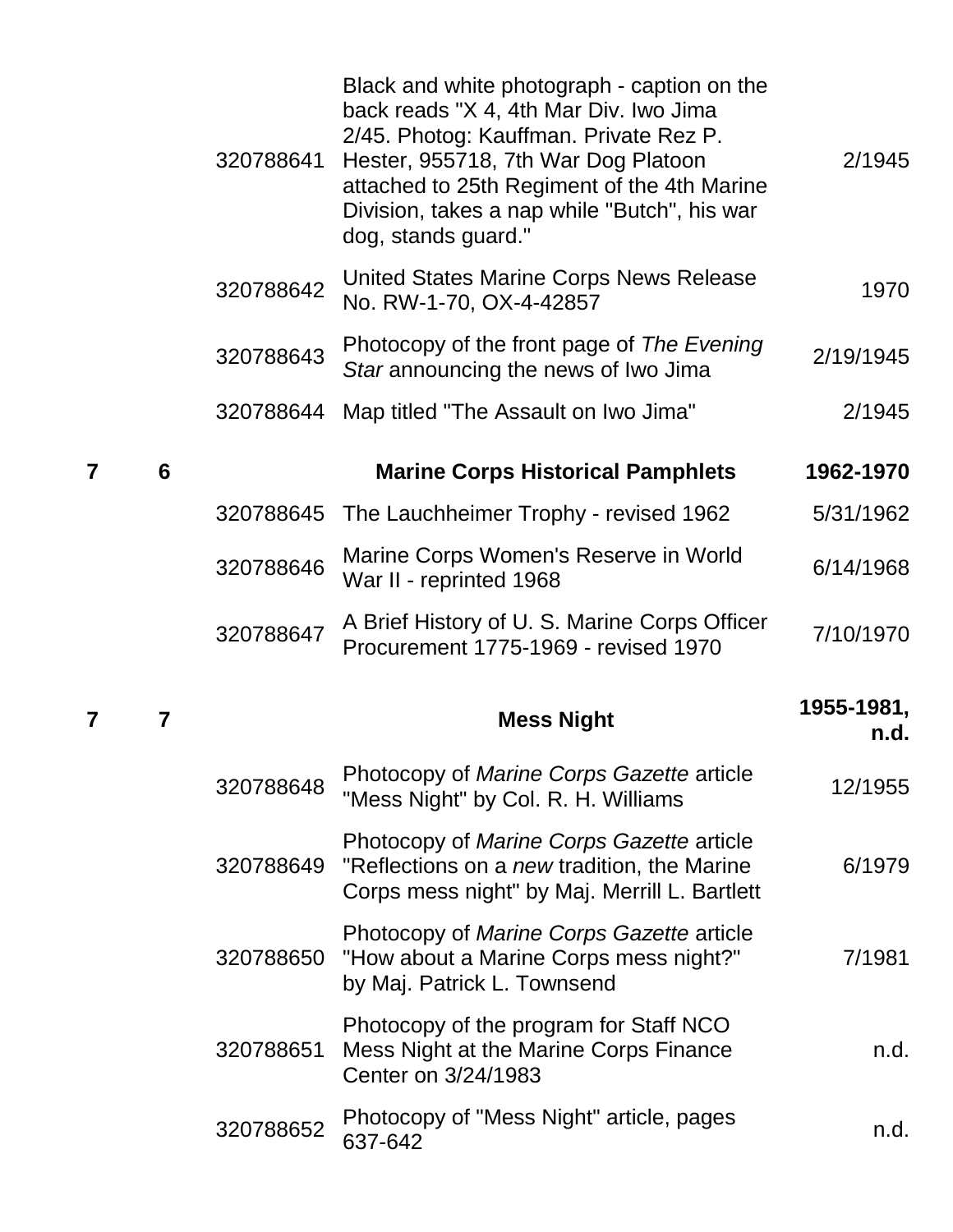|   |   | 320788653 | Photocopy of "Mess night" article, pages<br>533-539                                                                                   | n.d.               |
|---|---|-----------|---------------------------------------------------------------------------------------------------------------------------------------|--------------------|
|   |   | 320788654 | Introduction to, history of, and instructions<br>on mess night                                                                        | n.d.               |
|   |   | 320788655 | Photocopy of handwritten notes on mess<br>night                                                                                       | n.d.               |
|   |   | 320788656 | "Mess Night Proceedings"                                                                                                              | n.d.               |
|   |   | 320788657 | "Flow Chart for Mess Night"                                                                                                           | n.d.               |
|   |   | 320788658 | Photocopy of the program for the 4th<br><b>Forces Service Support Group's Mess Night</b>                                              | n.d.               |
|   |   | 320788659 | "Sequence of Events" from an unknown<br><b>Mess Night</b>                                                                             | n.d.               |
|   |   | 320788660 | Photocopied packet with all previous Mess<br>Night materials included                                                                 | n.d.               |
| 7 | 8 |           | <b>Military Articles</b>                                                                                                              | 1921               |
|   |   | 320788661 | Photocopy of Naval Bases; Location,<br>Resources, Denial of Bases, Security of<br>Advanced Bases by Capt. E. H. Ellis,<br><b>USMC</b> | 1921               |
| 7 | 9 |           | <b>Military Articles</b>                                                                                                              | 1943-1998,<br>n.d. |
|   |   | 320788662 | Photocopy of Rommel by J. F. C. Fuller                                                                                                | 3/24/1943          |
|   |   | 320788663 | Photocopy of <i>Victory by Slide-Rule</i> by Major<br>General J. F. C. Fuller                                                         | 6/26/1943          |
|   |   |           | 320788664 Photocopy of Spookology by J. F. C. Fuller                                                                                  | 10/8/1943          |
|   |   | 320788665 | Print out of "The Collapse of the Armed"<br>Forces"; originally printed in Armed Forces                                               | 12/1/1998          |
|   |   |           | Journal on 6/7/1971                                                                                                                   |                    |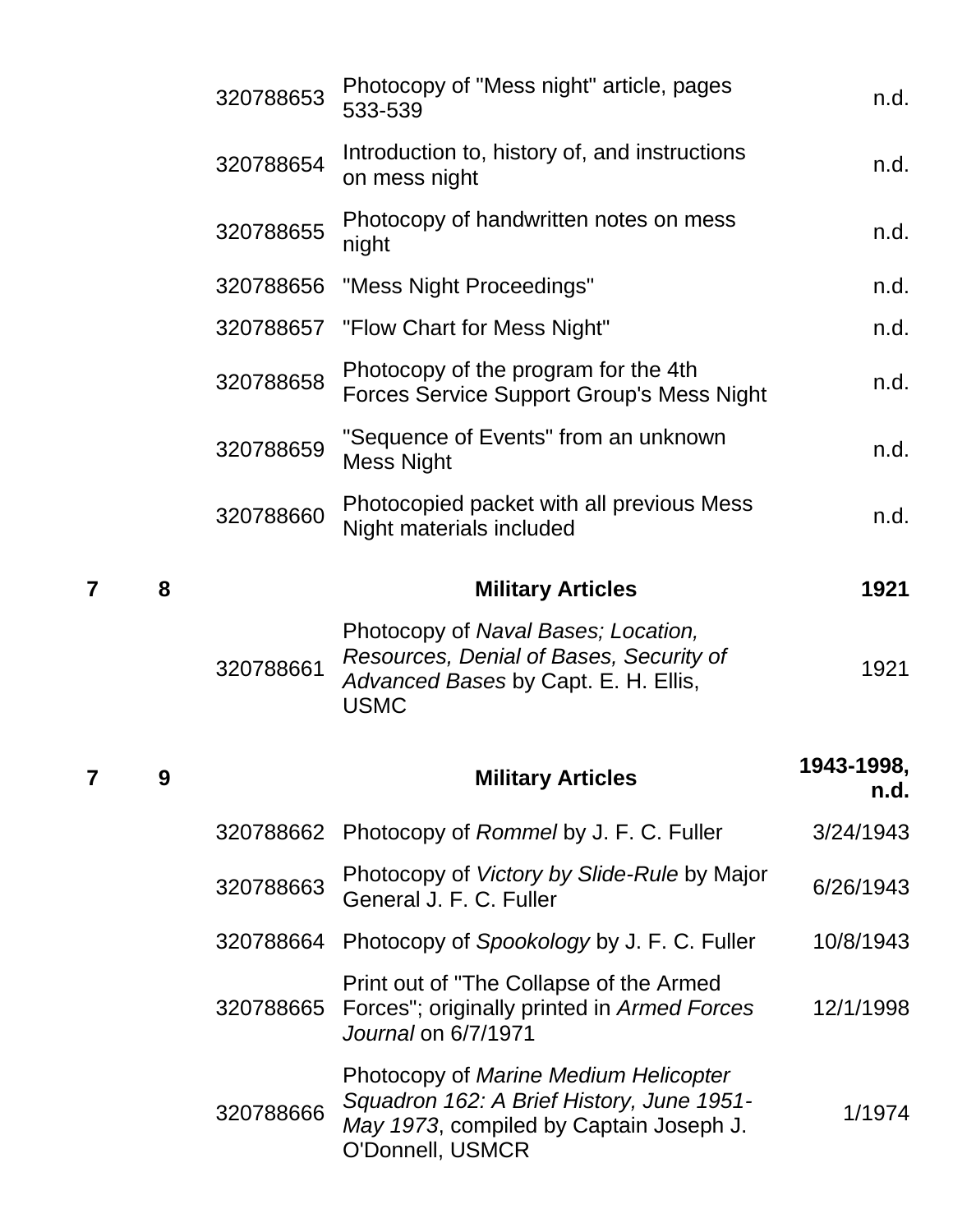| 320788667 | Photocopy of Reexamining an Old Law:<br>'One-Up and Two-Back'? by Gen. William<br>E. DePuy                                                                  | 1/1980   |
|-----------|-------------------------------------------------------------------------------------------------------------------------------------------------------------|----------|
| 320788668 | Photocopy of A New Arms Race? by<br><b>Edward N. Luttwak</b>                                                                                                | 9/1980   |
| 320788669 | Photocopy of Some Thoughts on War by<br>Major General B. E. Trainor, U.S. Marine<br>Corps                                                                   | 9/5/1980 |
| 320788670 | Photocopy of Containment for the 80's by<br>Walter Laqueur originally printed in<br>Commentary, pages 33-42; contains notes<br>written throughout the pages | 10/1980  |
| 320788671 | Photocopy of The Foreword to Jane's by<br>Captain J.E. Moore, RN, May 1981;<br>originally printed in Sea Power                                              | 8/1981   |
|           | <b>Military Articles</b>                                                                                                                                    | n.d.     |
|           | 320788672 Photocopy of Military Maxims of Napoleon                                                                                                          | n.d.     |
| 320788673 | Photocopy of The Historical Publications of<br>the U.S. Marine Corps by Henry I. Shaw,<br>Jr., Chief Historian                                              | n.d.     |
| 320788674 | Photocopy of Battleships 4 "Iowa" Class,<br>page 685                                                                                                        | n.d.     |
| 320788675 | Photocopy of highlights, preface, and<br>introduction of Combat Fleets of the World<br>1978/79                                                              | n.d.     |
| 320788676 | Photocopy of Outlines of Current Naval<br>Policies                                                                                                          | n.d.     |
| 320788677 | Photocopy of Special Trust and Confidence<br>by Lieutenant Colonel R. D. Heinl, Jr., U. S.<br><b>Marine Corps</b>                                           | n.d.     |
| 320788678 | Photocopy of "How It Was Done"                                                                                                                              | n.d.     |
| 320788679 | Photocopy of article on Navy ships                                                                                                                          | n.d.     |

**7 10 Military Articles n.d.**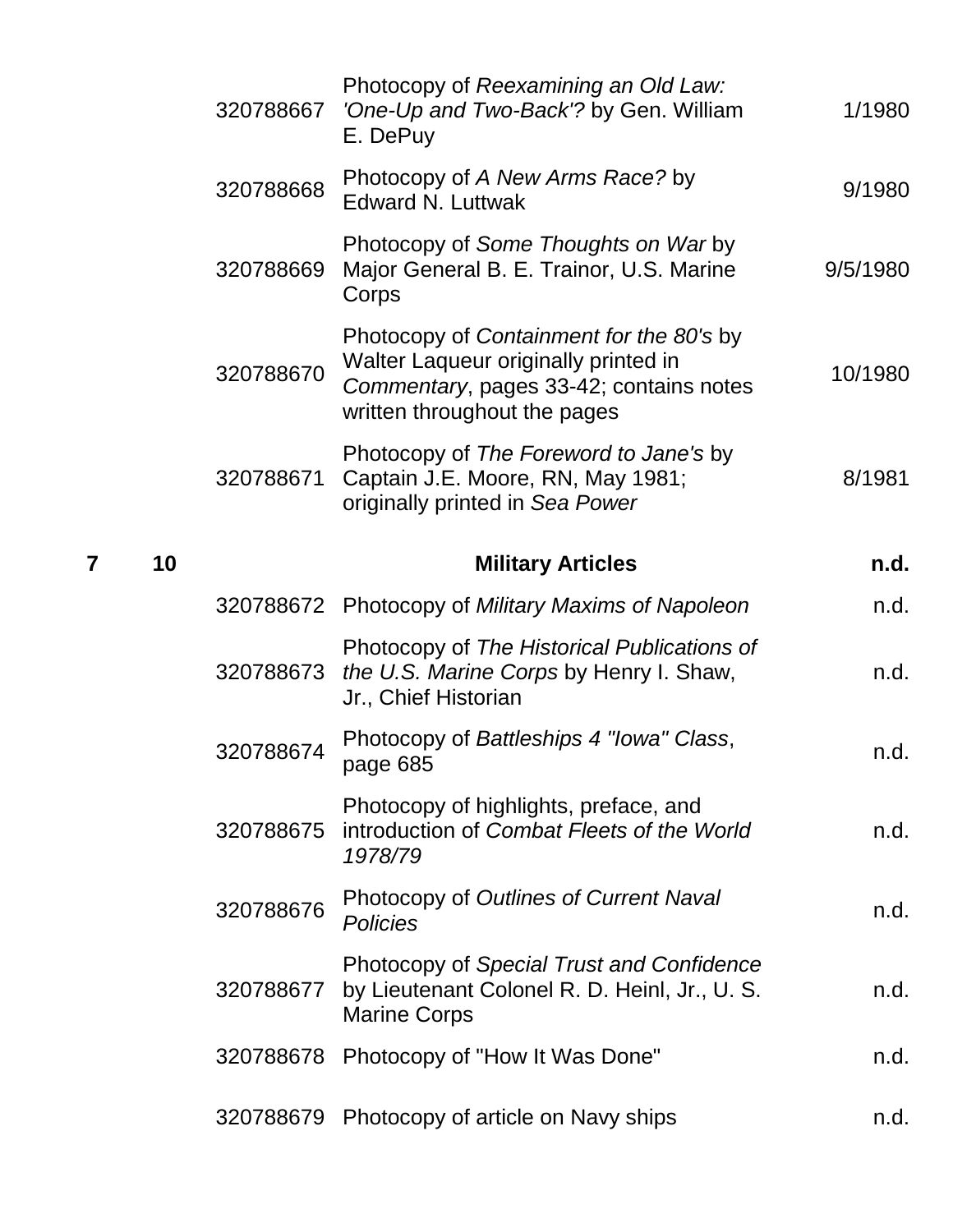| $\overline{7}$ | 11      |           | <b>Military Articles</b>                                                                                                 | n.d.               |
|----------------|---------|-----------|--------------------------------------------------------------------------------------------------------------------------|--------------------|
|                |         | 320788680 | "Search and Destroy Operations in<br>Vietnam" by James T. Donovan - removed<br>from a manila envelope with sticker label | n.d.               |
| $\overline{7}$ | $12 \,$ |           | <b>Museum and Base Pamphlets</b>                                                                                         | 1979-2003,<br>n.d. |
|                |         | 320788681 | "A Brief History of the United States<br>Marines" pamphlet                                                               | n.d.               |
|                |         | 320788682 | Duplicate - "A Brief History of the United<br><b>States Marines" pamphlet</b>                                            | n.d.               |
|                |         | 320788683 | "Arms and Men: A History of Infantry<br>Weapons" exhibit pamphlet                                                        | n.d.               |
|                |         | 320788684 | Camp Pendleton Base Map & Guide                                                                                          | c. 1993            |
|                |         | 320788685 | The Commandant's House, Marine<br>Barracks, Washington, D.C. pamphlet                                                    | n.d.               |
|                |         | 320788686 | Land of Many Uses, Camp Pendleton,<br>California tour guide                                                              | n.d.               |
|                |         | 320788687 | <b>Marine Corps Air-Ground Museum</b><br>pamphlet                                                                        | n.d.               |
|                |         | 320788688 | Marine Corps Air Station Yuma brochure                                                                                   | 11/1979            |
|                |         | 320788689 | Marine Corps Aviation Museum pamphlet                                                                                    | n.d.               |
|                |         | 320788690 | The Marine Corps Museum pamphlet                                                                                         | n.d.               |
|                |         | 320788691 | The Marine Corps Museum and Historical<br>Center pamphlet                                                                | n.d.               |
|                |         | 320788692 | Military Service record in the National<br>Archives of the United States pamphlet                                        | n.d.               |
|                |         | 320788693 | Parris Island Museum pamphlet                                                                                            | n.d.               |
|                |         | 320788694 | "Wings of Gold: Marine Aviation Art" exhibit<br>poster                                                                   | 10/1/1980          |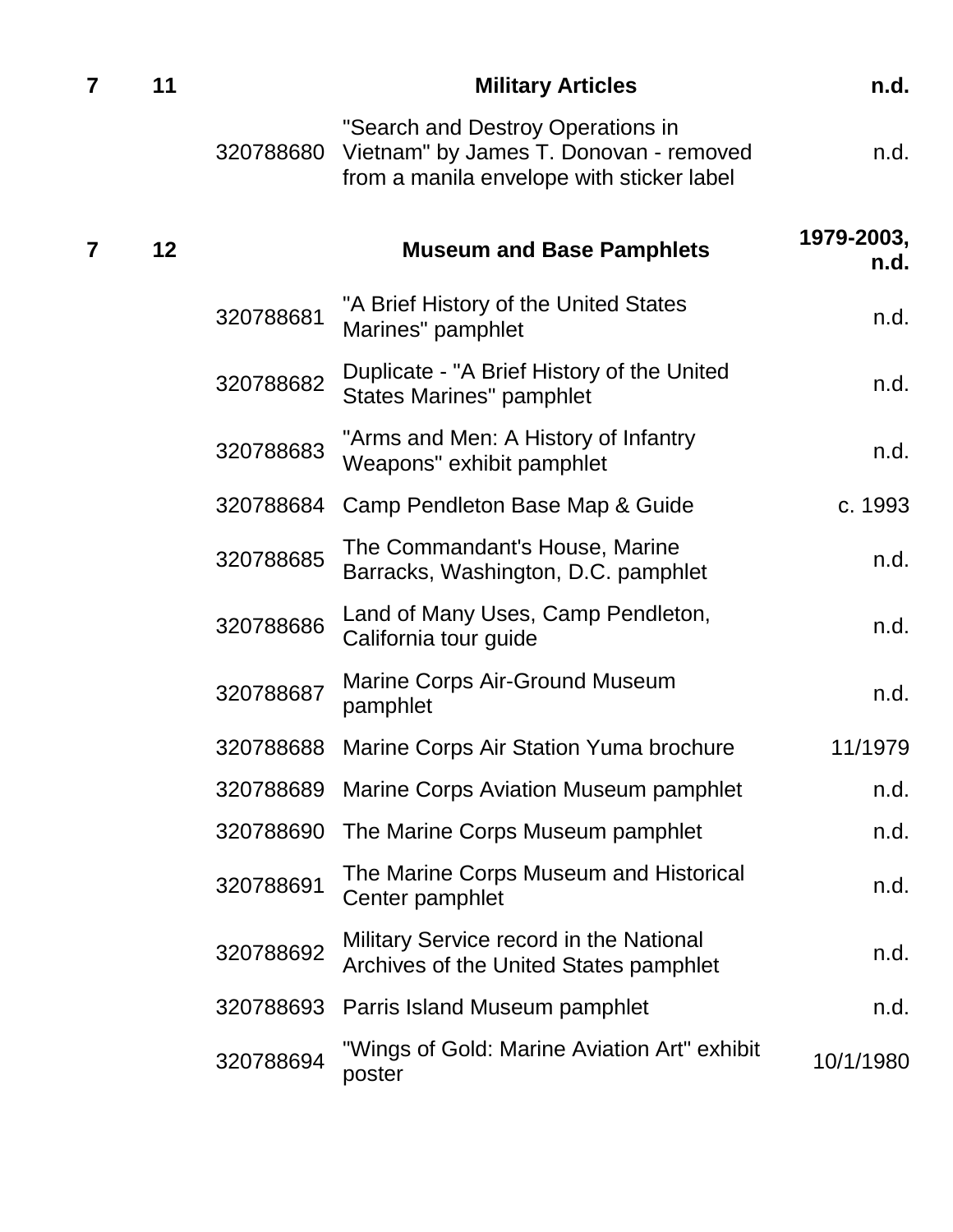| 7 | 13 |           | <b>Okinawa</b>                                                                                                                                                                                                                                                                                                                                                                                                                                                                                                                          | 1945-2005,<br>n.d. |
|---|----|-----------|-----------------------------------------------------------------------------------------------------------------------------------------------------------------------------------------------------------------------------------------------------------------------------------------------------------------------------------------------------------------------------------------------------------------------------------------------------------------------------------------------------------------------------------------|--------------------|
|   |    |           | 320788695 Receipt for the Okinawa packet                                                                                                                                                                                                                                                                                                                                                                                                                                                                                                | 11/17/2005         |
|   |    |           | 320788696 25th Anniversary folder                                                                                                                                                                                                                                                                                                                                                                                                                                                                                                       | n.d.               |
|   |    | 320788697 | United States Marine Corps News Release<br>No. RW-244-69 RW-2-70, OX-4-1492                                                                                                                                                                                                                                                                                                                                                                                                                                                             | 1970               |
|   |    | 320788698 | Map of the Okinawa                                                                                                                                                                                                                                                                                                                                                                                                                                                                                                                      | n.d.               |
|   |    | 320788699 | "Okinawa - Final Stepping Stone" from the<br>Historical Branch, G-3 Division, HQMC                                                                                                                                                                                                                                                                                                                                                                                                                                                      | 1/1/1969           |
|   |    |           | 320788700 List titled "Medals of Honor"                                                                                                                                                                                                                                                                                                                                                                                                                                                                                                 | n.d.               |
|   |    |           | 320788701 List titled "Unit Awards"                                                                                                                                                                                                                                                                                                                                                                                                                                                                                                     | n.d.               |
|   |    | 320788702 | Black and white photograph - caption on the<br>back reads " 25Y10, 1st Div, Okinawa, 27<br>June 1945. First Division Marine and 7th<br>Division soldiers cheer the victory atop Hill<br>#89 after official flag raising. The sign reads<br>Within this hill is sealed the command post<br>of Lieutenant General Ushijima of the<br>Japanese army, surrounded by his senior<br>officers made his final stands. This hill was<br>seized by troops of the 7th Infantry Division<br>on 21 June 1945, thus ending the Battle of<br>Okinawa." | 6/27/1945          |
|   |    | 320788703 | Black and white photograph - caption on the<br>back reads "Okinawa, 13 May 45. Photo by:<br>Pfc. S. Weiner. 22nd Marines in firefight on<br>outskirts of Naha."                                                                                                                                                                                                                                                                                                                                                                         | 5/13/1945          |
|   |    | 320788704 | Black and white photograph - caption on the<br>back reads "19P5, 6th Div, Okinawa, 1 Jun<br>45." Marines move through and over<br>'Cemetery Ridge.' They are shown pinned<br>down behind gravestones by enemy sniper<br>fire."                                                                                                                                                                                                                                                                                                          | 6/1/1945           |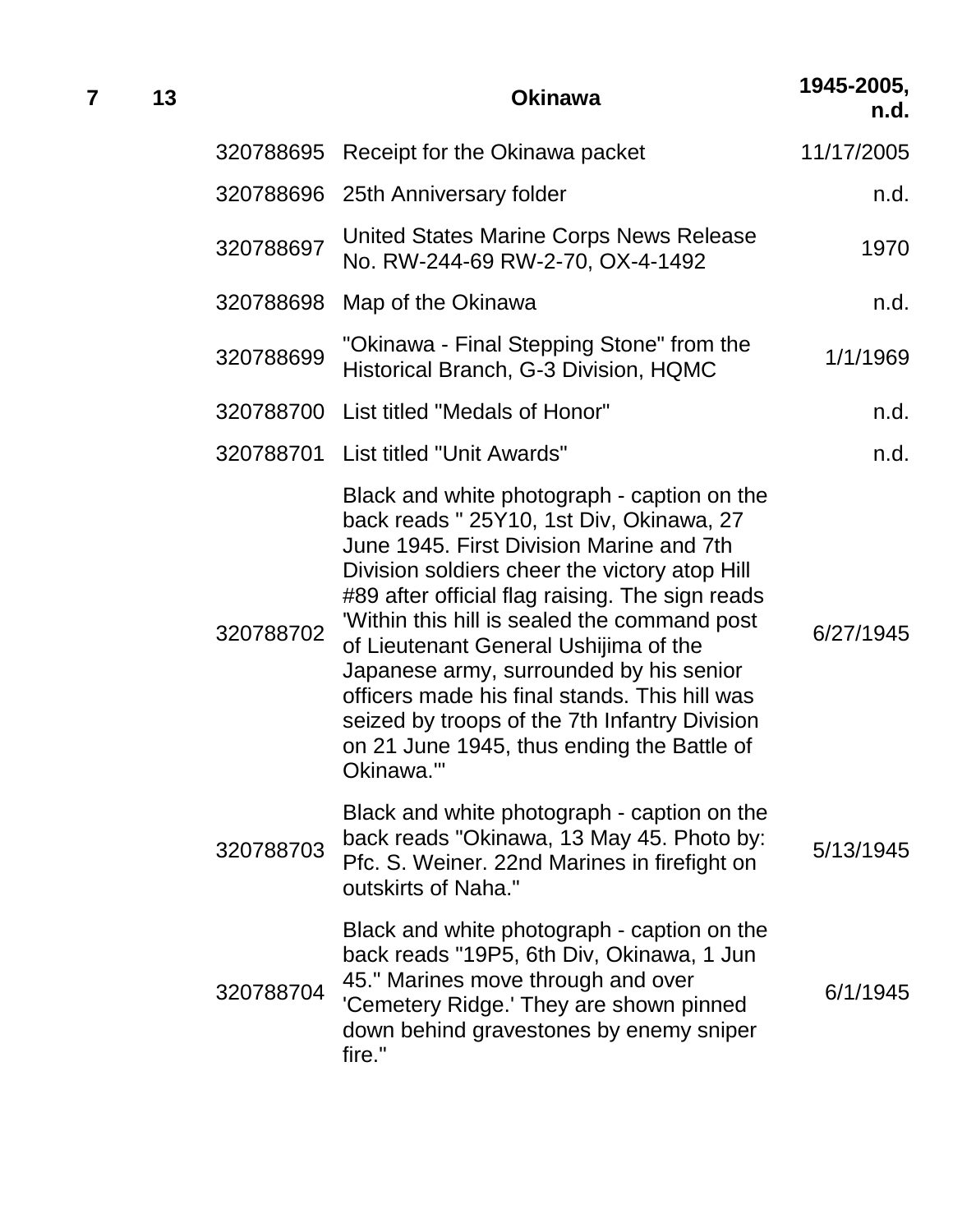| 320788705 | Black and white photograph - caption on the<br>back reads "21G-6, 6th Div, Okinawa<br>6/9/45. Photog: West. Marine artillerymen of<br>the 15th Marines moving their 105mm<br>howitzer into a new position by hand. Only<br>Marine brawn can move the big gun and the<br>men can be seen struggling with the<br>weapon, slowly but surely moving it into its<br>new position. Note the men astride the gun<br>barrel to keep the gun balanced, thus<br>making it easier to move."                                                                                                                                                                                                                                                                                  | 6/9/1945  |
|-----------|-------------------------------------------------------------------------------------------------------------------------------------------------------------------------------------------------------------------------------------------------------------------------------------------------------------------------------------------------------------------------------------------------------------------------------------------------------------------------------------------------------------------------------------------------------------------------------------------------------------------------------------------------------------------------------------------------------------------------------------------------------------------|-----------|
| 320788706 | Black and white photograph - caption on the<br>back reads "Marines of Second Battalion,<br>22nd Regiment, land at Green Beach One."                                                                                                                                                                                                                                                                                                                                                                                                                                                                                                                                                                                                                               | n.d.      |
| 320788707 | Black and white photograph - caption on the<br>back reads "MAG 31, Okinawa, May 1945.<br>By T/Sgt Charles V. Corkran. Marine aviator<br>leaders on Okinawa check operations<br>reportAbsorbed in the latest information<br>on overall [sic] operations at Yontan Air<br>Field on Okinawa are Brig. Gen. William J.<br>Wallace, left of La Jolla, California and<br>Church Hill, Maryland; and Maj. Gen.<br>Francis P. Mulcahy, of Coronado, Calif. and<br>Rochester, New York. General Wallace is<br>Chief of the Air Fighter Command on the<br>island. General Mulcahy commands the<br>Tenth Army Tactical Air Force which<br>includes the Second Marine Air Force Wing<br>whose fights pilots recently have found<br>'good hunting' in the skies over Okinawa." | 5/1945    |
| 320788708 | Black and white photograph - stickers<br>covering an incorrect caption were<br>removed; caption on the back reads "2nd<br>MAW, Okinawa, 10 Jun 45. Photog: Beall.<br>Corsairs of the 'Death Rattlers' Fighter<br>Squadron of the 2nd MAW in various<br>formations on a rocket strike against<br>Japanese positions on a rocket strike<br>against Japanese positions south of the<br>front lines on Okinawa. The 'Rattlers' were                                                                                                                                                                                                                                                                                                                                   | 6/10/1945 |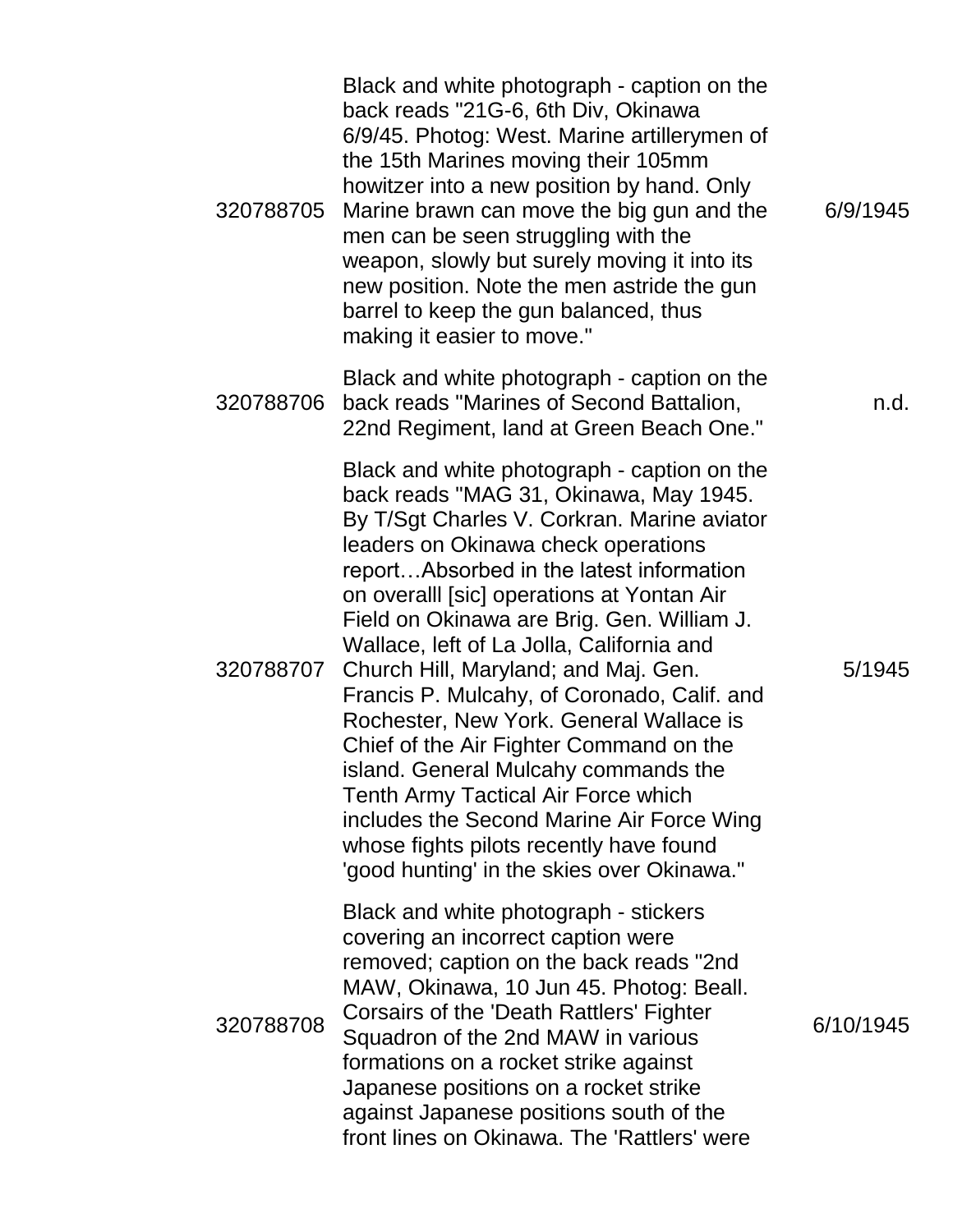commanded by Major George C. Axtell, Jr. of Laguna, California."

320788709 Black and white photograph - caption on the back reads "6 W 10, 3d Amphibious Corps, Okinawa 11 Apr 45. Photog: Torrie. General Buckner and successor on Okinawa - Lieutenant General Simon Bolivar Buckner, left, Commanding General of the Tenth Army, and Marine Major General Roy S. Geiger, Commanding General of the Third Amphibious Corps, discuss the situation during a meeting on Okinawa. General Buckner was killed by Japanese shellfire on the front lines with victory in sight. General Geiger was named Commander of the Tenth Army." 320788710 Black and white photograph - caption on the back reads "15-[unreadable]-5, 6th Mar Div, Okinawa 22 May 45. From a rocky ledge observation post, three of the men who run the show on Okinawa watch their troops move up on Naha. Left, with field glasses, is Commanding General of the Tenth Army, Lieutenant General Simon Bolivar Buckner, USA, In the center, with pipe, bamboo cane and two-star helmet, Major General Lemuel C. Shepherd, Commanding General, 6th Marine Division, with his assistant commander (right), Brigadier General William T. Clement." 320788711 Black and white photograph - caption on the back reads "Field: 3-C. Organ.: 1dh. Location: Okinawa. Date: Jul 45 by Bushemi. Peace on Okinawa, to all men: As Old Glory is lowered in the gathering dusk of V-J Day in the 1st Marine Division cemetery on Okinawa, a Marine kneels in prayer beside the grave of a fallen comrade. For him peace came after the war as for his lost friend peace came in battle."

4/11/1945

5/22/1945

7/1945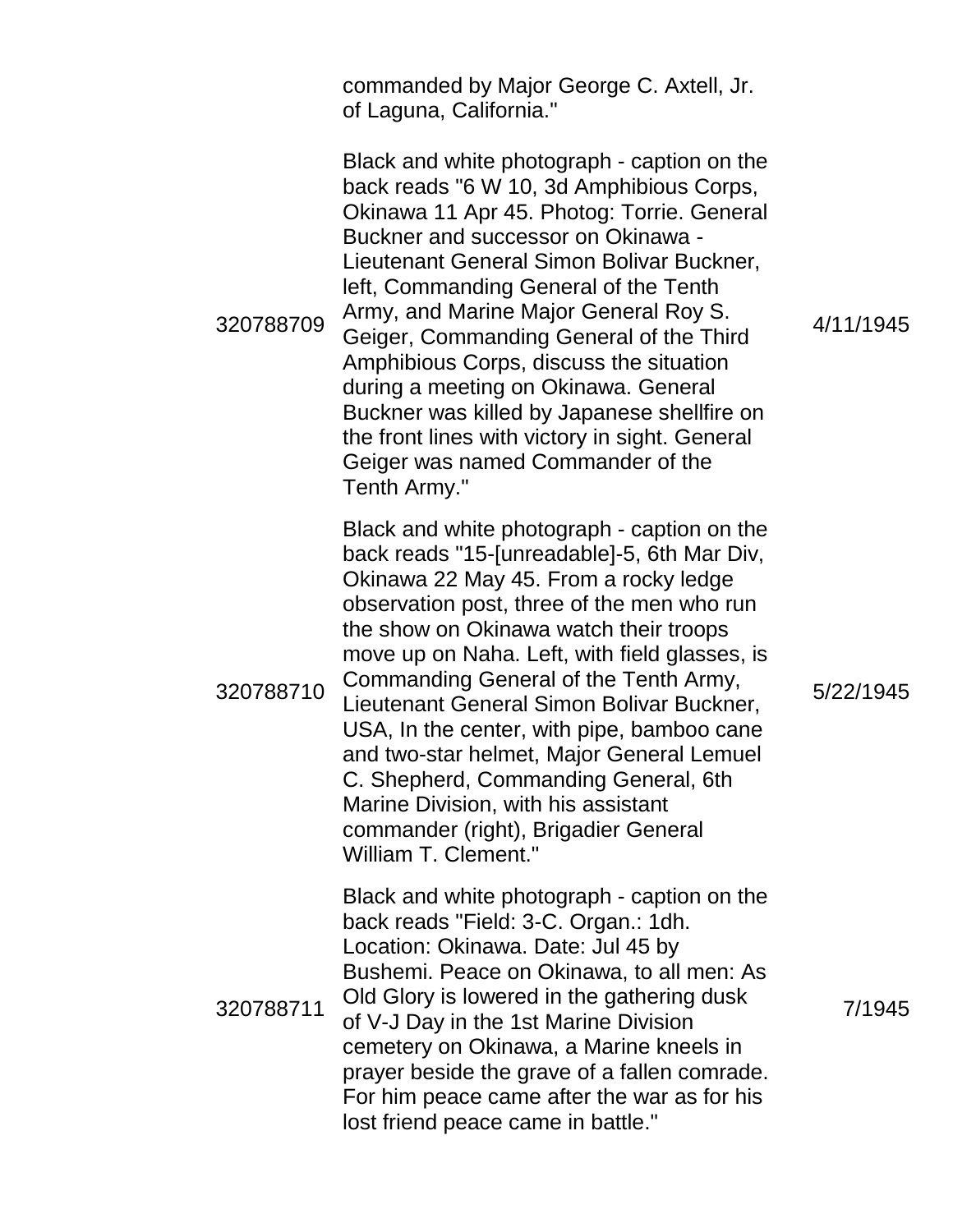| 8 | 1              |                    | Publications, 1972-1992                                                                                                    | 1972-1992    |
|---|----------------|--------------------|----------------------------------------------------------------------------------------------------------------------------|--------------|
|   |                | 320788712          | "F4 Phantom in Action"; includes receipt<br>dated 7/13/2005                                                                | 1972         |
|   |                | 320788713 "Search" |                                                                                                                            | c. 1/28/1985 |
|   |                |                    | 320788714 "Armed Forces Decorations and Awards"                                                                            | 1992         |
|   |                |                    | Duplicate copy of "Armed Forces"<br>320788715 Decorations and Awards"; includes note<br>reading "Not in Excel Spreadsheet" | 1992         |
| 8 | $\overline{2}$ |                    | <b>Publications, 1998</b>                                                                                                  | 1998         |
|   |                | 320788716          | "My World War II Experiences" by Pa<br>(William Howard)                                                                    | 7/16/1998    |
| 8 | $\mathbf{3}$   |                    | Publications, 2005, n.d.                                                                                                   | 2005, n.d.   |
|   |                | 320788717          | "Uncommon Valor: The 60th Anniversary of<br>the Battle of Iwo Jima"                                                        | 2005         |
|   |                |                    | 320788718 "USMC Panthers, Grumman F9F Part Two"                                                                            | n.d.         |
|   |                | 320788719          | "Blood and Thunder: An Epic of the<br>American West" excerpts; receipt dated<br>3/19                                       | n.d.         |
|   |                |                    | 320788720 "Marine Aviation. Expeditionary, Versatile,<br>Cost-Effective"                                                   | n.d.         |
| 8 | 4              |                    | <b>Publications, n.d.</b>                                                                                                  | n.d.         |
|   |                | 320788721          | "The Next Generation: Marine Corps<br>Reserve Vision 2000"; includes receipt<br>dated 7/13/2005                            | n.d.         |
| 8 | 5              |                    | Publications, n.d.                                                                                                         | n.d.         |
|   |                | 320788722          | "United States Marine Corps Master Plan<br>for the 21st Century"                                                           | n.d.         |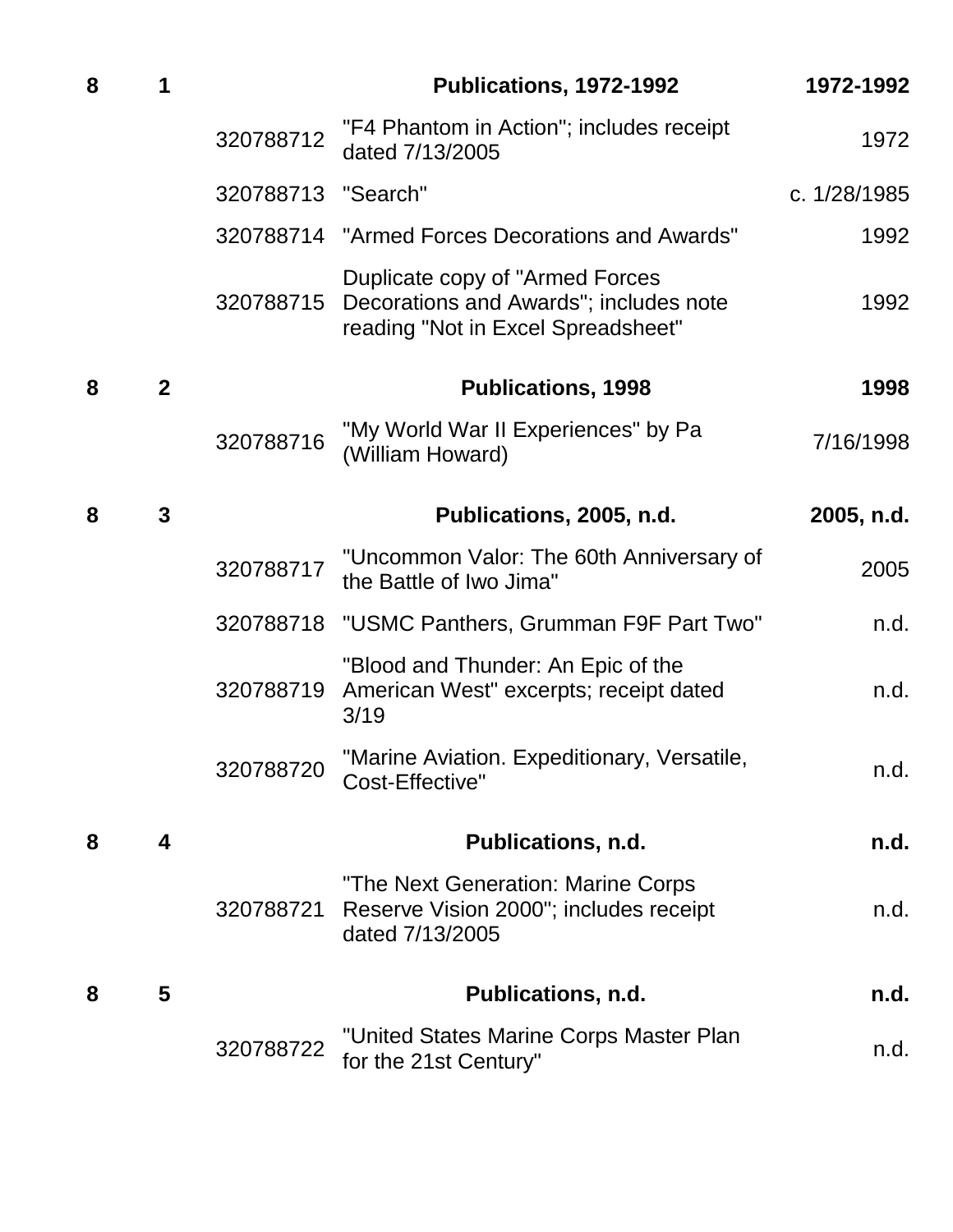| 8 | 6 |           | <b>Quotes</b>                                                                                                                                             | n.d.                |
|---|---|-----------|-----------------------------------------------------------------------------------------------------------------------------------------------------------|---------------------|
|   |   | 320788723 | Photocopy of a quote by Col. R. F.<br>VanHorne, USMCR                                                                                                     | n.d.                |
|   |   | 320788724 | Photocopy of "Quotes by, about, and for<br>Marines" compiled by Major John C. Short,<br>Jr. USMC and Lieutenant Colonel Russell<br><b>B. Tiffany USMC</b> | n.d.                |
| 8 | 7 |           | <b>USMC Articles, 1875-1955</b>                                                                                                                           | 1955, 1998,<br>n.d. |
|   |   | 320788725 | Photocopy of "Information in Regard to the<br>United States Marine Corps"; originally<br>published in 1875                                                | n.d.                |
|   |   | 320788726 | Photocopy of "History of the First Battalion"<br>of U. S. Marines" by John H. Clifford;<br>originally printed c. 12/12/1929                               | n.d.                |
|   |   | 320788727 | Photocopy of "Walt Whitman and the<br>Marine Band"; originally printed 2/1943                                                                             | n.d.                |
|   |   | 320788728 | Typed copy of Chicago Times article<br>"Marines in Battle Do Not Die"; originally<br>printed in 1944                                                      | n.d.                |
|   |   | 320788729 | U.S. Naval War College material pertaining<br>to Inchon in 1950                                                                                           | 12/1/1998           |
|   |   |           | 320788730 Marine Corps "Firsts"                                                                                                                           | 9/1/1955            |
| 8 | 8 |           | <b>USMC Articles, 1961-1974</b>                                                                                                                           | 1969-1998,<br>n.d.  |
|   |   | 320788731 | Photocopy of "The Diplomatic Mission to<br>Abyssinia, 1903"; originally dated 1961                                                                        | n.d.                |
|   |   | 320788732 | Photocopy of "Marine Amphibious Landing"<br>in Korea, 1871"; originally printed 1/1/1966                                                                  | n.d.                |
|   |   |           | 320788733 Brief Chronology, 1947-1964                                                                                                                     | 11/1969             |
|   |   | 320788734 | Copy of Armed Forces Journal article "The<br>Collapse of the Armed Forces"; originally<br>6/7/1971                                                        | 12/1/1998           |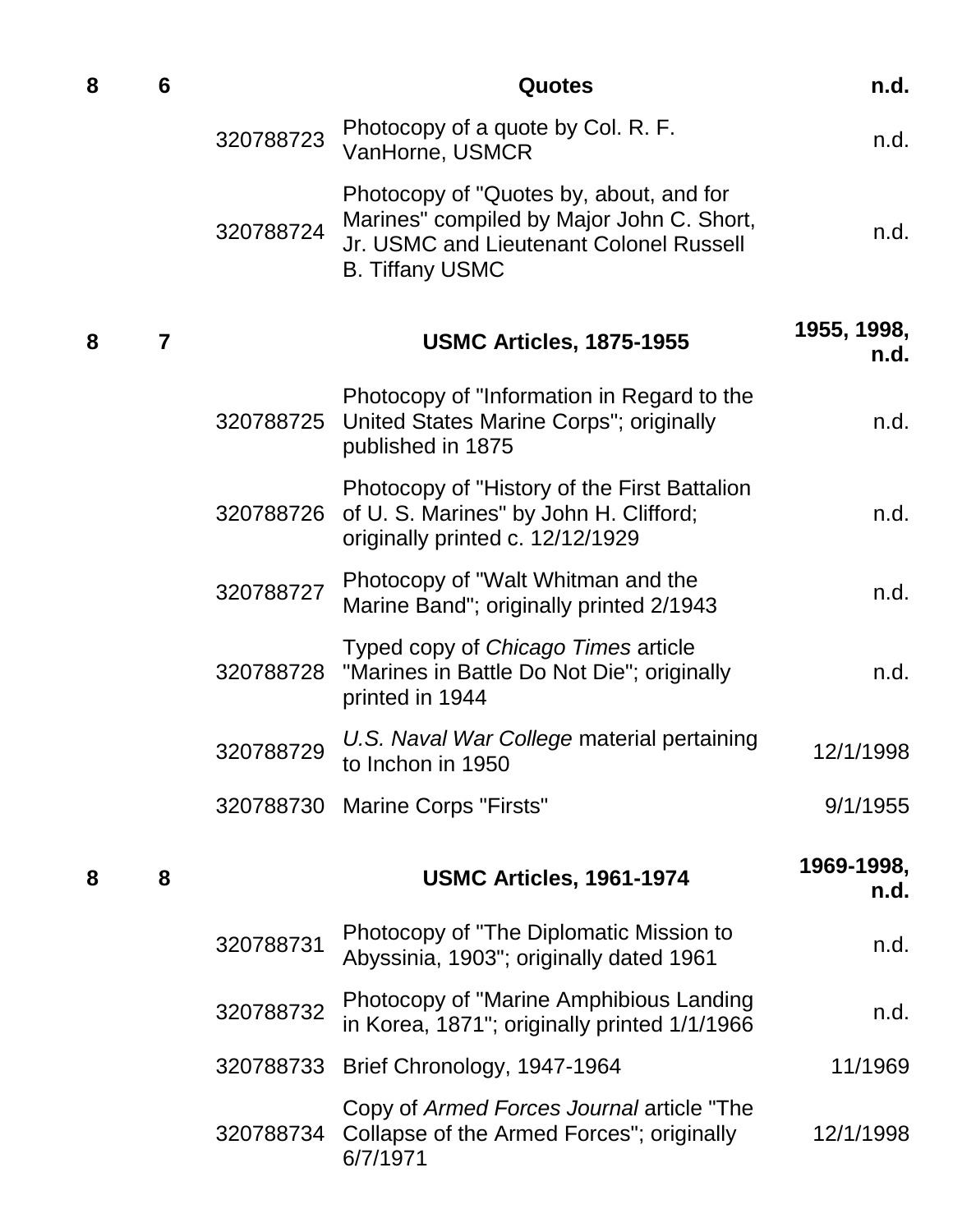|   |    | 320788735 | Reprint of Marine Corps Gazette article<br>"Bigfoot Brown"; originally printed in 9/1973                                                            | n.d.                       |
|---|----|-----------|-----------------------------------------------------------------------------------------------------------------------------------------------------|----------------------------|
|   |    | 320788736 | Article titled "June In Marine Corps History"<br>from Hotline HQMC                                                                                  | 6/1974                     |
| 8 | 9  |           | <b>USMC History, 1977</b>                                                                                                                           | 1977                       |
|   |    | 320788737 | Photocopy of The Marines: Survival and<br>Accommodation by Brigadier General Erwin<br>H. Simmons, U. S. Marine Corps (Retired)                      | $3/25/1977$ -<br>3/26/1977 |
| 8 | 10 |           | <b>USMC History, 1977-1989</b>                                                                                                                      | 1980-1989,<br>n.d.         |
|   |    | 320788738 | Photocopy of Shipmate article "Gooch's<br>Marines and the War of Jenkins' Ear";<br>originally printed in 11/1977                                    | n.d.                       |
|   |    | 320788739 | Newspaper clipping from Navy Times titled<br>"Marines Rebut GAO Criticism of JUMPS"                                                                 | 7/7/1980                   |
|   |    | 320788740 | Photocopy of the foreword and introduction<br>to Small Unit Action in Vietnam; originally<br>printed 9/1/1981                                       | n.d.                       |
|   |    | 320788741 | The Kansas City Times clipping - "The<br><b>Marines as Victims"</b>                                                                                 | 12/21/1983                 |
|   |    | 320788742 | Photocopy of information on the Marines<br>from Seapower, originally printed 4/15/1983                                                              | n.d.                       |
|   |    | 320788743 | Photocopy of Armed Forces Journal<br>International article on General Paul X.<br>Kelley, Commandant, US Marine Corps;<br>originally printed 8/1984  | n.d.                       |
|   |    | 320788744 | Photocopy of Naval War College Review<br>article "An Amphibious Landing? With<br>Civilian Ships?"; originally printed<br>March/April 1986           | n.d.                       |
|   |    | 320788745 | Photocopy of Naval War College Review<br>article "The Role of the Navy and Marines in<br>the Norwegian Sea"; originally printed<br>March/April 1986 | n.d.                       |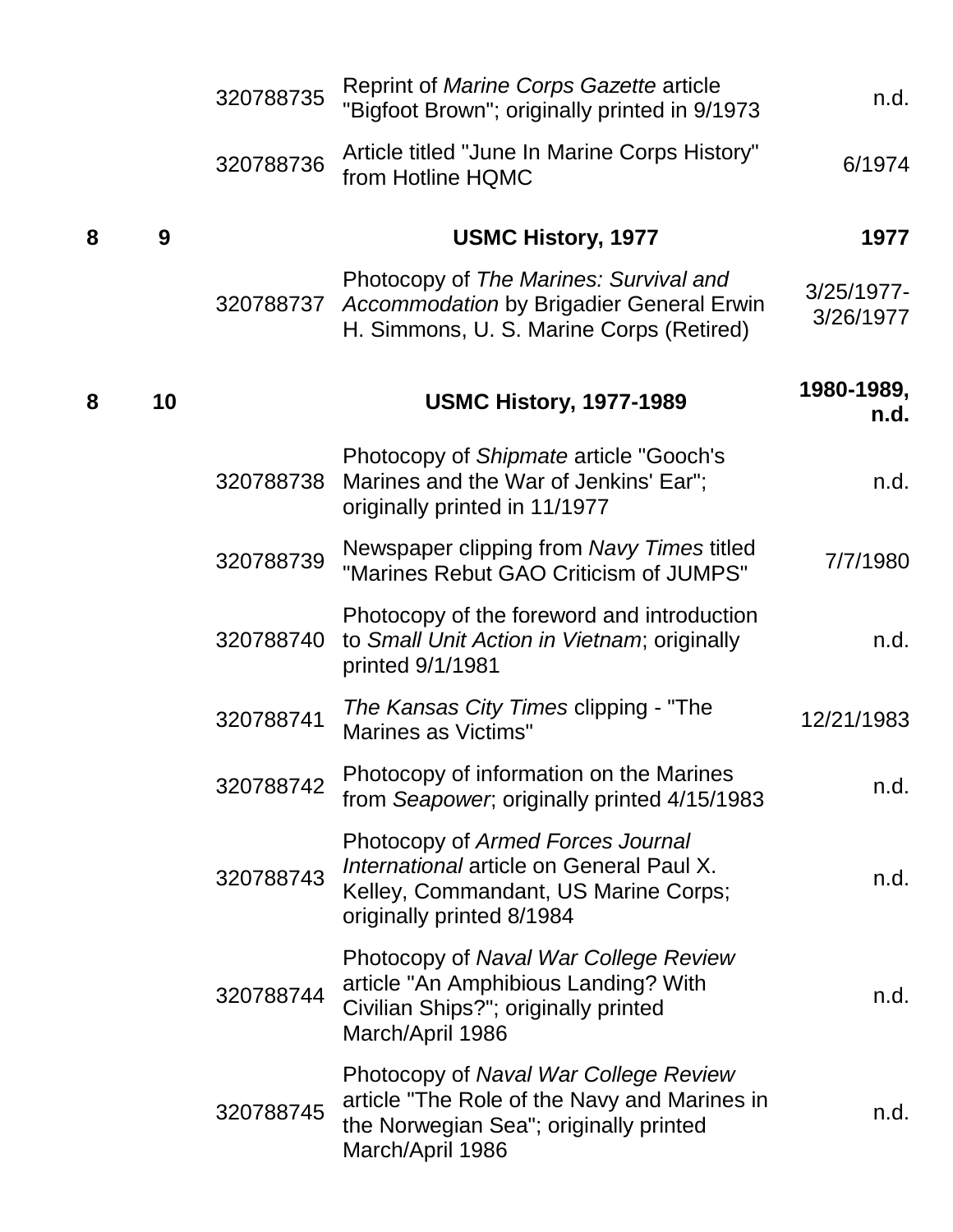| 1986               | Weapons and Warfare Monographs No. 51<br>"The U.S. Marine in the China Relief<br>Expedition, 1900"                                                                            | 320788746 |    |   |
|--------------------|-------------------------------------------------------------------------------------------------------------------------------------------------------------------------------|-----------|----|---|
| n.d.               | Photocopy of article titled "Transoceanic"<br>Ordeal"; originally print 6/1987                                                                                                | 320788747 |    |   |
| 6/25/1987          | Newspaper clipping from The Kansas City<br>Times titled "War is deadly"                                                                                                       | 320788748 |    |   |
| n.d.               | Photocopy of Armed Forces Journal<br>International articles on the US Marine<br>Corps, front cover and pages 54-60, 69-70,<br>72-73, publication 8/1989                       | 320788749 |    |   |
| 12/1989            | The Officer article "Sea Services Combat<br>Use of Illegal Drugs"                                                                                                             | 320788750 |    |   |
| 1991-2000,<br>n.d. | <b>USMC Articles, 1990-1994</b>                                                                                                                                               |           | 11 | 8 |
| n.d.               | Photocopy of Time article "Who Needs the<br>Marines?", originally printed 5/21/1990;<br>photocopy of a letter from Col S. R.<br>Berkheiser responding to the article          | 320788751 |    |   |
| n.d.               | Photocopy of Armed Forces Journal<br>International article on Lt. Gen. John R.<br>Dailey, USMC; originally printed 8/1990                                                     | 320788752 |    |   |
| n.d.               | Photocopy of Armed Forces Journal<br>International article "Is the Marine Corps the<br>Navy's Unloved Stepchild?"; originally<br>printed 8/1990                               | 320788753 |    |   |
| n.d.               | Photocopy of The Wall Street Journal article<br>"Allies' Battle Plan Changed Fast and Often,<br>Confusing Friends, and More Important,<br>Foes"; originally printed 3/11/1991 | 320788754 |    |   |
| 7/4/1991           | Modern Materials Handling report on<br><b>Operation Desert Storm</b>                                                                                                          | 320788755 |    |   |
| 10/1991            | Soldier of Fortune article "Violeta's Vision -<br>Picking Up the Pieces in Nicaragua"                                                                                         | 320788756 |    |   |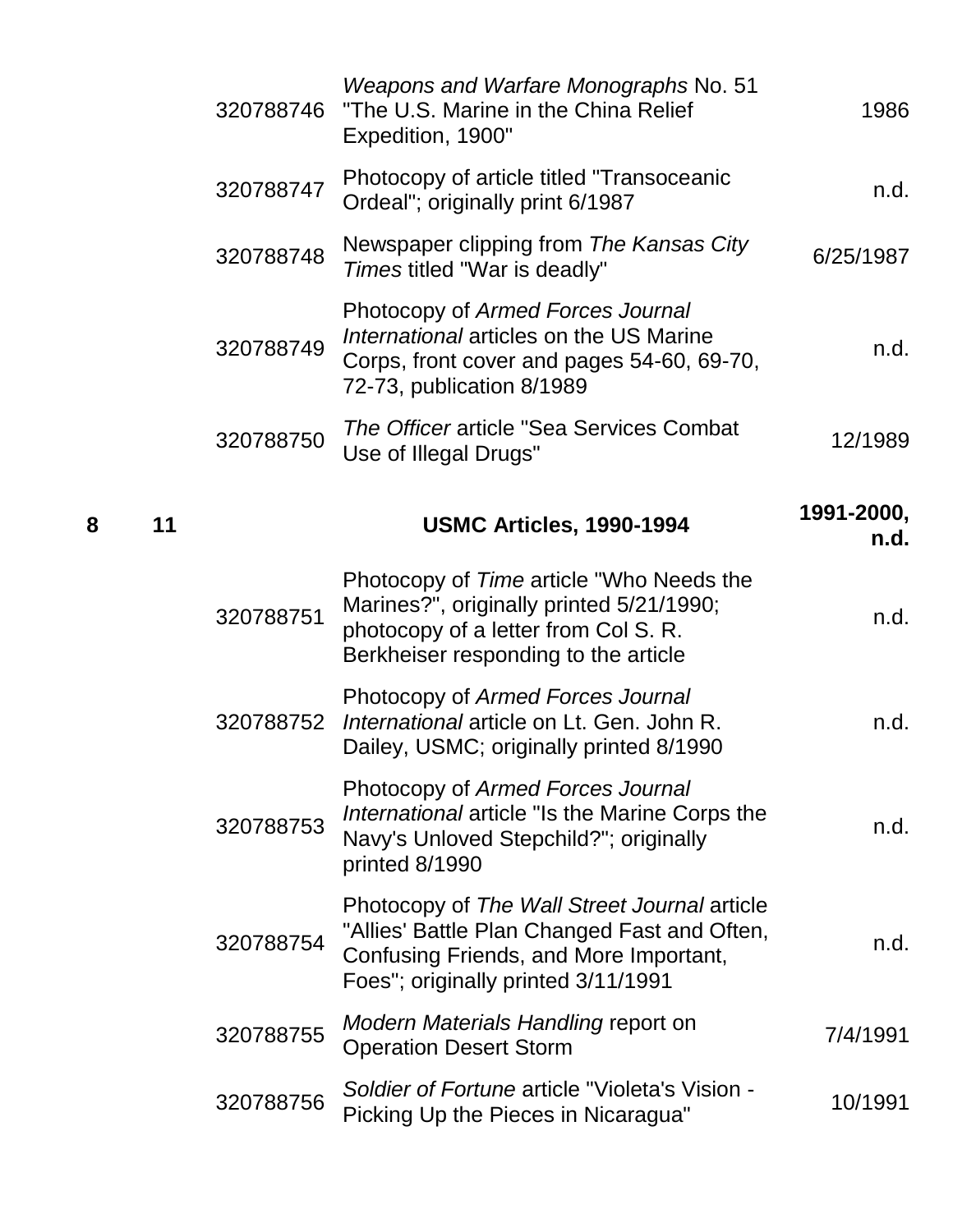|   |    | 320788757 | Photocopy of Naval War College Review<br>article "Pacific Garrison or Contingency<br>Force? Implications of the New National<br>Security Strategy for the Marine Corps";<br>from the Summer 1992 issue | n.d.               |
|---|----|-----------|--------------------------------------------------------------------------------------------------------------------------------------------------------------------------------------------------------|--------------------|
|   |    | 320788758 | Photocopy of Seapower special report "The<br>Restructuring of the Marine Corps - A Look<br>at Yesterday and Tomorrow"; in the 9/1992<br>issue                                                          | n.d.               |
|   |    | 320788759 | Copy of  From the Sea article "Preparing"<br>the Naval Service for the 21st Century";<br>originally printed 9/1992                                                                                     | 3/13/1998          |
|   |    | 320788760 | Navy Times clipping - "Who's who in the<br>Marines?"                                                                                                                                                   | 6/21/1993          |
|   |    | 320788761 | Copy of Forward From the Sea release<br>from the Department of the Navy; originally<br>printed 9/1994                                                                                                  | 3/13/1998          |
|   |    |           |                                                                                                                                                                                                        |                    |
| 8 | 12 |           | <b>USMC History, 1995-2000</b>                                                                                                                                                                         | 1995-2000,<br>n.d. |
|   |    | 320788762 | Photocopy of Proceedings article "The<br>Inside Track of Commandant"; originally<br>printed 1/1995                                                                                                     | n.d.               |
|   |    | 320788763 | Photocopy of United States Naval Institute<br>article "It Only Took A Second"; originally<br>printed January/February 1995                                                                             | n.d.               |
|   |    | 320788764 | Photocopy of United States Naval Institute<br>article "Marines To Harpers Ferry!";<br>originally printed January/February 1995                                                                         | n.d.               |
|   |    | 320788765 | Photocopy of United States Naval Institute<br>article "The Americans Will Surely Come";<br>originally printed January/February 1995                                                                    | n.d.               |
|   |    | 320788766 | Photocopy of Naval History article "To Love"<br>a Lost Hero"; originally printed 2/1995                                                                                                                | n.d.               |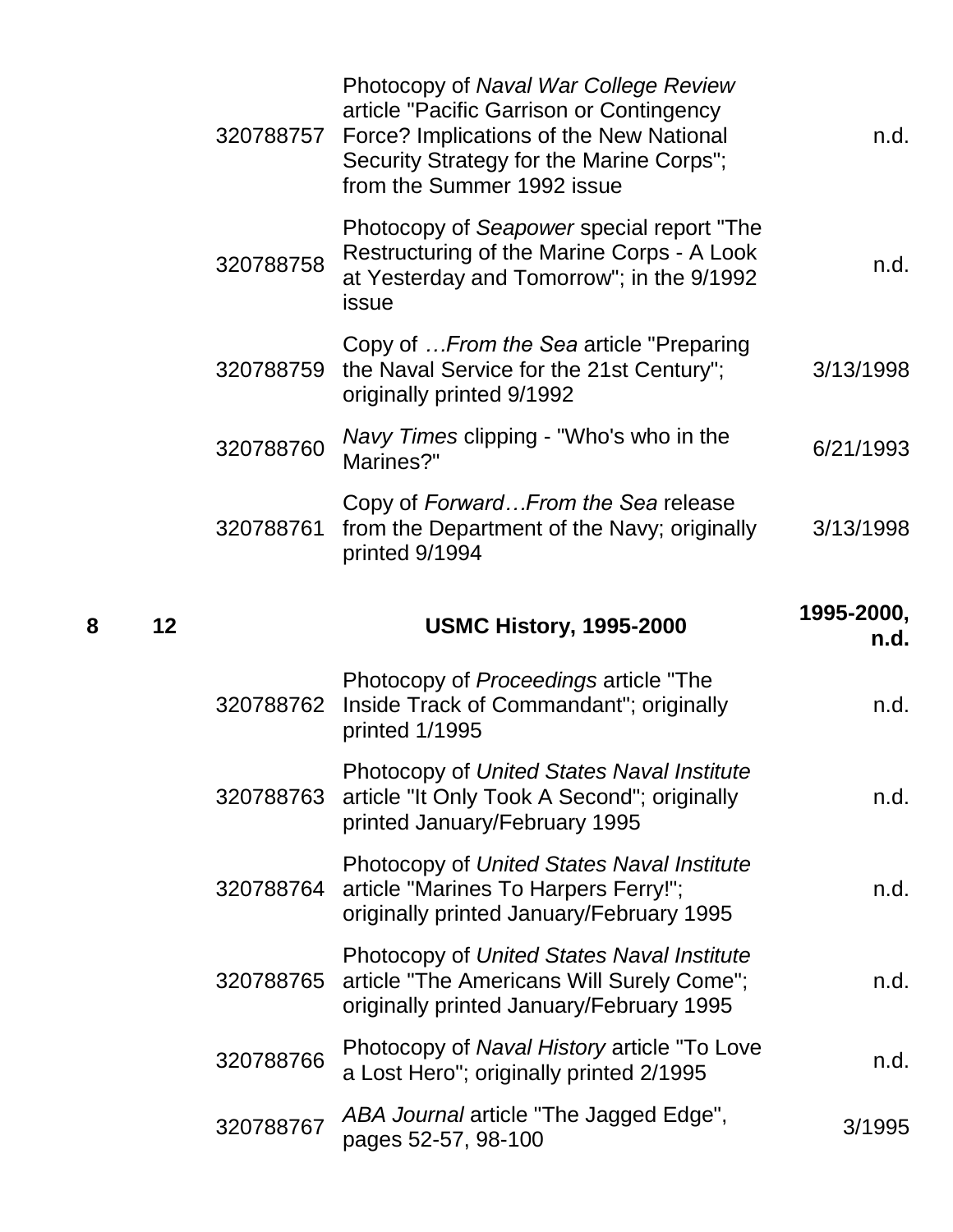| 320788768 | Copy of Tennessee Alumnus article titled<br>"Volunteer Warrior"; originally printed<br>Summer 1995                           | 12/1/1998 |
|-----------|------------------------------------------------------------------------------------------------------------------------------|-----------|
| 320788769 | Newsweek article "How to Make a Real<br>Warrior", page 28                                                                    | 9/4/1995  |
| 320788770 | Photocopy of Armed Forces Journal<br>International article "Fortune Favors the<br>Bold"; originally printed 12/1995          | n.d.      |
| 320788771 | Photocopy of article "John Bourgeois:<br>Passing On the Sousa Baton"; dated<br>7/11/1996                                     | n.d.      |
| 320788772 | Copy of Forward From the Sea article<br>"The Navy Operational Concept"; originally<br>printed 3/1997                         | 3/13/1998 |
| 320788773 | Photocopy of a collection of articles from<br>various news sources originally dated<br>3/7/1998 and 3/9/1998                 | 3/9/1998  |
| 320788774 | Copy of NWC Review article "The Inchon<br>Landing - A Case Study in Amphibious<br>Planning"; originally in Spring 1998       | 12/1/1998 |
| 320788775 | Copy of About Campus article "The<br><b>Fourteen Basic Traits of Effective</b><br>Leadership"; originally in 10/1998 issue   | 12/1/1998 |
| 320788776 | Copy of Officer Review article "The<br>Standard"; originally printed 11/1998                                                 | 12/1/1998 |
| 320788777 | Copy of Seapower article "A Defining<br>Moment in Marine Corps History"                                                      | 12/1/1998 |
| 320788778 | The American Legion Magazine article<br>"Hazing - Separating Rites From Wrongs",<br>pages 40-42                              | 7/1999    |
| 320788779 | Copy of Washington Times article "Marine"<br>Heroes in the Pacific and Actors in the<br>Corps"; originally 4/16/2000, pg. B6 | 4/21/2000 |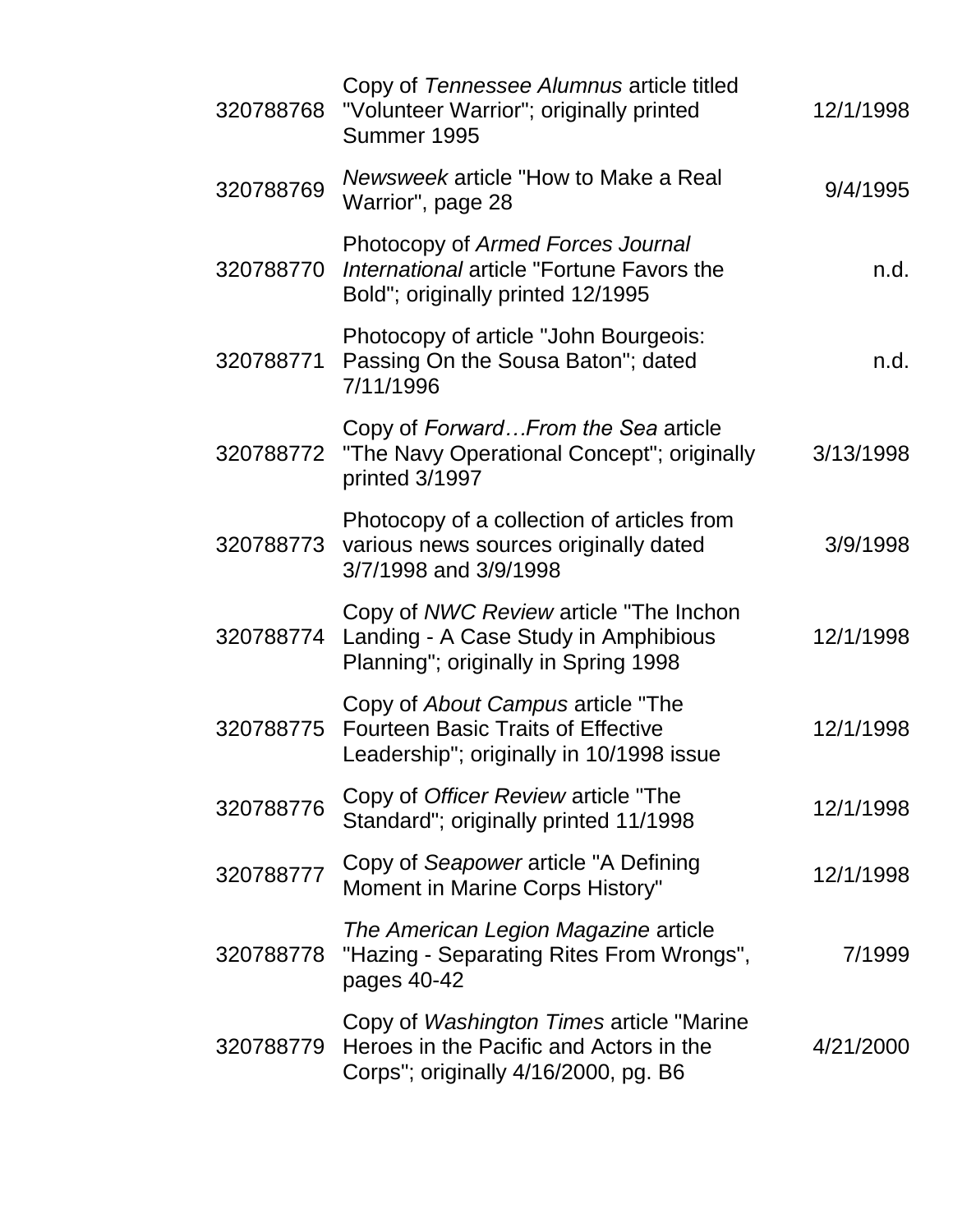| 8 | 13 |           | <b>USMC History, Not Dated</b>                                                                                                                                | n.d. |
|---|----|-----------|---------------------------------------------------------------------------------------------------------------------------------------------------------------|------|
|   |    |           | 320788780 "The Battle of Belleau Wood"                                                                                                                        | n.d. |
|   |    |           | 320788781 "The Marines' First Spy"                                                                                                                            | n.d. |
|   |    |           | 320788782 "Marine Corps Bicentennial Exhibit Van"                                                                                                             | n.d. |
|   |    | 320788783 | Photocopy of "Carlson of the Raiders"                                                                                                                         | n.d. |
|   |    | 320788784 | "Stand, Gentlemen - He Served on Samar"                                                                                                                       | n.d. |
|   |    |           | 320788785 "Marines 'Attack' Out of Chosin"                                                                                                                    | n.d. |
|   |    | 320788786 | Photocopy of Records of the Columbia<br>Historical Society article on Francis Maria<br>Scala                                                                  | n.d. |
|   |    | 320788787 | Photocopy of article "No Room for Retreat"                                                                                                                    | n.d. |
|   |    | 320788788 | Photocopy of book Chapter 5 on Makin<br><b>Island</b>                                                                                                         | n.d. |
|   |    | 320788789 | Magazine clipping - photograph of a<br><b>Marines Hornet aircraft</b>                                                                                         | n.d. |
|   |    | 320788790 | Newspaper clipping - "Book tells ex-<br>Vietnam Marine's torment"                                                                                             | n.d. |
|   |    | 320788791 | Article titled "heavy fireunable to<br>land issue in doubt", pages 118-131                                                                                    | n.d. |
|   |    | 320788792 | Photocopy of Almanac of Seapower article<br>"The Jungle of the 21st Century", pages 13-<br>20                                                                 | n.d. |
|   |    | 320788793 | Photocopy of Almanac of Seapower articles<br>on Marines' seapower, weapons and<br>aircraft, pages 185-200                                                     | n.d. |
|   |    | 320788794 | Photocopy of Almanac of Seapower articles<br>on various ships, pages 116-118, 120, 122,<br>135-141                                                            | n.d. |
|   |    | 320788795 | Photocopy of Brill article "Can the New<br><b>Commandant Ensure that His Marines</b><br>Always Have a Decisive Edge with Their<br>Tools of War?", pages 12-21 | n.d. |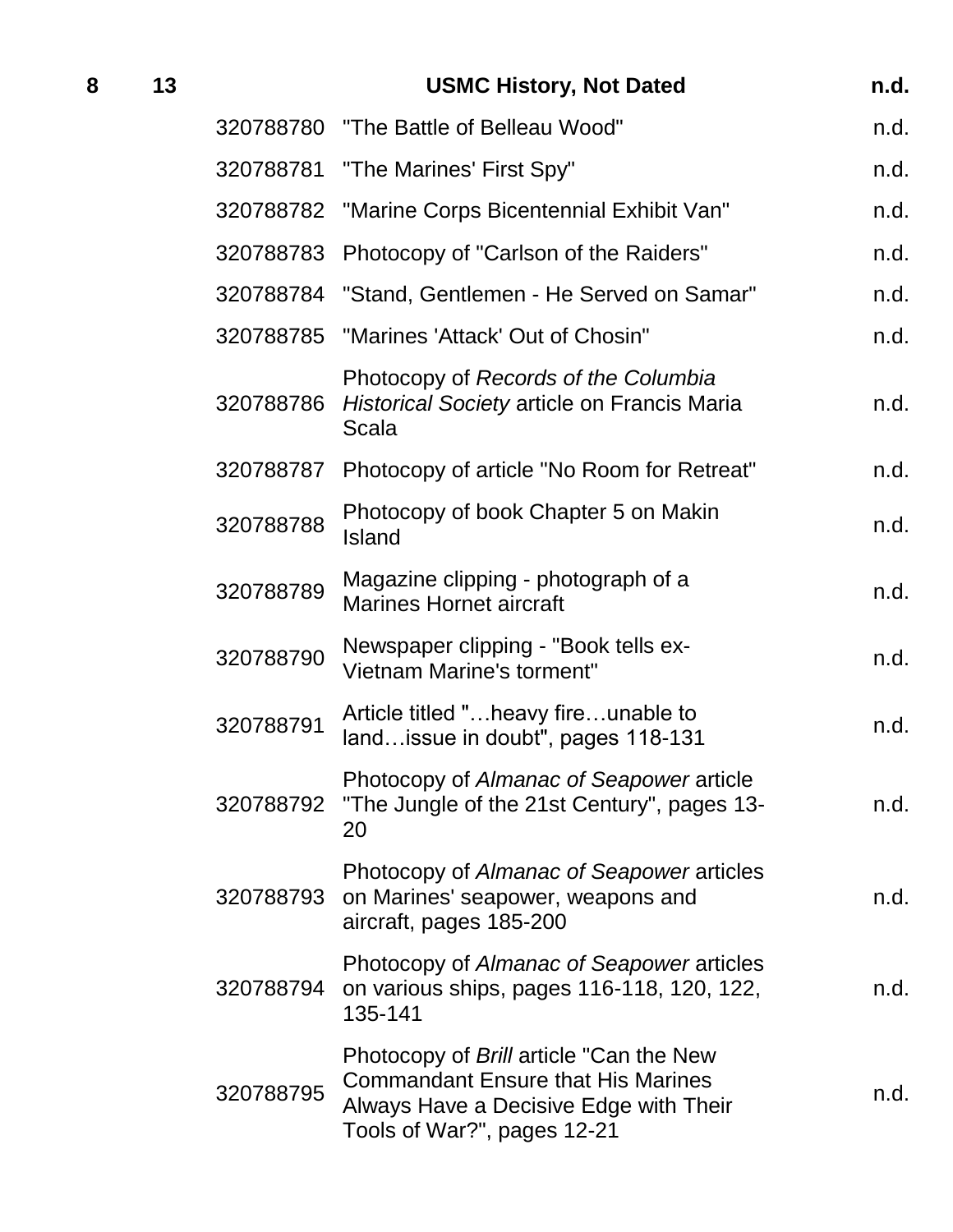|   |              | 320788796 | Photocopy of articles on Marines'<br>seapower, weapons and aircraft, pages<br>201-216                                       | n.d. |
|---|--------------|-----------|-----------------------------------------------------------------------------------------------------------------------------|------|
| 9 | 1            |           | <b>USMC History, Not Dated</b>                                                                                              | n.d. |
|   |              | 320788797 | Photocopy of Brief History of the Marine<br>Corps Base and Recruitment Depot, San<br>Diego, California by Elmore A. Champie | n.d. |
|   |              |           | Series Five: Ephemera, 1943-2005, n.d.                                                                                      |      |
| 9 | $\mathbf{2}$ |           | <b>Bumper Stickers</b>                                                                                                      | n.d. |
|   |              | 320788798 | Folder bumper stickers were in - "How<br>Would You Like to Land a New Job This<br>Weekend?"                                 | n.d. |
|   |              | 320788799 | Red and yellow circle sticker - "4th Marine"<br>Division"                                                                   | n.d. |
|   |              | 320788800 | Red and yellow sticker - "US [insignia] MC"                                                                                 | n.d. |
|   |              | 320788801 | Sticker - "The Marines are looking for a few<br>good men"                                                                   | n.d. |
|   |              | 320788802 | Duplicate of previous sticker - "The Marines"<br>are looking for a few good men"                                            | n.d. |
|   |              |           | 320788803 White sticker with yellow font - "Marines"                                                                        | n.d. |
|   |              | 320788804 | Duplicate of previous white sticker with<br>yellow font - "Marines"                                                         | n.d. |
|   |              | 320788805 | Clear sticker with yellow font - "United"<br><b>States Marine Corps"</b>                                                    | n.d. |
|   |              | 320788806 | Yellow sticker with red font - "The Tough<br>Team [bulldog] The Marines"                                                    | n.d. |
|   |              | 320788807 | Duplicate of previous yellow sticker with red<br>font - "The Tough Team [bulldog] The<br>Marines"                           | n.d. |
|   |              | 320788808 | White circle sticker - "We're Looking for a<br>Few Good Men"                                                                | n.d. |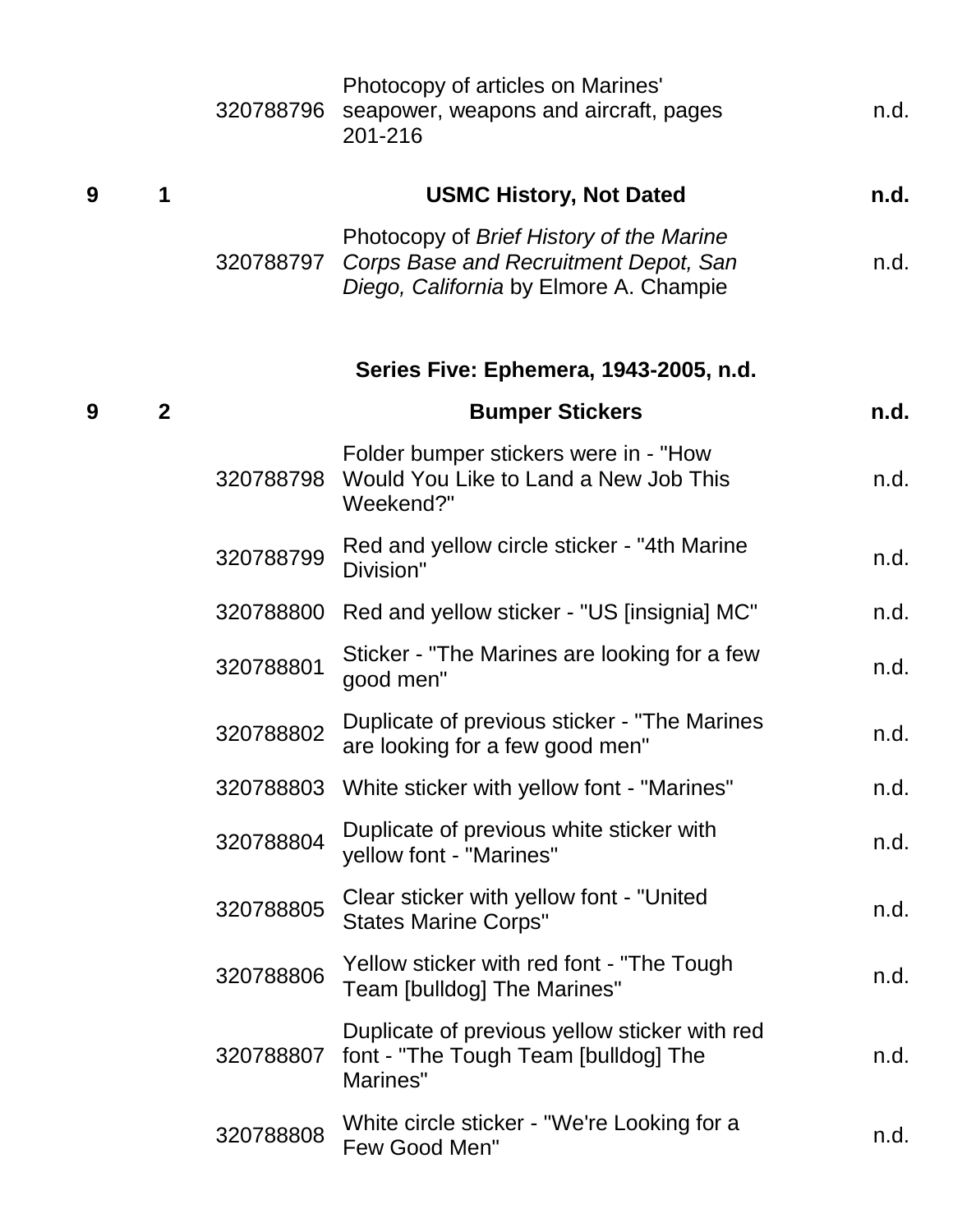| 320788809 | White sticker with red border and yellow<br>font - "Semper Fi. United States Marines"                                 | n.d. |
|-----------|-----------------------------------------------------------------------------------------------------------------------|------|
| 320788810 | Duplicate of previous white sticker with red<br>border and yellow font - "Semper Fi. United<br><b>States Marines"</b> | n.d. |
| 320788811 | Yellow sticker with red font - "Nicaragua is<br>Spanish for Afghanistan"                                              | n.d. |
| 320788812 | Metallic circle sticker with copper border -<br>"United States Marine Corps Reserve"                                  | n.d. |
| 320788813 | Duplicate of previous metallic circle sticker<br>with copper border - "United States Marine<br><b>Corps Reserve"</b>  | n.d. |
| 320788814 | Red and white sticker - "When you're the<br>finest, it's hard to be humble."                                          | n.d. |
| 320788815 | White sticker with red font - "Marines"                                                                               | n.d. |
| 320788816 | Metallic circle sticker with gold border -<br>"United States Marine Corps Reserve"                                    | n.d. |
| 320788817 | Metallic circle sticker with Silver border -<br>"United States Marine Corps Reserve"                                  | n.d. |
| 320788818 | Yellow sticker with red font - "Semper Fi"                                                                            | n.d. |
| 320788819 | Duplicate of previous yellow sticker with red<br>font - "Semper Fi"                                                   | n.d. |
| 320788820 | Red sticker with white font - "The Marines"<br>are looking for a few good men"                                        | n.d. |
| 320788821 | Camouflaged sticker with yellow font - "The<br>Tough Team [bulldog] The Marine Reserve"                               | n.d. |
| 320788822 | Duplicate of previous camouflaged sticker<br>with yellow font - "The Tough Team<br>[bulldog] The Marine Reserve"      | n.d. |
| 320788823 | Red sticker with white font - "Marine Air"                                                                            | n.d. |
| 320788824 | Duplicate of previous red sticker with white<br>font - "Marine Air"                                                   |      |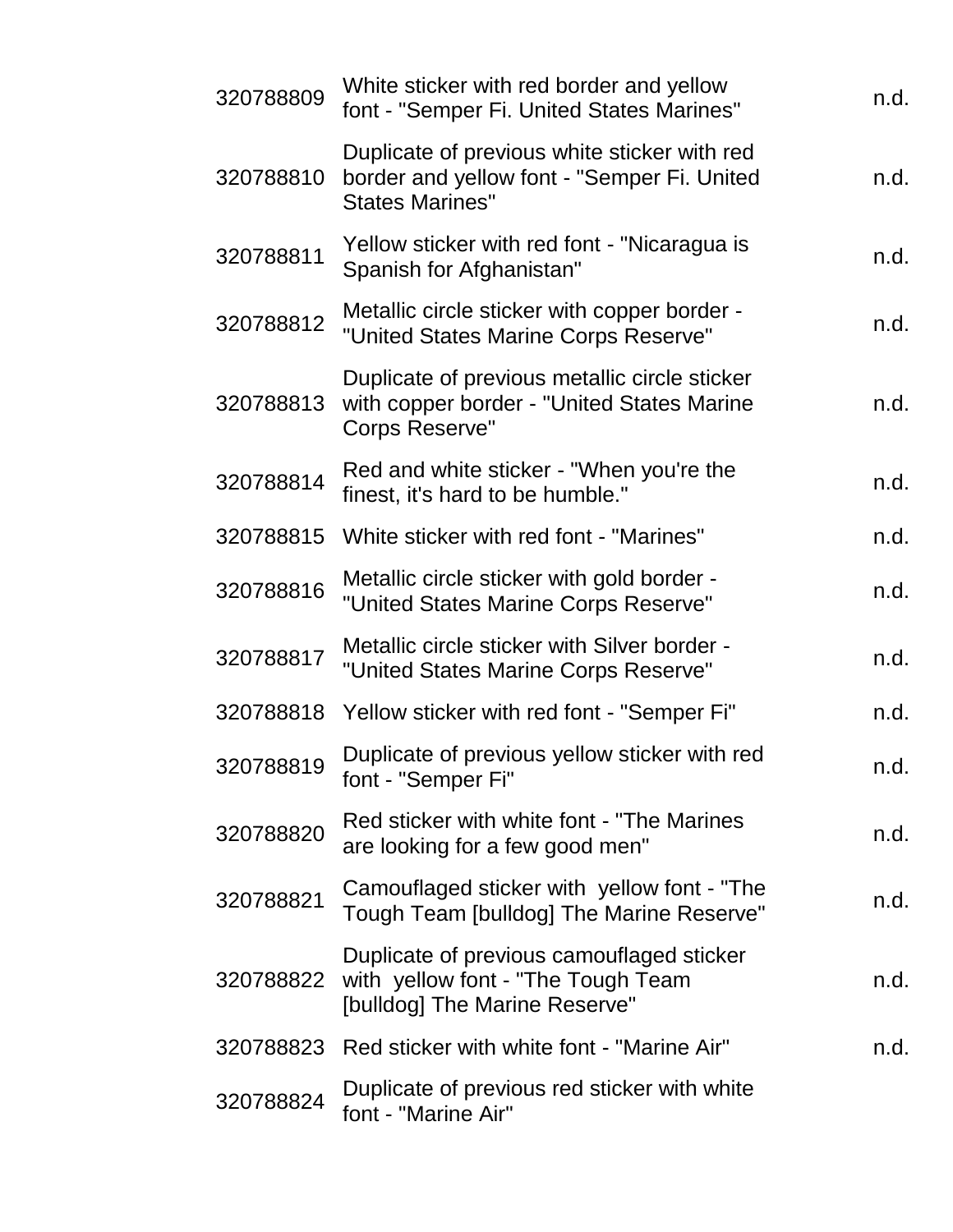|   |                         | 320788825 | Green and red sticker with white and yellow<br>font - "Marine Reserve. Strong. Proud.<br>Ready."                        | n.d.       |
|---|-------------------------|-----------|-------------------------------------------------------------------------------------------------------------------------|------------|
|   |                         | 320788826 | Duplicate of previous green and red sticker<br>with white and yellow font - "Marine"<br>Reserve. Strong. Proud. Ready." | n.d.       |
|   |                         | 320788827 | Yellow sticker with red train - "Toys for Tots.<br>Marine Corps Reserve"                                                | n.d.       |
|   |                         | 320788828 | Red sticker with gold border and font -<br>"Since 1775The Marines"                                                      | n.d.       |
|   |                         | 320788829 | Black sticker with hand and sword -<br>"Marines"                                                                        | n.d.       |
|   |                         | 320788830 | Duplicate of previous black sticker with<br>hand and sword - "Marines"                                                  | n.d.       |
|   |                         | 320788831 | Green sticker with red train - "Toys for Tots.<br><b>Marine Corps Reserve"</b>                                          | n.d.       |
|   |                         | 320788832 | Duplicate of previous green sticker with red<br>train - "Toys for Tots. Marine Corps<br>Reserve"                        | n.d.       |
|   |                         | 320788833 | Camouflaged sticker with yellow font -<br>"Marines"                                                                     | n.d.       |
|   |                         | 320788834 | Duplicate of previous camouflaged sticker<br>with yellow font - "Marines"                                               | n.d.       |
| 9 | 3                       |           | <b>Calendar and Guide</b>                                                                                               | 1974-1975  |
|   |                         | 320788835 | 1974-75 Engagement Calendar and High<br><b>School Counselor's Guide</b>                                                 | 1974-1975  |
| 9 | $\overline{\mathbf{4}}$ |           | <b>Calendar and Guide. 1976-1977</b>                                                                                    | 1977, 2005 |
|   |                         | 320788836 | Receipt for the guide                                                                                                   | 7/13/2005  |
|   |                         | 320788837 | "200 Years Proud" Engagement Calendar<br>and Counselor's Guide                                                          | 1976-1977  |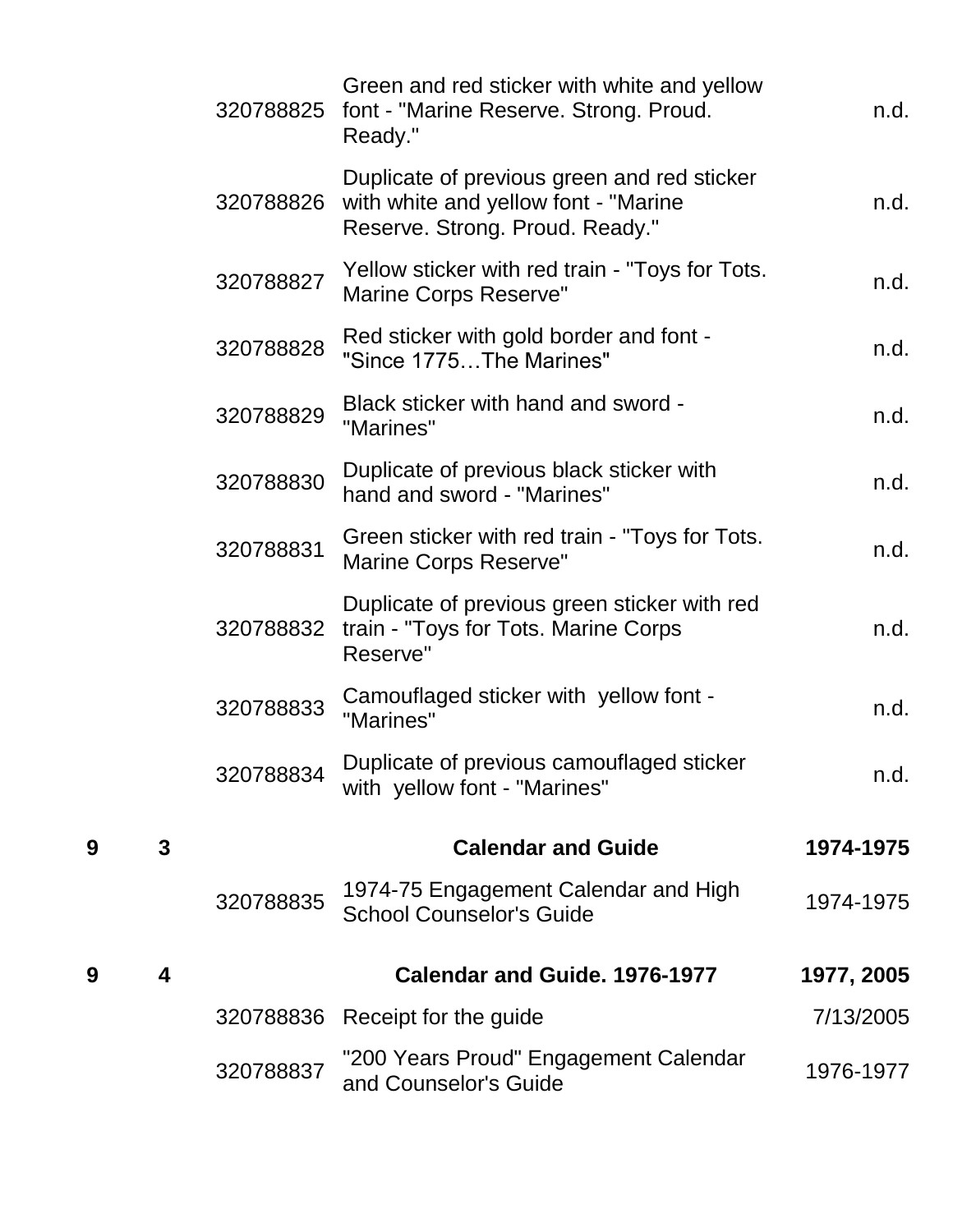| 9 | 5               |           | <b>Appointment Guide</b>                                                  | 1977-1978          |
|---|-----------------|-----------|---------------------------------------------------------------------------|--------------------|
|   |                 | 320788838 | 1977-1978 Academic Appointment Guide                                      | 1977-1978          |
| 9 | $6\phantom{1}6$ |           | <b>Appointment Book</b>                                                   | 1980               |
|   |                 | 320788839 | 1980 Career Planning Appointment Book                                     | 1980               |
| 9 | $\overline{7}$  |           | <b>Calendars</b>                                                          | 1983-2005,<br>n.d. |
|   |                 | 320788840 | 1983 Marine Corps Association calendar                                    | 1983               |
|   |                 | 320788841 | 1986 Marine Corps Association calendar                                    | 1986               |
|   |                 | 320788842 | 1987 U.S. Marine Corps Aviation calendar;<br>with receipt dated 7/13/2005 | n.d.               |
|   |                 | 320788843 | 1988 Marine Corps Association calendar                                    | 1988               |
|   |                 | 320788844 | 1989 Marine Corps Association calendar                                    | 1989               |
|   |                 | 320788845 | 1991 Marine Corps Association calendar                                    | 1991               |
|   |                 | 320788846 | 1993 Marine Corps Association calendar                                    | 1993               |
|   |                 | 320788847 | 1994 Marines calendar                                                     | 1994               |
|   |                 | 320788848 | 1994 Marine Corps Association calendar                                    | 1994               |
|   |                 | 320788849 | 1994 Marine Corps Reserve calendar                                        | 1994               |
|   |                 | 320788850 | Duplicate of 1994 Marine Corps Reserve<br>calendar                        | 1994               |
|   |                 | 320788851 | 1996 Marine Corps Association calendar                                    | 1996               |
|   |                 | 320788852 | 1997 Marine Corps Association calendar                                    | 1997               |
|   |                 | 320788853 | 1999 Marine Corps Association calendar                                    | 1999               |
| 9 | 8               |           | <b>Calendars</b>                                                          | 1983-2005,<br>n.d. |
|   |                 | 320788854 | 2000 Marine Corps Association calendar;<br>with receipt dated 4/4         | 2000               |

2001 Marine Corps Association calendar 2001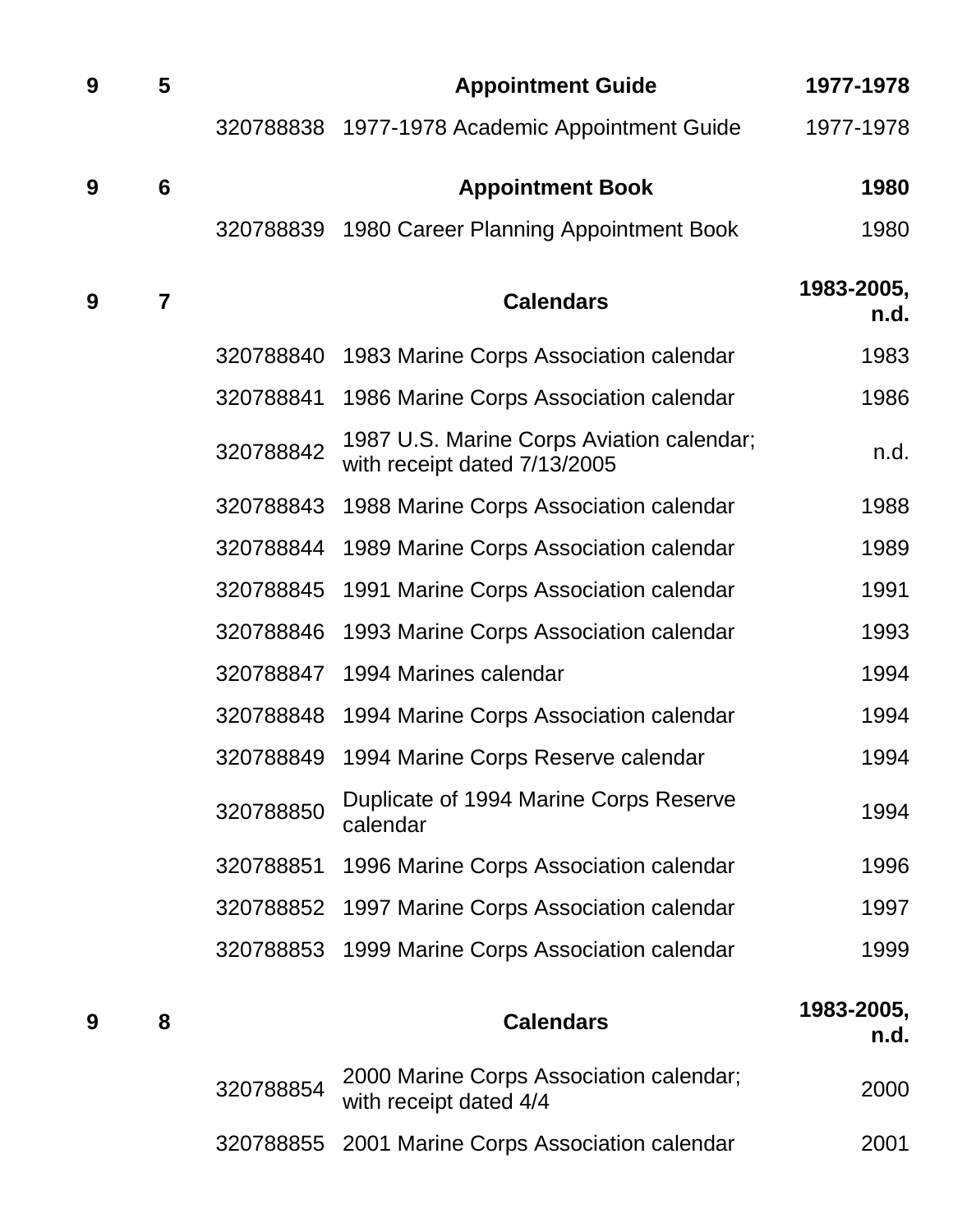|   |   | 320788856 | 2002 Marine Corps Association calendar                                                                   | 2002               |
|---|---|-----------|----------------------------------------------------------------------------------------------------------|--------------------|
|   |   | 320788857 | 2003 American Academy of Orthopedic<br>Surgeons calendar - "Legacy of Heroes"                            | 2003               |
|   |   | 320788858 | 2003 Marine Corps Heritage Foundation<br>calendar                                                        | 2003               |
|   |   | 320788859 | 2004 Marine Corps Association calendar                                                                   | 2004               |
|   |   | 320788860 | 2004 National Museum of the Marine Corps<br>calendar                                                     | 2004               |
|   |   | 320788861 | 2005 Marine Corps Association calendar                                                                   | 2005               |
|   |   | 320788862 | 2005 National Museum of the Marine Corps<br>calendar                                                     | 2005               |
|   |   | 320788863 | United States Marine Corps calendar -<br>monthly calendar with no specific year                          | n.d.               |
|   |   | 320788864 | Duplicate of previous United States Marine<br>Corps calendar - monthly calendar with no<br>specific year | n.d.               |
|   |   |           |                                                                                                          |                    |
| 9 | 9 |           | <b>Ephemera</b>                                                                                          | 1943-1985,<br>n.d. |
|   |   | 320788865 | A Pocket Reference Guide on Army, Navy,<br>Marine Corps Insignia                                         | 1943               |
|   |   | 320788866 | Stamps - Marine Corps Reserve 50th<br>Anniversary                                                        | c. 1966            |
|   |   | 320788867 | Postcard - Marines Hymn                                                                                  | 1976               |
|   |   | 320788868 | Postcard - "Country and Corps, Always<br>Faithful"                                                       | 1976               |
|   |   | 320788869 | Guidebook - "Welcome to Okinawa"                                                                         | 1981               |
|   |   | 320788870 | Cocktail napkin - "1775-1985. Uncommon<br>Valor was a Common Virtue"                                     | 1985               |
|   |   | 320788871 | Cartoon drawing - man sitting at a desk,<br>man pointing a gun, blindfolded man                          | n.d.               |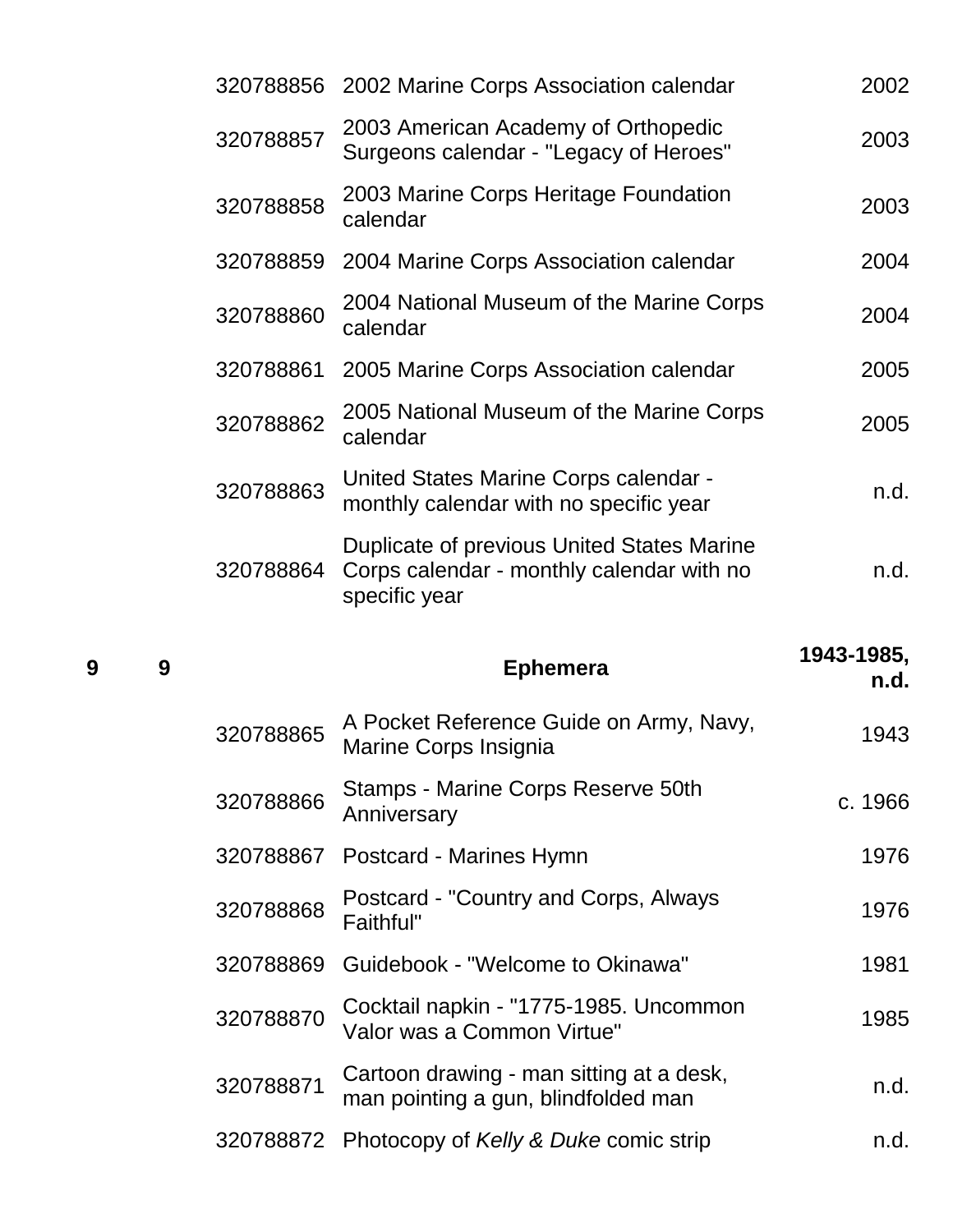|   |    | 320788873 | United States Postal Service stamp folio -<br>"World War II Remembered"; receipt for<br>stamp folio dated 8/13/2005 | n.d. |
|---|----|-----------|---------------------------------------------------------------------------------------------------------------------|------|
|   |    | 320788874 | T-shirt transfer decal - yellow circle with red<br>font, "U.S. Marine Corps St. Louis"                              | n.d. |
|   |    | 320788875 | T-shirt transfer decal - red Marine Corps<br>logo                                                                   | n.d. |
|   |    |           | 320788876 T-shirt transfer decal - recruitment poster                                                               | n.d. |
|   |    | 320788877 | T-shirt transfer decal - red and yellow circle<br>"U.S. Marine Corps Reserve, East Peoria<br>Marines"               | n.d. |
|   |    | 320788878 | The Navy Relief Society print - "The<br><b>Marines Have Landed!"</b>                                                | n.d. |
|   |    | 320788879 | Your Navy Relief Society 1904-1984 print -<br>"Service & Tradition"                                                 | n.d. |
|   |    | 320788880 | "In The Beginning" by Jim Graham, Grunt<br>$F-2/5$                                                                  | n.d. |
|   |    | 320788881 | Flyer - "AAAV Leading the Way"                                                                                      | n.d. |
|   |    | 320788882 | Flyer - "The United States Marine Corps F-<br>18 Hornet"                                                            | n.d. |
|   |    | 320788883 | "Moving to the Next Millennium"                                                                                     | n.d. |
|   |    | 320788884 | U.S. Marine Corps Reserve Metric<br>Converter                                                                       | n.d. |
|   |    | 320788885 | Miniature postcard booklet                                                                                          | n.d. |
| 9 | 10 |           | <b>U.S. Marine Corps Recruiting Poster</b><br><b>Reproduction Postcards</b>                                         | 1976 |
|   |    | 320788886 | Card M-1 - "The Marine Corps builds men.<br>Ask a Marine."                                                          | 1976 |
|   |    | 320788887 | Card M-2 - "Get set Go Marine<br>Aviation"                                                                          | 1976 |
|   |    |           | 320788888 Card M-3 - "Time Tested. U.S. Marines"                                                                    | 1976 |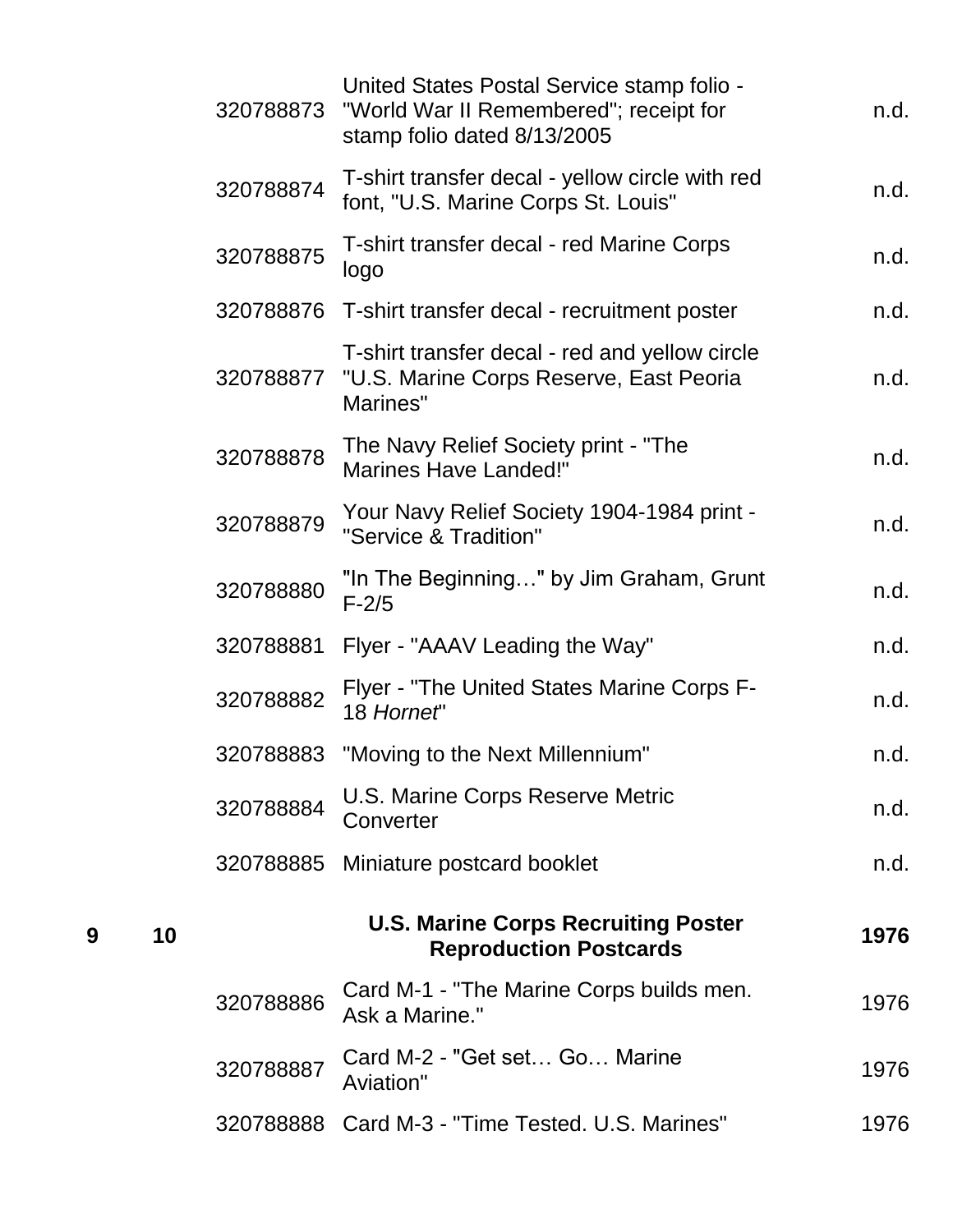|   |    | 320788889 | Card M-4 - "Valor. The United States<br>Marine Corps Builds Men"                                                             | 1976                |
|---|----|-----------|------------------------------------------------------------------------------------------------------------------------------|---------------------|
|   |    | 320788890 | Card M-5 - "Spirit of 1917. Join the U.S.<br>Marines at 208 Baltimore Building, St. Paul"                                    | 1976                |
|   |    | 320788891 | Card M-6 - "U.S. Marines"                                                                                                    | 1976                |
|   |    | 320788892 | Card M-7 - "If You Want to Fight! Join the<br>Marines"                                                                       | 1976                |
|   |    | 320788893 | Card M-8 - "Ready. Join U.S. Marines.<br>Apply, or Write, to Nearest Recruiting<br>Station"                                  | 1976                |
|   |    | 320788894 | Card M-9 - "U.S. Marines. Active Service on<br>Land and Sea. Enlist At"                                                      | 1976                |
|   |    | 320788895 | Card M-10 - "U.S. Marines. First to Fight for<br>Democracy. Enlist at 22 Tremont Row,<br>Boston, Mass."                      | 1976                |
|   |    | 320788896 | Card M-11 - "The U.S. Marines Want You.<br><b>Enlist Today"</b>                                                              | 1976                |
|   |    | 320788897 | Card M-12 - "This Device on Hat or Helmet<br><b>Means U.S. Marines"</b>                                                      | 1976                |
| 9 | 11 |           | <b>Non-Military Related</b>                                                                                                  | 1993, n.d.          |
|   |    | 320788898 | "An Interpretive Guide to Taliesin West"                                                                                     | 1993                |
|   |    | 320788899 | Print - W. Curtis Botanic Garden Lambeth<br>Marsh No. 9                                                                      | n.d.                |
|   |    | 320788900 | Print - W. Curtis Botanic Garden Lambeth<br>Marsh No. 21                                                                     | n.d.                |
| 9 | 12 |           | <b>Photographs</b>                                                                                                           | 1975, 1978,<br>n.d. |
|   |    | 320788901 | Black and white headshot - caption on the<br>back reads "General Louis H. Wilson,<br>Commandant of the Marine Corps, Jul 75" | c. 1975             |
|   |    | 320788902 | Color photograph - logo of "U.S. Marine<br><b>Corps Hornet Keeper"</b>                                                       | 7/1978              |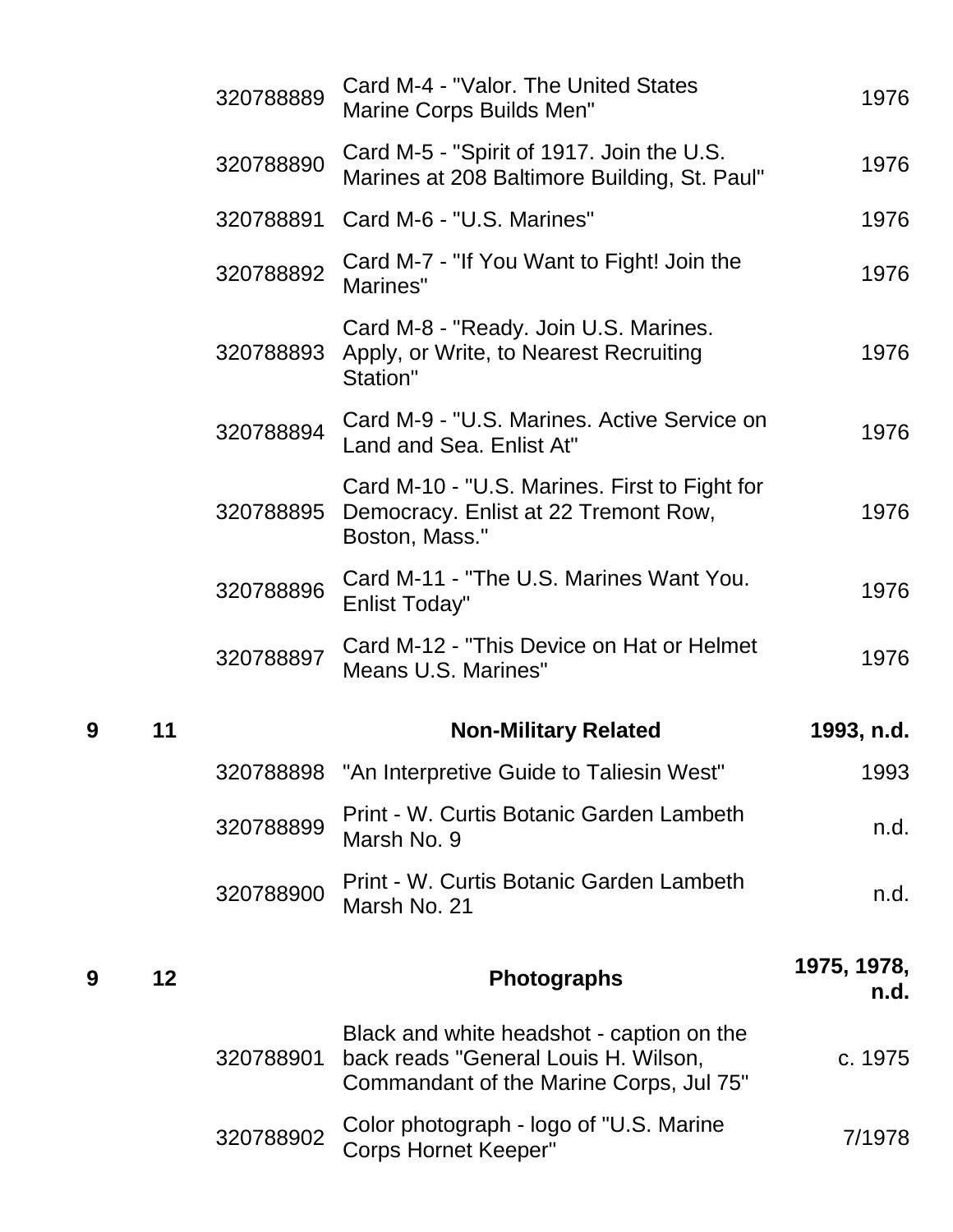|    |              | 320788903 | Black and white photograph - four photos<br>showing soldiers with weapons, the .81 mm<br>mortar, 4.5 rocket launcher, flame thrower,<br>and .75 mm recoilless rifle | n.d.                |
|----|--------------|-----------|---------------------------------------------------------------------------------------------------------------------------------------------------------------------|---------------------|
|    |              | 320788904 | Black and white photograph - collage of<br>soldiers, weapons, and aircraft                                                                                          | n.d.                |
|    |              | 320788905 | Black and white headshot of Leonard F.<br>Chapman, Jr., USMC Commandant from<br>1968-1971                                                                           | n.d.                |
|    |              | 320788906 | Black and white headshot of Robert E.<br>Cushman, Jr., USMC Commandant from<br>1972-1975                                                                            | n.d.                |
|    |              | 320788907 | Black and white headshot of Robert H.<br>Barrow, USMC Commandant for 1979-1983                                                                                      | n.d.                |
|    |              | 320788908 | Black and white headshot of unknown man<br>in a suit; label on the back marks it as an<br>"Official U.S. Marine Corps Photograph                                    | n.d.                |
|    |              | 320788909 | Color photograph - VMFAT-101 planes<br>#7268 and #5872 flying side by side                                                                                          | n.d.                |
|    |              |           | Series 6: Oversized Materials, 1942-2005,<br>n.d.                                                                                                                   |                     |
| 10 |              |           | <b>NATOPS Documents</b>                                                                                                                                             | 1971, 1973          |
|    | $\mathbf 1$  | 320788910 | NATOPS Servicing Checklist for F-4B<br>Aircraft                                                                                                                     | 3/15/1971           |
|    | No<br>folder | 320788911 | NATOPS Flight Manual for F-4B and F-4N<br>Aircraft                                                                                                                  | 2/15/1973           |
| 11 | 1            |           | <b>Pamphlets and Booklets</b>                                                                                                                                       | 1974, 1998,<br>n.d. |
|    |              | 320788912 | Cover of The Naval Aviation Safety<br>Review's "Approach"                                                                                                           | 4/1974              |
|    |              | 320788913 | <b>Booklet - "United States Marine Band"</b>                                                                                                                        | 11/6/1998           |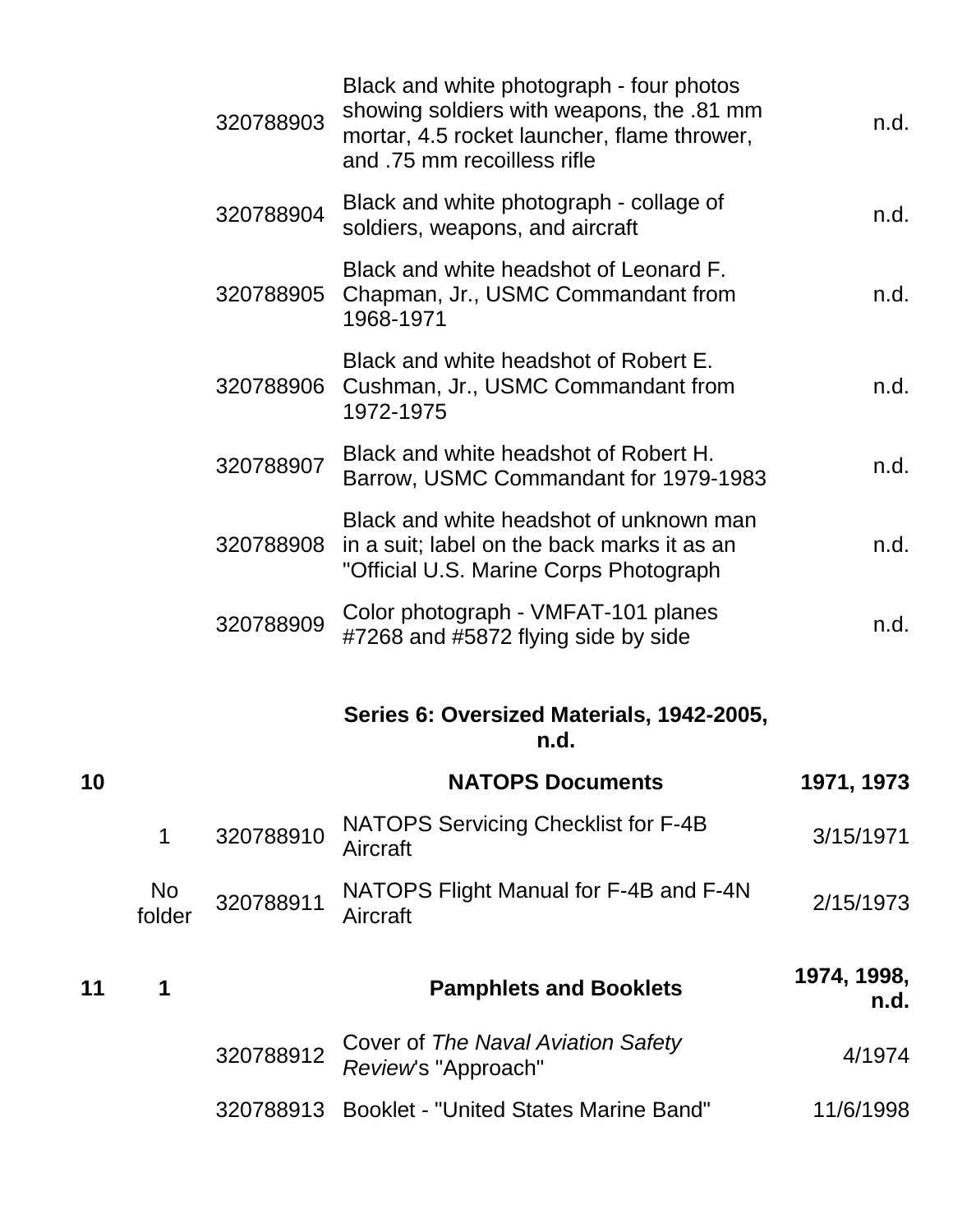| 320788914 | <b>Pamphlet - Colonel Charles Waterhouse</b><br><b>Historical Museum</b>         | 1/18/2001 |
|-----------|----------------------------------------------------------------------------------|-----------|
| 320788915 | Pamphlet - "Embassy Marine"                                                      | n.d.      |
| 320788916 | Duplicate of previous pamphlet - "Embassy"<br>Marine"                            | n.d.      |
| 320788917 | Pamphlet - "Special Duty for a Few Good<br>Men and Women"                        | n.d.      |
| 320788918 | Pamphlet - "All About the Marine Reserve"                                        | n.d.      |
| 320788919 | Pamphlet - "All About the Marine Reserve"                                        | n.d.      |
| 320788920 | Pamphlet - "All About the Marine Reserve"                                        | n.d.      |
| 320788921 | Booklet - "U.S. Marine Corps Color Guard";<br>includes receipt dated 7/13/2005   | n.d.      |
| 320788922 | Booklet - Marine Corps Museum exhibit<br>"Our Time in Hell"                      | n.d.      |
| 320788923 | Booklet - Marine Corps Museum exhibit<br>"Through the Wheat"                     | n.d.      |
| 320788924 | Booklet - Marine Corps Museum exhibit<br>"Marines in the Conquest of California" | n.d.      |
| 320788925 | Booklet - Marine Corps Museum exhibit<br>" Every Climb and Place"                | n.d.      |
|           | 320788926 Pamphlet - "Music in Tune with the Times"                              | n.d.      |
| 320788927 | <b>Booklet - "Music In The Marines"</b>                                          | n.d.      |
|           | <b>Recruitment and Career Ephemera</b>                                           |           |
| 320788928 | Booklet - "A Few Who Met the Challenge -<br><b>Famous Former Marines"</b>        | 1995      |
| 320788929 | Mailed pamphlet                                                                  | n.d.      |
| 320788930 | <b>Booklet - "The Challenge"</b>                                                 | n.d.      |
| 320788931 | Booklet - "As an Officer of Marines"                                             | n.d.      |
| 320788932 | Booklet - "Be a Leader of Men"                                                   | n.d.      |
|           |                                                                                  |           |

**11 2 Recruitment and Career Ephemera**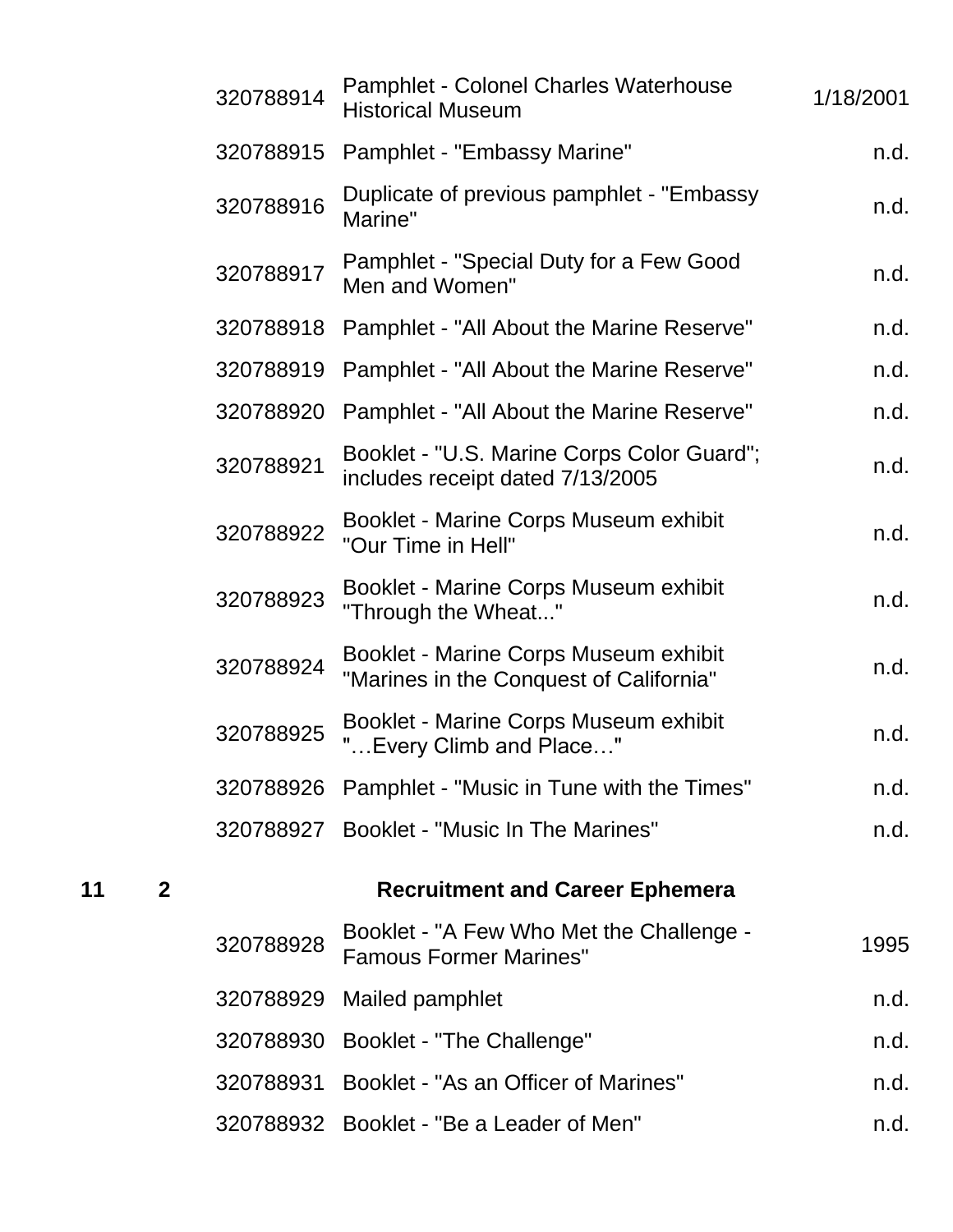| n.d.               | 320788933 Pamphlet - "Take Up the Challenge"                                                                            |           |
|--------------------|-------------------------------------------------------------------------------------------------------------------------|-----------|
| n.d.               | Duplicate pamphlet - "Take Up the<br>Challenge"                                                                         | 320788934 |
| n.d.               | Pamphlet - "Send in the Marines"                                                                                        | 320788935 |
| n.d.               | Pamphlet - "Be a Leader of Men"                                                                                         | 320788936 |
| n.d.               | Pamphlet - "At 19, he has more<br>responsibility than most people get in a<br>lifetime."                                | 320788937 |
| n.d.               | 320788938 Pamphlet - "Schools in the Marine Corps"                                                                      |           |
| 1942-2005,<br>n.d. | <b>Ephemera</b>                                                                                                         |           |
| 11/10/1975         | United States Marine Corps, 1775-1975,<br>200 Years Proud program, cocktail napkin,<br>and tickets number 0311 and 0312 | 320788939 |
| 11/10/1978         | 203rd Marine Corps Anniversary Ball<br>program and poster                                                               | 320788940 |
| 11/10/1978         | Duplicate poster from 203rd Marine Corps<br>Anniversary Ball in Yuma, Arizona                                           | 320788941 |
| n.d.               | United States Marine Corps Professional<br><b>Reading List</b>                                                          | 320788942 |
| n.d.               | Duplicate copy of United States Marine<br><b>Corps Professional Reading List</b>                                        | 320788943 |
| n.d.               | Marine Corps Heritage Foundation mailer                                                                                 | 320788944 |
| 7/13/2005          | <b>Receipt for "Marine"</b>                                                                                             | 320788945 |
| n.d.               | Book - "Marine"                                                                                                         | 320788946 |
| 7/13/2005          | Receipt for "Officer of Marines"                                                                                        | 320788947 |
| n.d.               | <b>Book - "Officer of Marines"</b>                                                                                      | 320788948 |
| 7/13/2005          | <b>Receipt for The Marine Corps Heritage</b><br><b>Foundation 2001 Calendar</b>                                         | 320788949 |
| 2001               | 2001 Calendar from The Marine Corps<br><b>Heritage Foundation</b>                                                       | 320788950 |

**<sup>11</sup> <sup>3</sup> Ephemera 1942-2005,**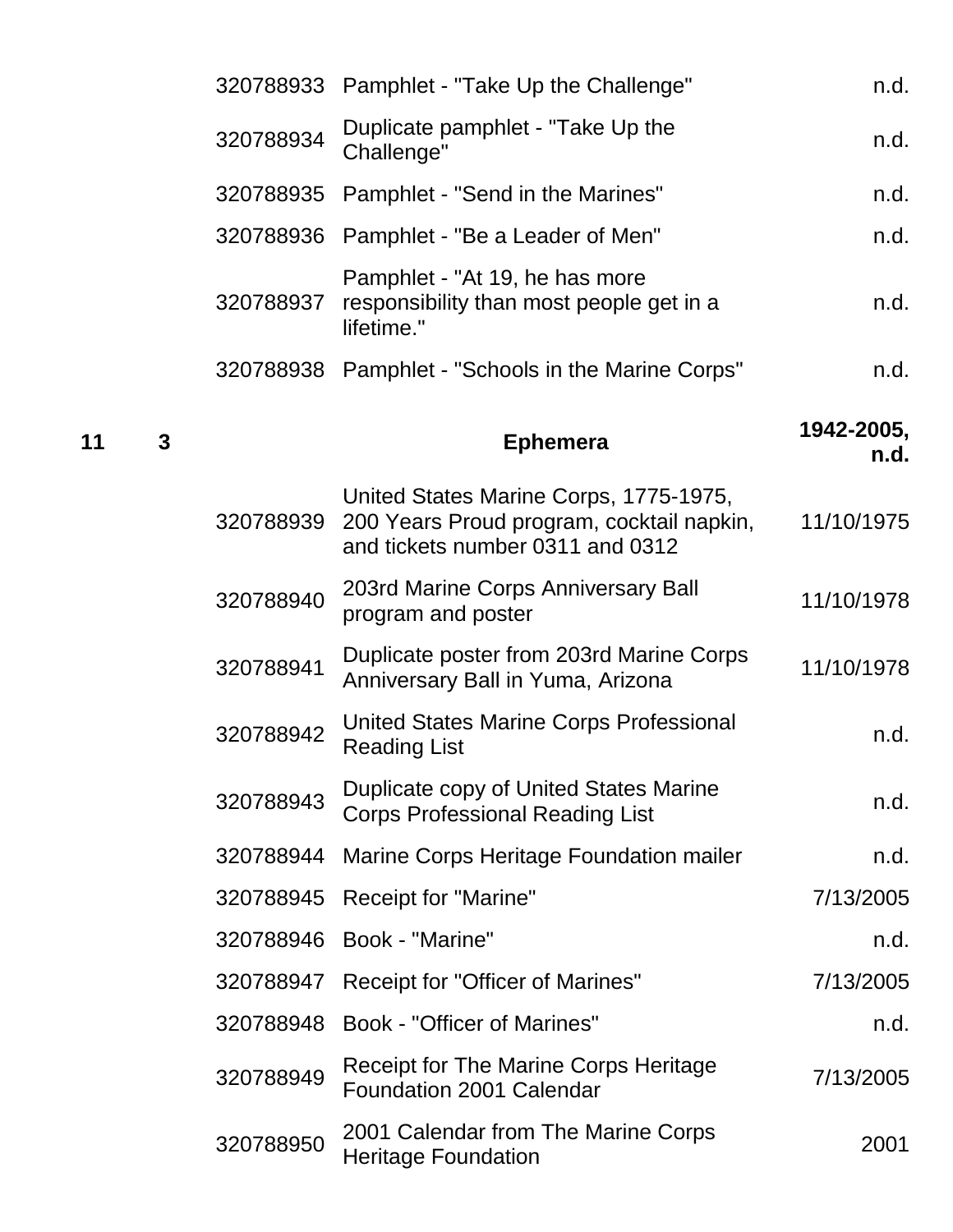|    |   | 320788951 | Song sheet - The Marines' Hymn: From the<br>Halls of Montezuma to the Shores of Tripoli,<br>Piano Solo, Simplified | 1942       |
|----|---|-----------|--------------------------------------------------------------------------------------------------------------------|------------|
|    |   | 320788952 | Poster - "For over 200 years, Marine Corps<br>uniforms have come in just one size:<br>Proud."                      | n.d.       |
|    |   | 320788953 | Mounted poster - "Through the Wheat"<br>exhibit at The Marine Corps Museum                                         | n.d.       |
| 11 | 4 |           | Articles, 1974                                                                                                     | 1974       |
|    |   | 320788954 | Flight Jacket newspaper                                                                                            | 11/8/1974  |
|    |   | 320788955 | The Yuma Daily Sun spread for the Marine<br>Corps' 199th anniversary                                               | 11/11/1974 |
| 11 | 5 |           | <b>Articles, 1980-1990</b>                                                                                         | 1980-1990  |
|    |   | 320788956 | <b>The Quantico Sentry</b>                                                                                         | 11/7/1980  |
|    |   | 320788957 | The Washington Post Magazine article "Big"<br><b>Guns Are Back"</b>                                                | 5/31/1981  |
|    |   | 320788958 | Navy Times articles on an attack in Beirut<br>from issue 33rd Year, No. 4                                          | 11/7/1983  |
|    |   | 320788959 | <b>Navy Times article "Fundamental Changes</b><br><b>Urged in Corps Doctrine"</b>                                  | 8/26/1985  |
|    |   | 320788960 | Navy Times article "At 88, Marine 'Ironman'<br>still tough as nails"                                               | 10/2/1989  |
|    |   | 320788961 | Navy Times article "Panamanians welcome<br>Marines"                                                                | 1/8/1990   |
|    |   | 320788962 | Photocopy of Newsweek article "Semper Fi,<br>Saddam"                                                               | 9/24/1990  |
|    |   | 320788963 | Navy Times article "Knack for obscurity"<br>makes sniper a legend"                                                 | 11/12/1990 |
| 11 | 6 |           | <b>Articles, 1991-1993</b>                                                                                         | 1991-1993  |
|    |   | 320788964 | Navy Times article "He loves a parade - and<br>a rodeo, and travel"                                                | 4/8/1991   |
|    |   |           |                                                                                                                    |            |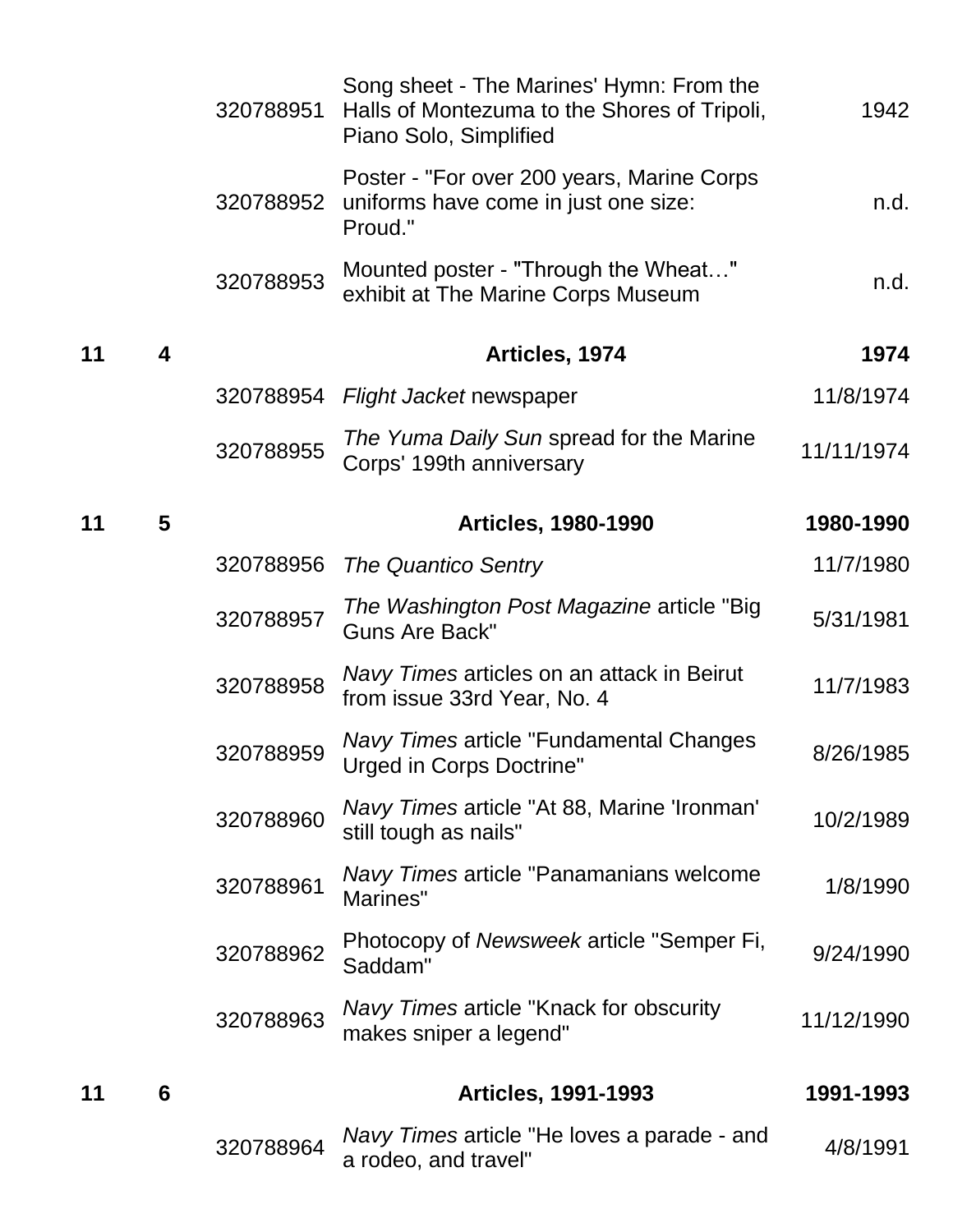| 320788965 | Navy Times article "Unsung heroes were<br>movers and shakers"                                                   | 8/5/1991           |
|-----------|-----------------------------------------------------------------------------------------------------------------|--------------------|
| 320788966 | Navy Times article "Just an Average Joe"                                                                        | 8/5/1991           |
| 320788967 | Navy Times article "Guadalcanal: A hard-<br>fought victory"                                                     | 8/10/1992          |
| 320788968 | Navy Times article "A Separate Peace"                                                                           | 8/26/1991          |
| 320788969 | Chicago Tribune article "Oliver North's<br>version"                                                             | 11/3/1991          |
| 320788970 | Seapower Special Report titled "The<br>Restructuring of the Marine Corps: A Look<br>at Yesterday and Tomorrow"  | 9/1992             |
| 320788971 | Navy Times article "Misadventures of a<br>'newby' in Vietnam"                                                   | 12/21/1992         |
| 320788972 | Navy Times articles "Drawdown easing<br>promotion logjam" and "Bloodfire Marine<br>bursts out of comic book"    | 5/10/1993          |
|           |                                                                                                                 |                    |
|           | Articles, 1994-1997, n.d.                                                                                       | 1994-1997,<br>n.d. |
| 320788973 | <b>Parade Magazine article "How I Survived</b><br><b>The Marines"</b>                                           | 1/9/1994           |
| 320788974 | The New York Times Magazine article<br>"Don't Send In The Marines"                                              | 2/27/1994          |
| 320788975 | <b>Command Edition, Marine Corps Recruit</b><br>Depot, Parris Island, S.C., Eastern<br><b>Recruiting Region</b> | 1995               |
| 320788976 | <i>The Pantagraph</i> article "Sarge"; includes<br>Post-It note with "Welcome home!"<br>message                 | 2/9/1997           |
| 320788977 | Navy Times "Short takes" on Marines<br>happenings and "Combat bible updates<br>philosophy"                      | 7/14/1997          |
| 320788978 | Parade article "A Few Good Truths"                                                                              | 11/9/1997          |

**<sup>11</sup> <sup>7</sup> Articles, 1994-1997, n.d. 1994-1997,**